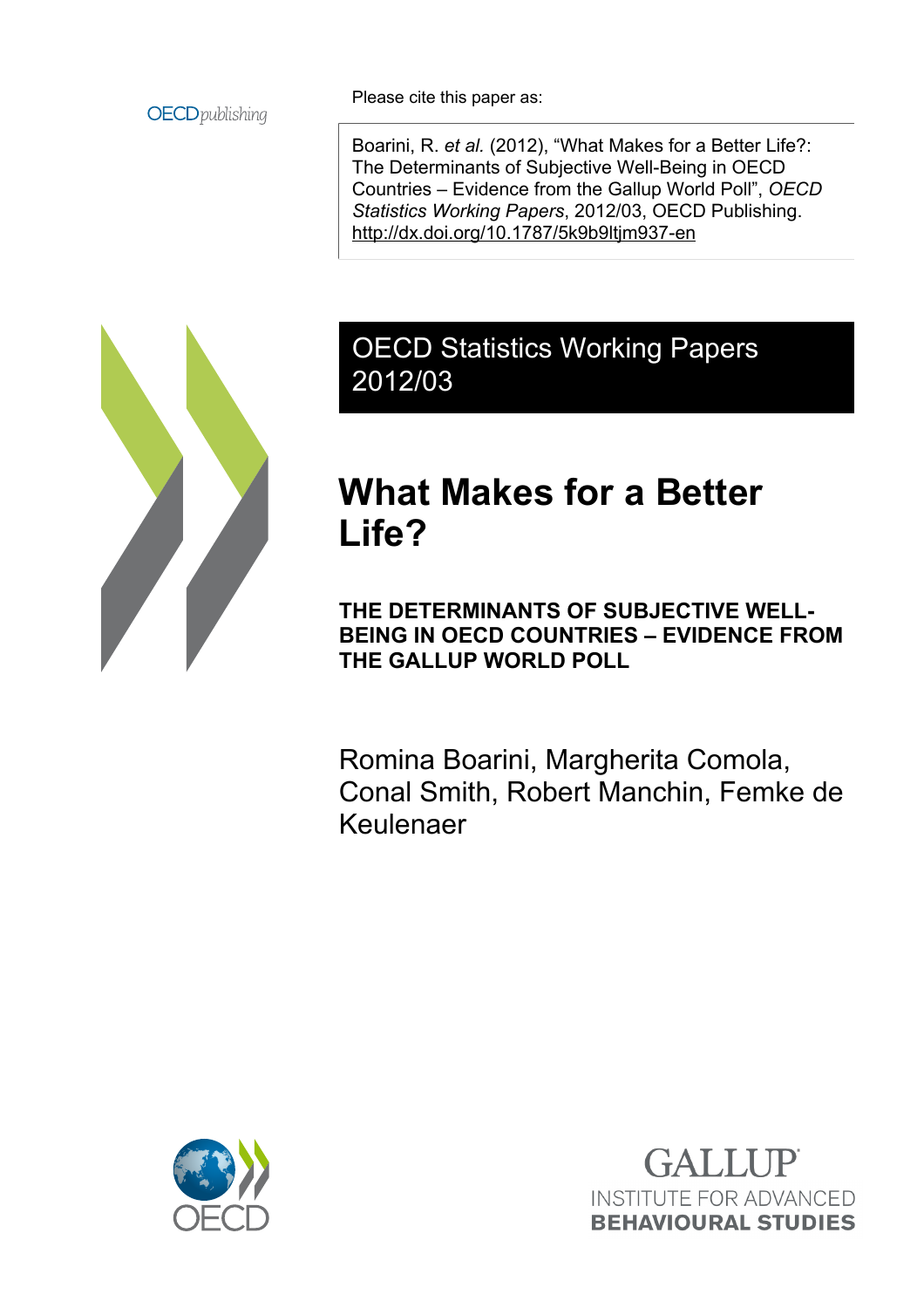**Unclassified STD/DOC(2012)3**

Organisation de Coopération et de Développement Économiques Organisation for Economic Co-operation and Development **21-May-2012** 

**English - Or. English** 

### **STATISTICS DIRECTORATE**

STD/DOC(2012)3 Unclassified **Unclassified**  STD/DOC(2012)3

**Cancels & replaces the same document of 24 April 2012** 

#### **WHAT MAKES FOR A BETTER LIFE? THE DETERMINANTS OF SUBJECTIVE WELL-BEING IN OECD COUNTRIES: EVIDENCE FROM THE GALLUP WORLD POLL**

# **STATISTICS DIRECTORATE WORKING PAPER No 47**

*This document has been prepared by Romina Boarini, Margherita Comola, Conal Smith, Robert Manchin and Femke De Keulenaer* 

For further information please contact Conal Smith (OECD) E-mail: conal.smith@oecd.org

#### **JT03321943**

**Complete document available on OLIS in its original format** *This document and any map included herein are without prejudice to the status of or sovereignty over any territory, to the delimitation of international frontiers and boundaries and to the name of any territory, city or area.*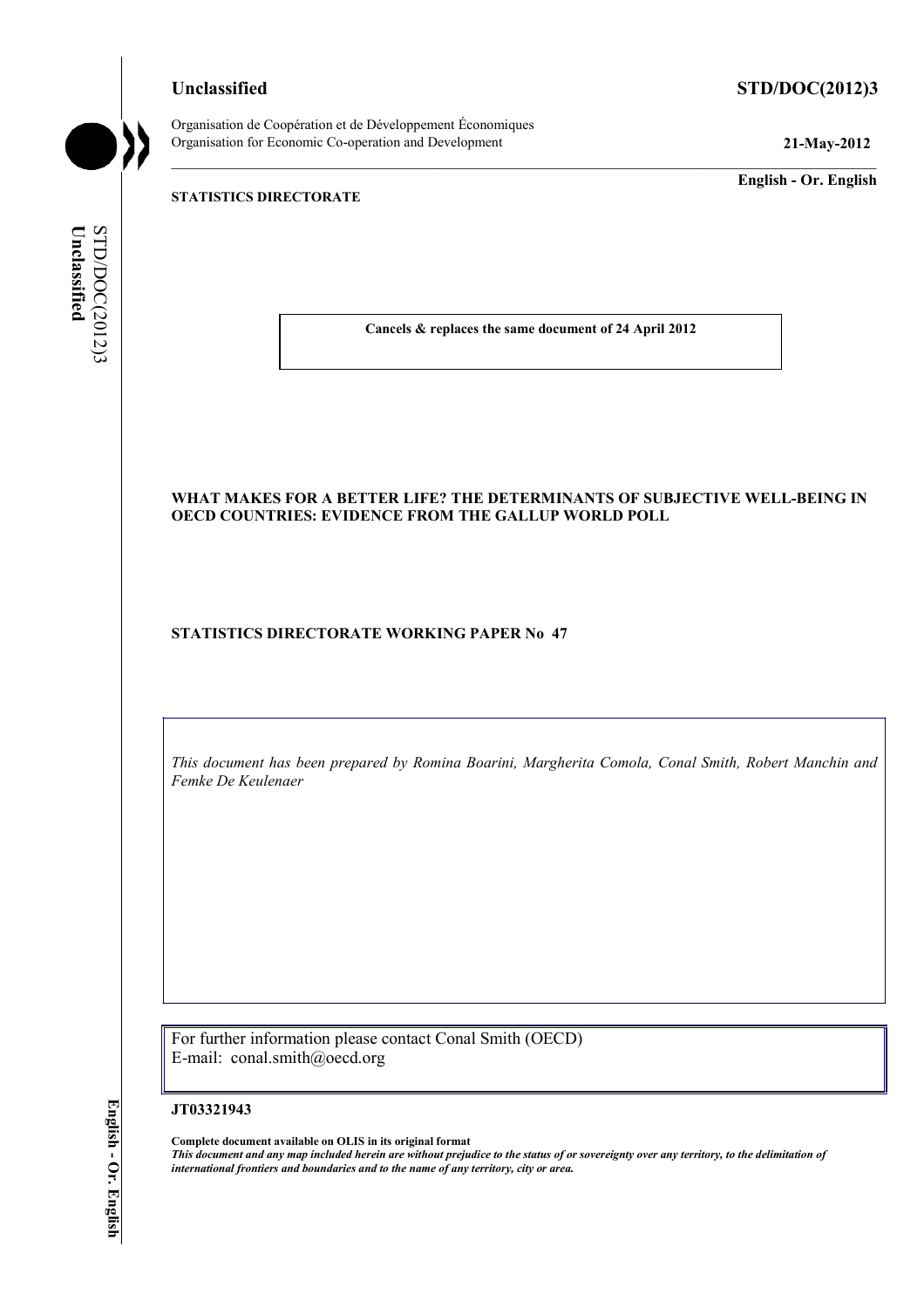#### **OECD STATISTICS WORKING PAPER SERIES**

The OECD Statistics Working Paper Series - managed by the OECD Statistics Directorate - is designed to make available in a timely fashion and to a wider readership selected studies prepared by OECD staff or by outside consultants working on OECD projects. The papers included are of a technical, methodological or statistical policy nature and relate to statistical work relevant to the Organisation. The Working Papers are generally available only in their original language - English or French - with a summary in the other.

Comments on the papers are welcome and should be communicated to the authors or to the OECD Statistics Directorate, 2 rue André Pascal, 75775 Paris Cedex 16, France.

The opinions expressed in these papers are the sole responsibility of the authors and do not necessarily reflect those of the OECD or of the governments of its Member countries.

*http://www.oecd.org/std/research*

#### © OECD/GALLUP 2012

Applications for permission to reproduce or translate all or part of this material should be made to: OECD Publications, 2 rue André-Pascal, 75775 Paris, Cedex 16, France; e-mail: rights@oecd.org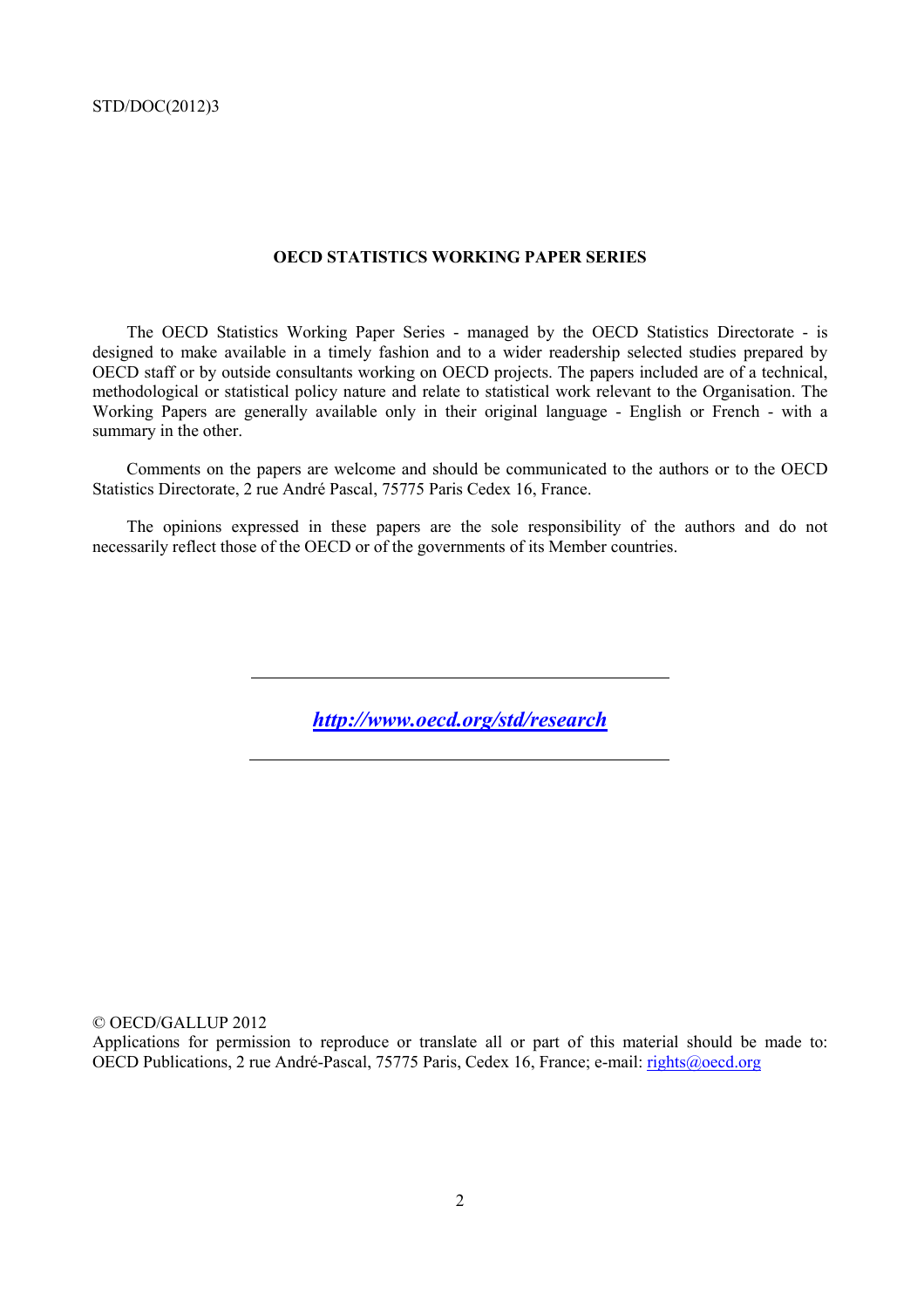# **WHAT MAKES FOR A BETTER LIFE? THE DETERMINANTS OF SUBJECTIVE WELL-BEING IN OECD COUNTRIES: EVIDENCE FROM THE GALLUP WORLD POLL**

Romina Boarini, Margherita Comola, Conal Smith, Robert Manchin, and Femke De Keulenaer<sup>1</sup>

OECD, Statistics Directorate

Contact : conal.smith@oecd.org

|<br>|<br>|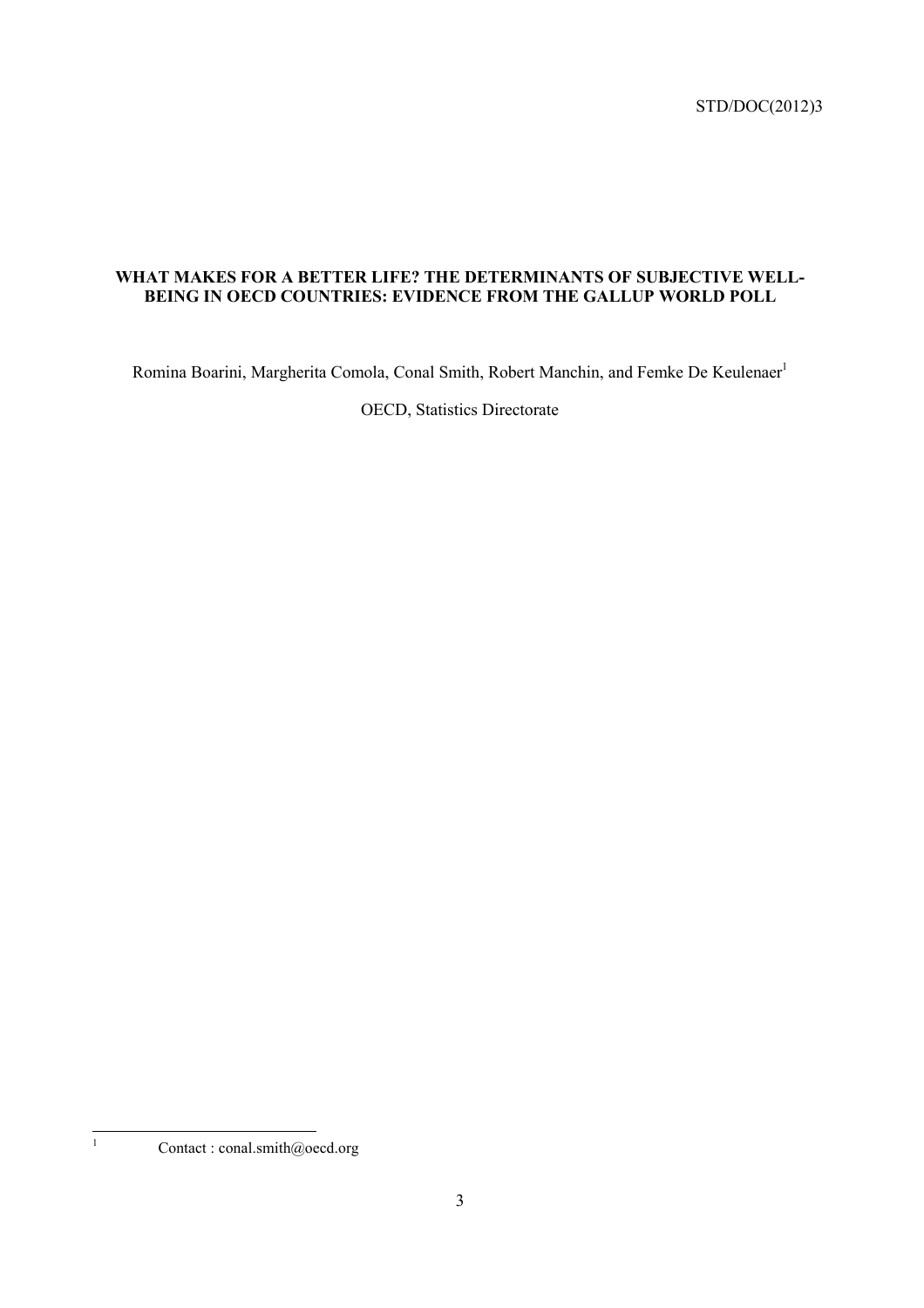#### **ABSTRACT**

#### *What makes for a better life? The determinants of subjective well-being in OECD countries: evidence from the Gallup world poll*

This paper uses data from the Gallup World Poll to explore the determinants of subjective well-being. The paper builds on the existing literature on the determinants of subjective well-being in three areas. First, the paper systematically examines the drivers of measures of affect as well as the determinants of life satisfaction that are more prevalent in the existing literature. Overall, items relating to health status, personal security, and freedom to choose what to do with one's life appear to have a larger impact on affect balance when compared to life satisfaction, while economic factors such as income and unemployment have a more limited impact. The second part of the paper considers the degree to which there is heterogeneity in the weights assigned by different population sub-groups to the different determinants of subjective well-being. Relatively small differences are found between men and women, but priorities change significantly over the life course. Finally, the paper uses OECD data on the labour market and health policy regimes in different countries to test for the impact of these policy regimes on subjective well-being. Significant results are found for the replacement rate for unemployment assistance, employment protection legislation, and the extent of health co-payments. Although these results are tentative, they suggest that looking for the impact of policy changes on subjective well-being in large cross-country datasets is a promising area for research.

### **RÉSUMÉ**

# *Quels sont les facteurs qui influent sur notre qualité de vie ? Les déterminants du bien-être subjectif dans les pays de l'OCDE : données extraites de l'enquête Gallup World Poll*

Fondé sur des données issues de l'enquête *Gallup World Poll*, ce rapport analyse les déterminants du bien-être subjectif. Il est en outre étayé par les travaux antérieurs menés sur les facteurs du bien-être subjectif dans trois domaines. Tout d'abord, l'étude passe systématiquement en revue les caractéristiques des mesures relatives aux ressentis, ainsi que les critères qui déterminent la satisfaction à l'égard de la vie, qui sont plus répandus dans les publications existantes. Dans l'ensemble, les facteurs relatifs à l'état de santé, à la sécurité des personnes et à la liberté qu'ont les individus de choisir la vie qu'ils veulent mener semblent peser plus lourd dans la balance entre ressentis négatifs et ressentis positifs que la satisfaction à l'égard de l'existence, tandis que les facteurs économiques, comme le revenu et le chômage, ont une influence plus limitée. La deuxième partie du rapport examine dans quelle mesure l'importance accordée aux différents déterminants du bien-être subjectif varie en fonction des catégories de population. Si les écarts observés entre hommes et femmes sont relativement limités, il ressort que les priorités ne cessent d'évoluer tout au long de la vie. Enfin, le rapport s'appuie sur les données de l'OCDE relatives aux politiques nationales du marché du travail et de la santé pour évaluer l'impact de l'action publique sur le bien-être subjectif. Il semble que le taux de remplacement de l'assistance-chômage, la législation sur la protection de l'emploi et le niveau de participation des assurés sociaux au coût des soins jouent un rôle majeur. S'ils restent indicatifs, ces résultats donnent néanmoins à penser que l'étude de l'impact des réformes sur le bien-être subjectif dans les grandes séries de données internationales constitue un axe de recherche prometteur.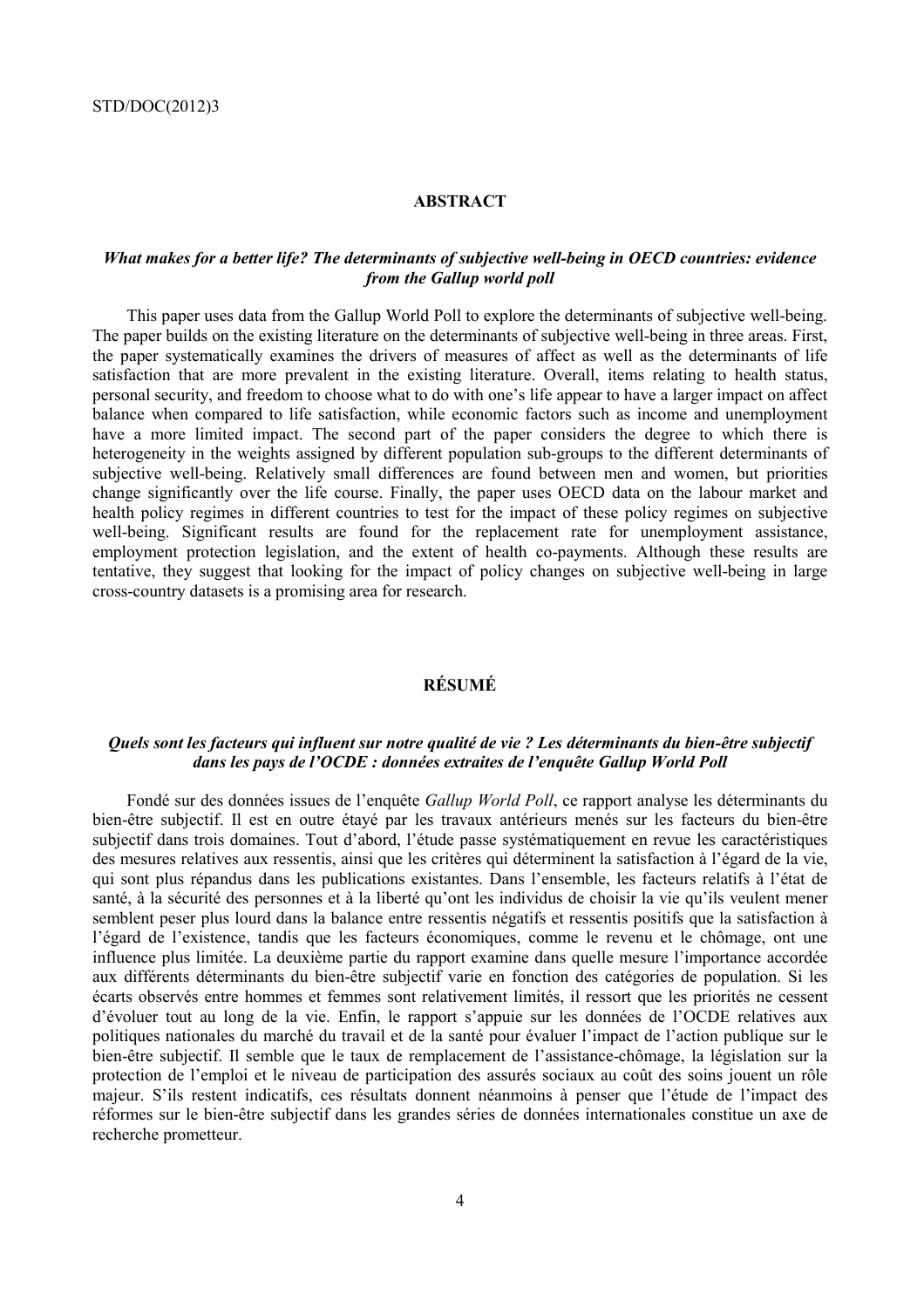# **TABLE OF CONTENTS**

# **Tables**

| Table 1.          | The Determinants of Subjective Well-being: evidence from existing research 13              |  |
|-------------------|--------------------------------------------------------------------------------------------|--|
| Table 2.          | Summary of the Gallup World Poll variables used in the empirical analysis 16               |  |
| Table 3.          |                                                                                            |  |
| Table 4.          |                                                                                            |  |
| Table 5.          |                                                                                            |  |
| Table 6.          | Regression results: life satisfaction among different population sub-groups                |  |
| Table 7.          |                                                                                            |  |
| Table 8.          |                                                                                            |  |
| Table 9.          | Regression results: effects of unemployment replacement rates on life satisfaction 32      |  |
| Table 10.         | Regression results: effects of employment protection legislation and health co-payments on |  |
| life satisfaction | $\sim$ 33                                                                                  |  |

# **Figures**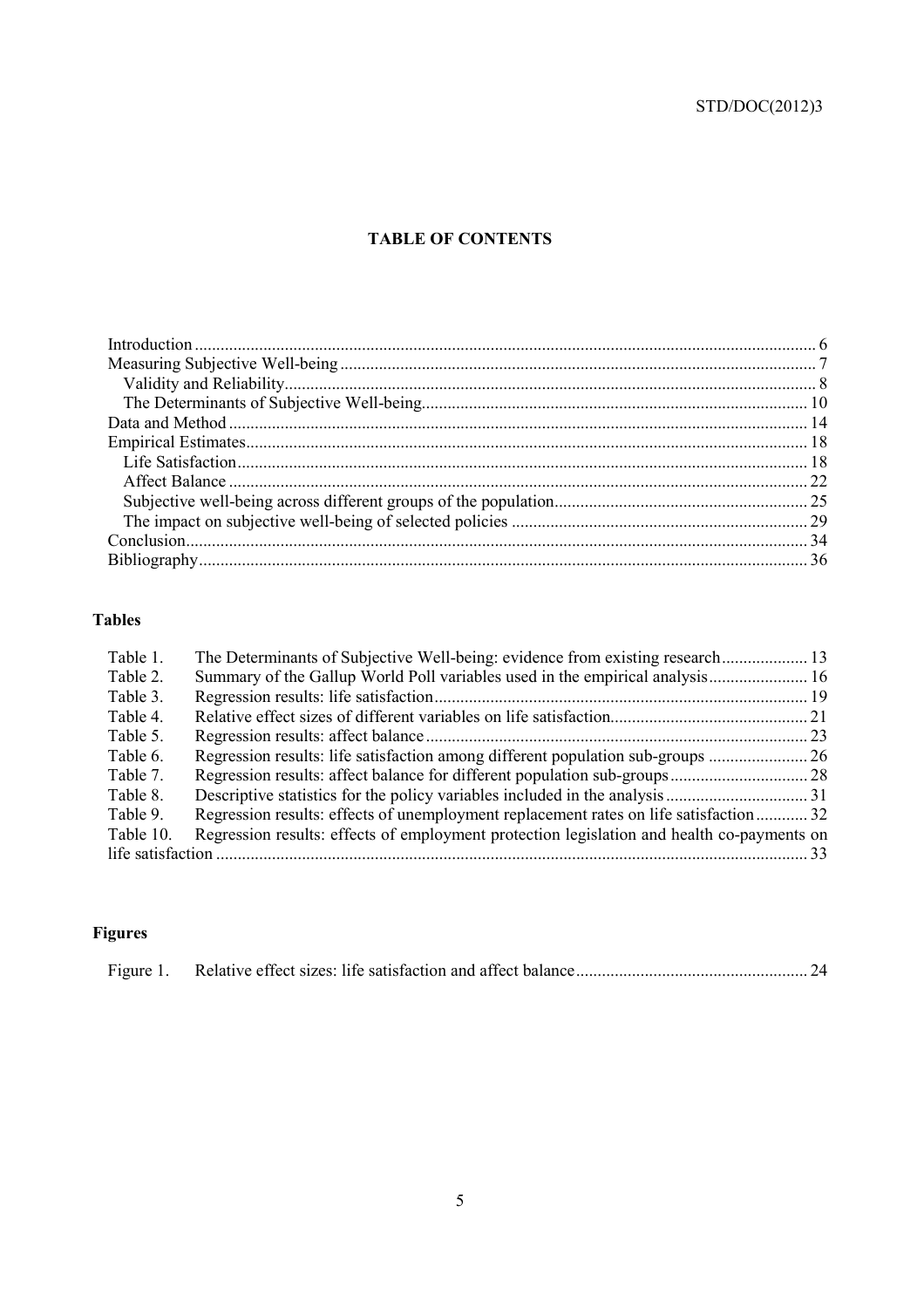# **Introduction**

1. The OECD, which has long been involved in measuring societal progress, launched in May 2010 the "OECD Better Life Initiative", as part of its 50th Anniversary celebration. This initiative aims to provide comprehensive evidence on well-being patterns and trends in the OECD area and some emerging countries. A key element of the Better Life Initiative is the *How's Life?* report, published by the OECD in October 2011. *How's Life?* uses 55 statistical indicators to describe the average level and distribution of outcomes across eleven distinct dimensions that are thought to be of general importance to the well-being of people in all parts of the world. The eleven dimensions of well-being used in *How's Life?* are broadly consistent with those put forward by the report of the Sen/Stiglitz/Fitoussi Commission (Stiglitz *et al.,*  2009) and by other similar attempts to monitor well-being in individual countries.<sup>2</sup>

2. One of the eleven dimensions of well-being considered in the Better Life Initiative and in *How's Life?* is subjective well-being. Recent years have seen an explosion in the literature on the causes and correlates of subjective well-being, brought about by the increasing availability of data and evidence showing that self-reports of life satisfaction and current feelings are valid and consistent measures of people's sense of well-being.

3. Considering subjective well-being indicators when assessing individual and society's well-being is important *per se,* because these indicators provide additional information relative to information on more objective dimensions. In addition, indicators of subjective well-being allow for better understanding of the relationship between subjective and objective well-being, and what life circumstances determine people's sense of well-being. This paper investigates the latter question in depth using data from the Gallup World Poll (GWP), following previous extensive research on the subject.

4. The aim of this paper is to build on the existing literature to bring new evidence in two areas. First, the paper assesses the relative importance of different objective achievements to various subjective well-being measures in OECD countries and some other major economies of the world. This includes looking at the determinants of measures of affect, as well as of the determinants of life evaluations, which are the more prevalent measures in the existing literature. Second, the paper attempts to estimate the impact of government policy on subjective well-being in three specific areas: health co-payments, unemployment insurance, and employment protection legislation.

5. The first section of this paper – measuring subjective well-being – discusses the case for taking measures of subjective well-being as a robust and relevant source of information on the overall well-being of the population. An outline of the different elements of subjective well-being is provided, along with a brief summary of the evidence on the validity and reliability of these measures. This is followed by a review of the existing literature on the determinants of subjective well-being, with a particular focus on the OECD's *How's Life?* outcome domains.

6. The core of this paper uses individual data from the Gallup World Poll to estimate a subjective well-being function for OECD countries. This analysis is conducted using both a measure of overall life evaluation and a measure of the net affect balance of individuals, in order to test whether the particular type of subjective well-being measure used affects conclusions about the nature of the underlying wellbeing function. After analysing the degree to which the estimated well-being functions are consistent with

 $\frac{1}{2}$ 

See for example reports by Australia (*Measures of Australia's Progress*), Finland (*Findicator- Set of Indicators for Social Progress*), Germany (*Sustainable Development Report*) and New Zealand (*Measuring New Zealand's Progress Using a Sustainable Development Approach*).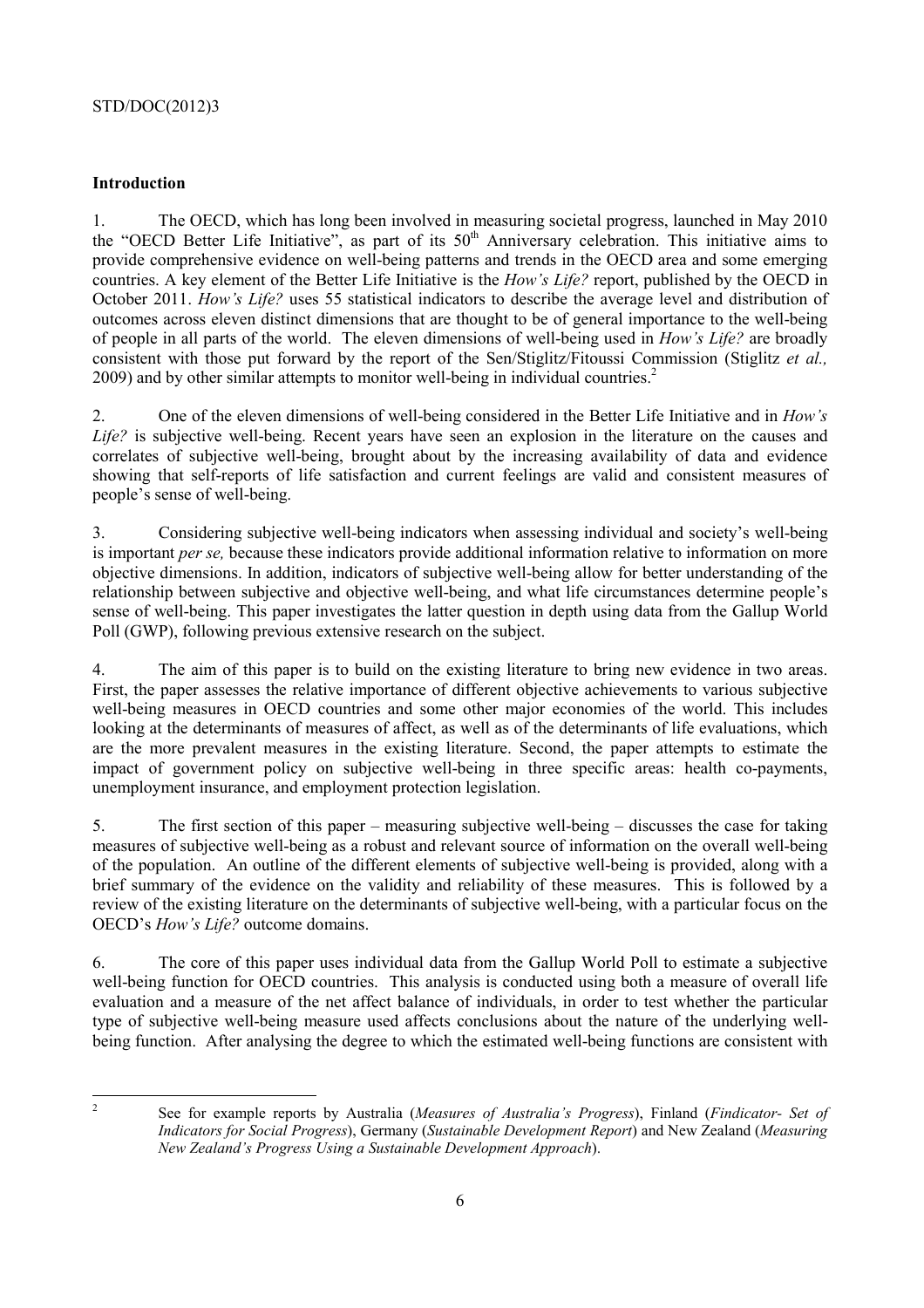the range of dimensions used in *How's Life?*, the paper considers the relative importance of different dimensions by looking at the relative size of the standardized coefficients for each outcome indicator.

7. Having examined the relative impact of different factors on subjective well-being, the paper then uses an OECD dataset on labour market and health policies across OECD countries to test for the impact of policy settings in these areas on subjective well-being. The paper concludes by discussing the implications of these findings for the use of subjective well-being measures as a proxy for overall well-being when evaluating policy options.

# **Measuring Subjective Well-being**

8. Measures of subjective well-being capture information on how people experience their lives. Although sometimes characterised as concerned with "happiness", subjective well-being comprises several distinct concepts. In particular, an important distinction is usually made between *evaluative* measures of well-being, which reflect some cognitive reflection on the part of the respondent, and measures of *affect*, which capture the respondent's emotional state at a particular point in time (Sen, Stiglitz and Fitoussi, 2009). From this, it is typically argued that subjective well-being has three distinct components<sup>3</sup>:

- *life evaluation*, i.e. the cognitive judgement by a person about their life as a whole;
- *positive affect*, *i.e.* the experience of positive feelings and emotions by a person at a particular point in time;
- *negative affect, i.e.* the experience of negative feelings and emotions by a person at a particular point in time.

*9. Life evaluations* capture a reflective assessment of how one's life is going. They are the result of a cognitive evaluation on the part of the individual rather than a description of current emotional state. One strength of measures of life evaluation is that they appear to tap the same underlying construct that people use when they pause and make a conscious decision about whether one course of action is preferable to another (Kahneman, 1999, Helliwell and Barrington-Leigh, 2010). Although, in practice, many actual decisions are based on intuitive judgements or simple heuristics (see for example, Kahneman, 2011), many economic models of human behaviour assume that individuals make decisions on the basis of a rational reflection of the costs and benefits of alternative outcomes. It is for this reason that life evaluations are sometimes characterised as measures of "decision utility" (Kahneman and Krueger, 2006). Many of the most commonly used measures of subjective well-being are indeed evaluative measures, reflecting the strong interest by economists in the basis of decision-making.

10. Measures of *affect* can be thought of as measures of particular feelings or emotional states, and affect is often measured with reference to a particular point in time, and mapped into the specific activities that people were undertaking at that time. Such measures capture how we experience life rather than how we remember it and are sometimes described as "experienced utility" (Kahneman and Krueger, 2006). While an overall evaluation of life can be captured in a single measure, affect has at least two distinct

 3 A fourth component of subjective well-being is sometimes also identified, referred to as "flourishing" or "eudaimonic" well-being (Huppert *et al*, 2009, NEF, 2009, Clark and Senik, 2011). Eudaimonic well-being goes beyond the respondent's reflective evaluation and emotional states to focus on functioning and the realisation of people's potential. Approaches to measuring eudaimonia are based on both psychological and humanist literature, which identifies key universal 'needs' or 'goals'. The approach represents a useful response to the criticism that the measurement of subjective well-being is built purely on hedonistic philosophy.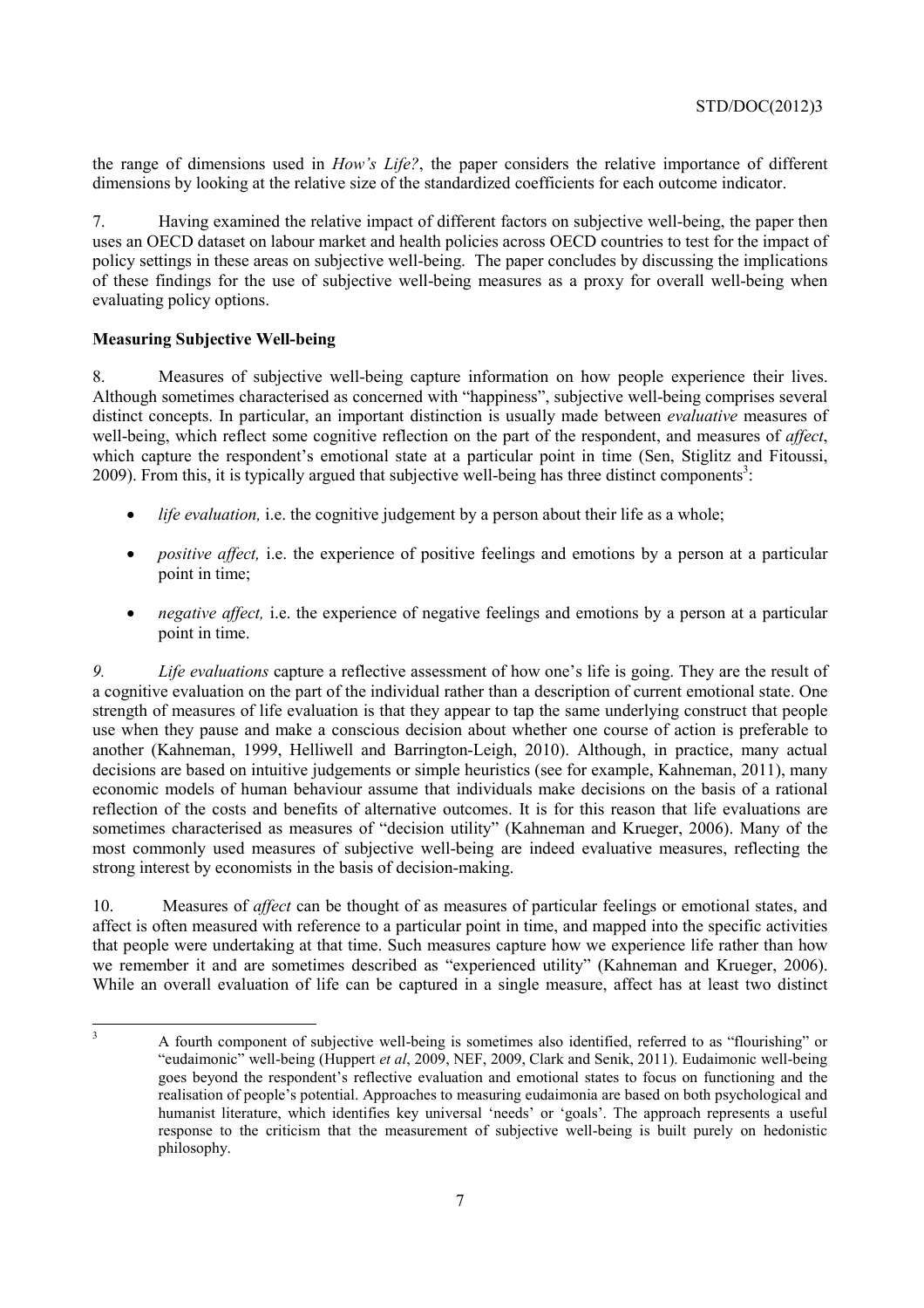hedonic dimensions: positive affect and negative affect. Positive affect captures positive emotions such as the experience of happiness, joy, and contentment. Negative affect, on the other hand, comprises the experience of unpleasant emotional states such as sadness, anger, fear, and anxiety. Although the two dimensions of affect are not opposites (positive emotions are not just the absence of negative emotions), there is good reason to believe that people can meaningfully assess the net impact of multiple emotions (Kahneman, 1999) in terms of an overall "good/bad" axis. For this reason, positive and negative affect are sometimes combined into a measure of "affect balance" that records the extent to which positive affect exceeds negative affect in a person at a given point in time (e.g. Diener, Kahneman, Tov, and Arora 2010).

11. A key point to note is that each of the three dimensions identified above is to some extent independent of the other two (Kahneman, 1999). It is possible, for example, to report a positive life evaluation overall, without necessarily experiencing many positive feelings at a particular point in time. Similarly, positive affect is not simply the absence of negative affect: people can be in a state where they experience no strong positive or negative feelings, or in a state where they experience both.

12. Most of the literature looking at the determinants of subjective well-being has focused on life evaluations – particularly measures of overall life satisfaction. This reflects both the conceptual fit between overall life satisfaction and how economists model decision-making by individuals, and also data availability. Measures of affect balance have been less used in this way, largely because of the lack of good data on positive and negative affect. Despite this, Krueger and Kahneman (2006) argue that measures of affect are, in principle, preferable to measures of life evaluation for policy purposes, as they have better inter-personal comparability and because measures of affect capture the impact of life circumstances on what people actually experience.

# *Validity and Reliability*

13. The case that it is possible to measure subjective well-being in a valid and reliable fashion is now strong. Measures of subjective well-being produce reliable results in that people generally give similar answers if asked the same question at different points in times. Test-retest results for subjective well-being measures yield correlations of between 0.6 and 0.7 for self-reports done on the same day (Krueger and Schkade, 2007). Multiple item measures of subjective well-being do better than single questions, with testretest scores close to 0.78 for time periods measured in weeks. These correlations are lower than for some objective measures of economic variables, such as income (0.9), but not dissimilar from other more complex economic variables such as consumption expenditure (0.6) measured over similar time periods (Carinna, Evans, Ravindal, and Xua, 2009).

14. Questions on subjective well-being also have a high degree of *face validity*, in that concepts such as "satisfaction" or "happiness" are easy for people to relate to. For example, respondents generally have little difficulty answering questions on subjective well-being, with item-specific non-response rates much lower than for questions on income (Rässler and Riphahn, 2006). Subjective measures also show *convergent validity* (i.e. they are supported by other objective measures that proxy for subjective wellbeing). For example, subjective measures of well-being correlate well with frequency of expression of positive emotions and with frequency of smiles – particularly 'unfakeable' or 'Duchenne' smiles (where the skin around the subject's eyes 'crinkles' in response to automatic and largely involuntary muscle contractions). Biological measurements, including left/right brain activity and levels of the stress hormone cortisol, show a consistent relationship with self-ratings of well-being (Diener, 2011). In addition, both ratings made by friends, and ratings made by strangers correlate well with self assessments (Kahneman and Krueger, 2006).

*15. Construct validity* captures the degree to which a measure behaves in the expected way. For subjective well-being, construct validity is supported by good evidence suggesting that it meaningfully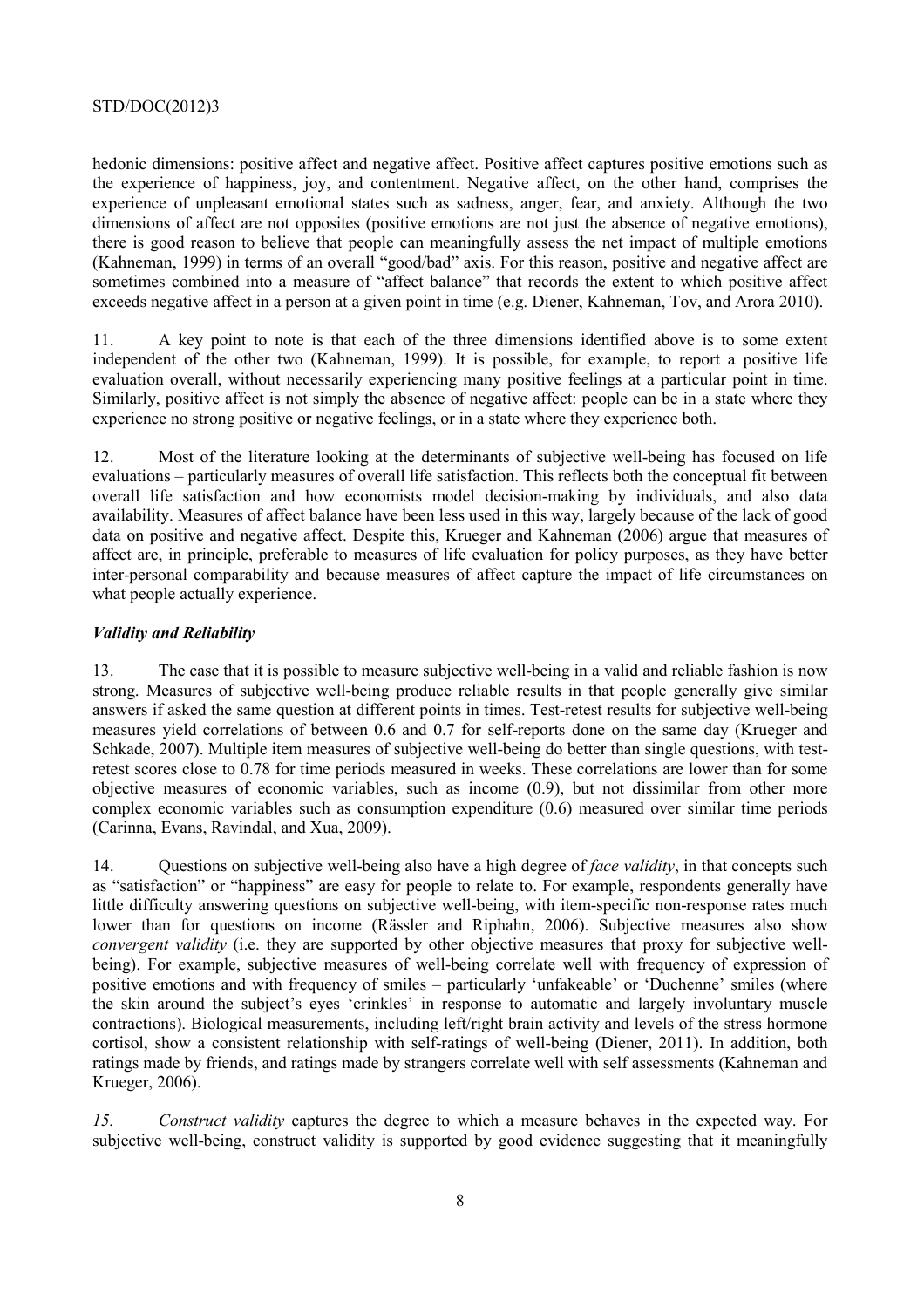predicts behaviour, including the risk of suicide, sociability, extroversion, quality of sleep, and happiness of close relatives (Diener and Tov, 2005). Changes in objective circumstances, including becoming unemployed and the onset of disability, have been shown to cause large and lasting changes in life satisfaction at the individual level (Lucas, 2006).

16. Despite the robust body of literature indicating that it is possible to measure subjective well-being meaningfully, existing measures of subjective well-being face some significant limits. Measures of subjective well-being can be subject to significant impacts from passing factors influencing the respondent's mood such as the weather on the day of the interview or the outcome of a sporting contest. However, there is relatively little evidence of this effect in the case of life evaluations (Lucas and Lawless, 2011, Eid and Diener, 2004), and even for measures of affect – which are intended to capture momentary feelings – the imparted bias is not as large as might be expected (Harmatz et al, 2000). This occurs, in part, because surveying generally takes place over an extended period of time thus ensuring that all responses to a question are not influenced by a single time-specific event.

17. The most significant issue affecting validity and reliability is that of differences in response styles between individuals and groups. When considering differences in responses between individuals, the risk is that different people may interpret response scales differently – for example, what one person refers to as a life satisfaction of "6", another may refer to as a "9". This issue, although clearly important, is likely to have limited practical impact. For almost all statistical purposes, it is not necessary to make direct comparisons of individual scores. For example, in a sufficiently large sample, differences in response styles between individuals will average out and are unlikely to bias population averages.

18. The issue of differences in response styles is more problematic when these differences are correlated with characteristics of the groups studied, such as when comparing subjective well-being across countries. Here there is good reason to believe that differences in response styles may be a problem. Although studies have indeed shown that cultural differences do not generally lead to large differences in assessments of the drivers of life satisfaction (Helliwell, 2008), there is good reason to believe that cultural factors do impact on the average response levels in different countries. In particular, it is often noted that East Asian countries tend to report a lower level of life satisfaction than might otherwise be expected, while Latin American countries report a higher level of life satisfaction (Diener et. al., 2000). However, it is also important not to over-state the problems caused by cultural differences in response styles. While such differences have the potential to bias international rankings of average life satisfaction in a country, they will generally have little impact on analysis of the determinants of well-being<sup>4</sup>. Further, cultural response styles may impact more strongly on life evaluations – such as measures of life satisfaction – than on measures of affect balance (Kahneman and Krueger, 2006).<sup>5</sup> This is an important reason for considering measures of affect alongside the more commonly used measures of life satisfaction when trying to identify the relative importance of various determinants.

 $\frac{1}{4}$  Testing for the impact of culture on cross-country differences in average life satisfaction is difficult, as there is no obvious simple method for distinguishing between cultural effects due to culture and those due to some other unobserved country-specific variable. Fleche, Smith, and Sorsa (2011), use data from the World Values Survey to explore the degree to which country-specific differences in the weights attached to different drivers of well-being affect how countries are ranked in terms of average life satisfaction. They find that heterogeneity in the country-specific weightings assigned to the determinants of life satisfaction has little effect on how countries are ranked.

The idea here is that with a measure of affect balance, which is based on the difference between the strength of feelings of positive affect and negative affect, cultural biases in reporting positive and negative affect will tend to cancel out.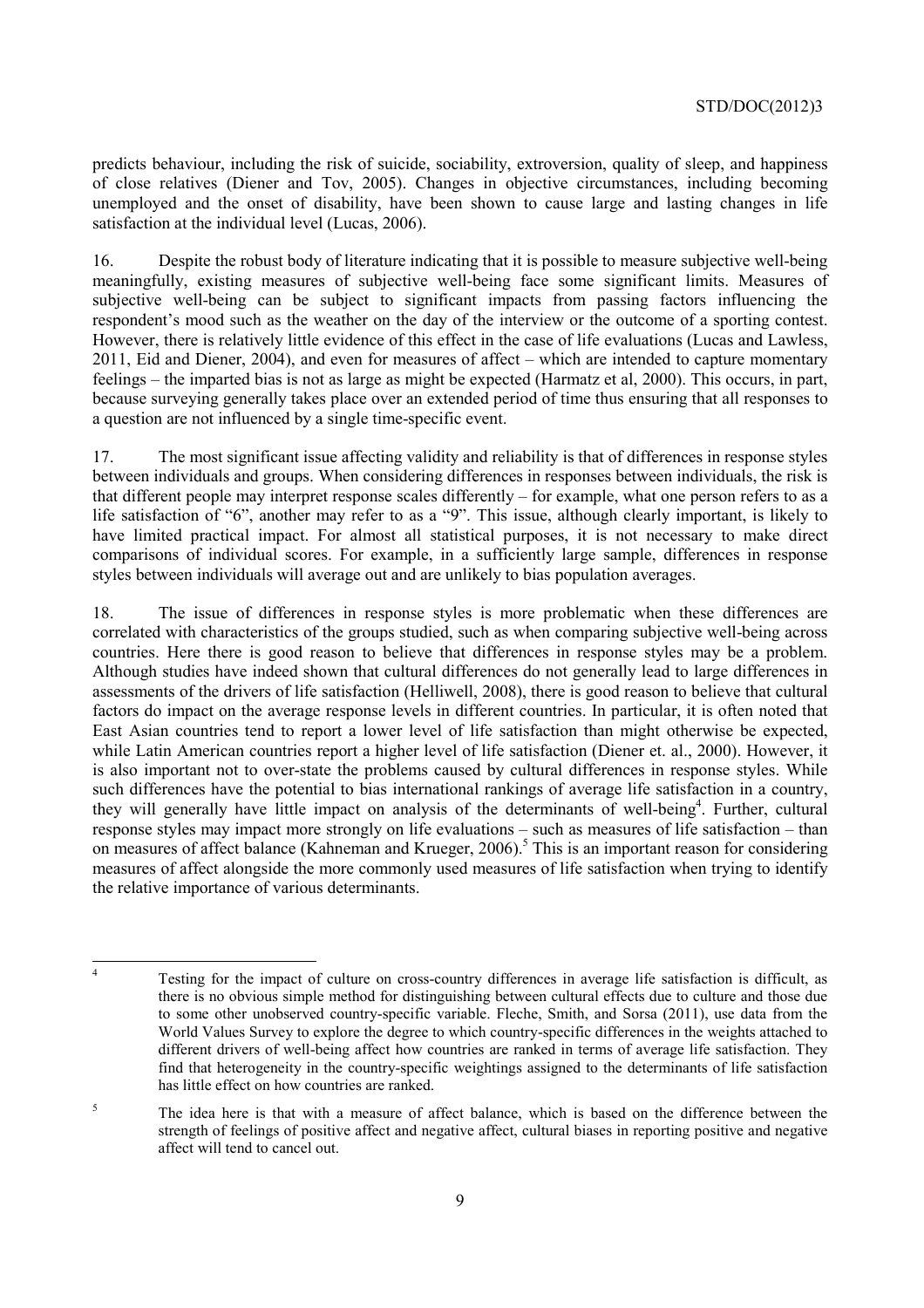# *The Determinants of Subjective Well-being*

19. There is a wide literature on the determinants of subjective well-being. This paper reviews this literature using as an organising framework the 10 outcome domains that, together with subjective wellbeing, form the model of human well-being used in the OECD *How's Life?* report. These domains are:

- income and wealth;
- jobs and earnings;
- housing;
- health status;
- work/life balance;
- education and skills;
- social connections;
- civic engagement and governance;
- environmental quality; and
- personal security.

20. The relationship between income and life satisfaction has been the focus of extensive interest dating back to the early 1970s. There is now a general consensus with regard to the empirical relationship between income and life satisfaction on a cross-sectional basis at both the individual and cross-country level. Higher income is associated with a higher level of life satisfaction, but with diminishing returns as income increases. Sacks, Stevenson, and Wolfers (2010), for example, find a constant relationship at both the individual and cross-country level, where a doubling of income is associated with 0.3 point increase in life satisfaction on a 0 to 10 scale.

21. The static relationship between income and life satisfaction is relatively clear, as is the dynamic relationship at the individual level. There is substantial micro-evidence from lottery winners and from panel data suggesting that an increase in an individual's income results in an increase in life satisfaction (Gardener and Oswald, 2006; Di Tella, Haisken-De New, and MacCulloch, 2010). However, the evidence at the aggregate level is more ambiguous, with different views as to whether the evidence supports life satisfaction increasing in line with the log of per capita GDP (Sacks, Stevenson and Wolfers, 2010) or not (Easterlin and Angelescu, 2009). Interestingly, although there is no agreement on whether increases in average incomes will increase average life satisfaction for a country as a whole, the log-linear nature of the relationship between income and life satisfaction is generally agreed on; this in turn implies that, other things being equal, an increase in the inequality of income distribution within a country should be associated with a decrease in average levels of life satisfaction.<sup>6</sup>

A log linear relationship between income and subjective well-being at the individual level implies, as a point of mathematical necessity that, on average, an additional dollar of income has a greater positive impact on subjective well-being for a person with a lower income, compared to one with a higher income. Thus, increasing inequality (through the transfer of income from a person with lower income to one with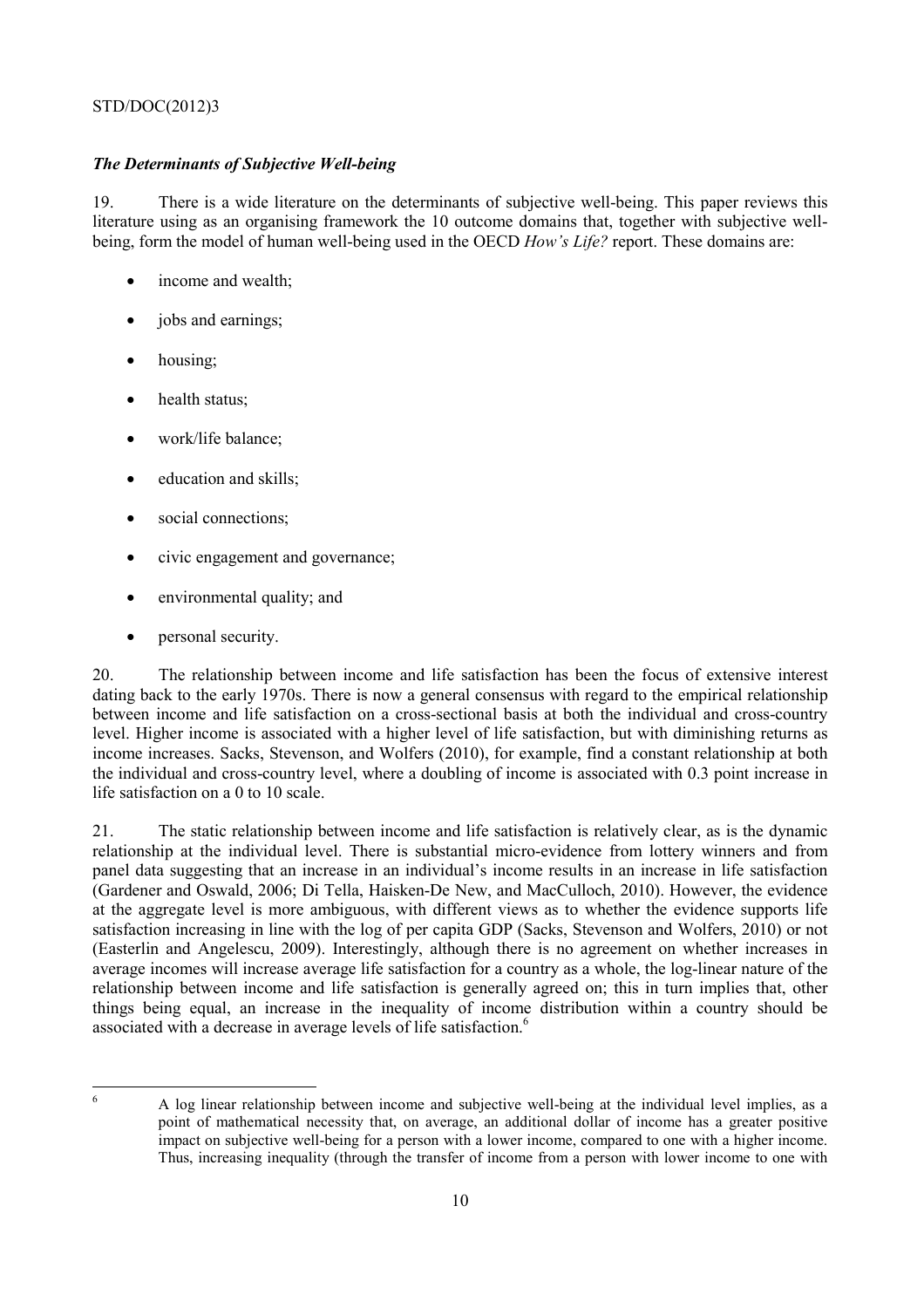22. The relationship between jobs and life satisfaction is much less ambiguous than that between income and life satisfaction. Unemployment is associated with a large negative impact on life satisfaction at the individual level. The size of the effect is considerably larger than that due to the associated fall in income, and persists when income is controlled for separately (Winkelman and Winkelman, 1998). Evidence from panel data shows that the relationship is causal, in that unemployment causes a fall in life satisfaction, rather than a fall in subjective well-being leading people to quit their job (Lucas, Clark, Georgellis and Diener, 2004). Interestingly, it is being unemployed that has a negative impact on life satisfaction rather than having a job *per se* being associated with higher subjective well-being. Groups without a job, but that are not unemployed such as the retired, students, and full time parents, do not consistently report lower levels of life satisfaction (Blanchflower and Oswald, 2011).

23. Although housing is one of the 11 domains in *How's Life?*, there is remarkably little literature on the relationship between housing quality and life satisfaction. This is surprising given that basic information on housing tenure or size is common in household surveys, and that housing quality is commonly identified as important in the literature on quality of life. Such analysis as has been done is largely associated with the literature on ageing. Oswald, Wahl, MollenKopf and Schilling (2009), for example, find a negative impact of renting, as opposed to owning a home, on life evaluations, and a more mixed effect associated with housing amenities and satisfaction with the home.

24. The literature on the relationship between health status and life satisfaction is extensive. Selfassessed health status has a large negative impact on life satisfaction (Dolan, Peasgood, and White 2008). This relationship holds for measures of both mental and physical health. Although information on more objective measures of health status is somewhat limited, specific conditions such as heart attacks and strokes have been shown to reduce subjective well-being (Dolan, Peasgood, and White 2008). Although there is good evidence that some of the association between good health and high life satisfaction is due to high life satisfaction causing good health (Diener and Chan, 2011), there is also a strong causal relationship running from health to life satisfaction. Lucas (2006), for example, shows that disability has a large and lasting causal impact on life satisfaction.

25. There is significant evidence on the impact of work/life balance on subjective well-being. Commuting is associated both with lower levels of life satisfaction (Frey and Stutzer, 2008) and with lower levels of affect balance (Kahneman and Kruger, 2006). Kahneman and Krueger also note that time spent caring for others has a relatively low level of net affect. This may help to explain the mixed evidence on the relationship between having children and life satisfaction. If children are associated with greater caring responsibilities, this may counter-balance the positive impact from children on a person's life. Children are associated with a stronger negative impact on subjective well-being for groups whose care burden is higher such as single parents and divorced mothers, and if the child is sick (Dolan, Peasgood, and White, 2006).

26. Most studies find a strong correlation between measures of education and skills and life satisfaction across people (OECD, 2011). The evidence is, however, mixed in studies that control for other factors. While some studies find a strong relationship between education and life satisfaction, even after controlling for other factors (Blanchflower and Oswald, 2011), others studies find that the relationship is weaker or non-existent after considering income, health, and social trust; this suggests that the effect of education on subjective well-being may be mediated by its impact on these variables (Helliwell, 2008).

27. Social connections and human contact are strongly associated with life satisfaction, and also with measures of affect balance. Living in a stable relationship has an effect on life satisfaction roughly half as large as a doubling of income (Helliwell, 2008). Other measures of social support and trust in others are

higher income) will decrease average levels of subjective well-being overall. This result is a direct function of the logarithmic form of the functional relationship between subjective well-being and income.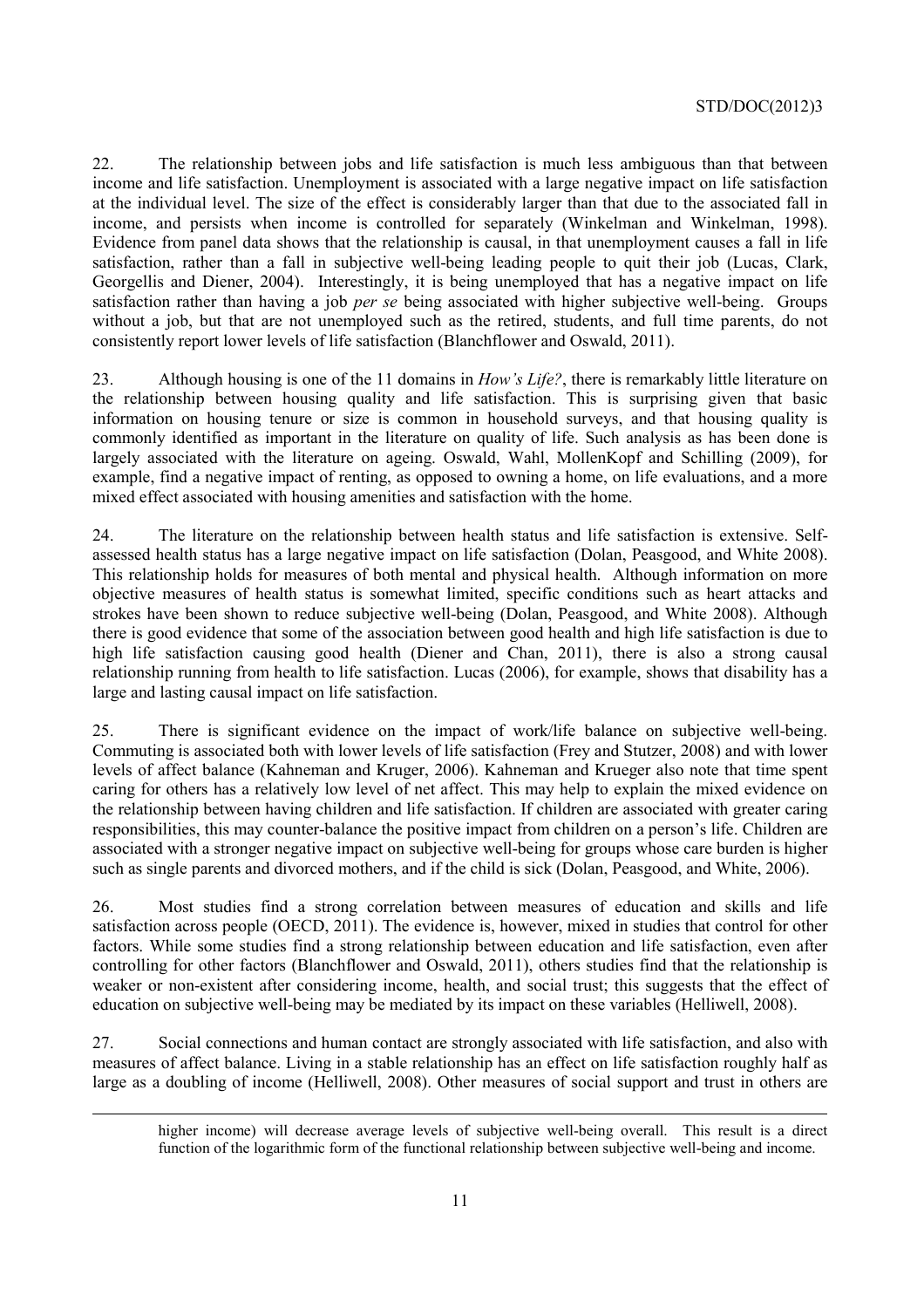also positively associated with life satisfaction (Helliwell and Wang, 2011). Time spent in the company of friends is consistently associated with higher levels of positive affect and lower levels of negative affect in time use studies (Kahneman and Kruger, 2006).

28. Civic engagement and governance is generally considered to be important to life satisfaction. Across countries, perceptions that corruption is widespread have a strong negative correlation with average life satisfaction, while measures of trust in others have a strong positive correlation (Helliwell, 2008). Frey and Stutzer (2000) find a strong relationship between the degree of democratic participation and life satisfaction in Swiss Cantons, although subsequent work has cast some doubt on the strength of this relationship (Dolan, Peasgood and White, 2006).

29. The evidence on the two remaining outcome domains from *How's Life?* is more limited than is the case for the first eight. The relationship between environmental quality and life satisfaction is poorly understood, partly due limitations in the existing data. Environmental quality is inherently a geographic phenomenon, and integrating datasets on environmental quality with household level data on life satisfaction is costly. Nonetheless, there is some evidence that noise pollution (Weinhold, 2008) and air pollution (Dolan, Peasgood and White, 2008) have a significant negative impact on life satisfaction. Silva, Johnstone and De Keulenaer (2012) also show that subjective satisfaction with air pollution is correlated with actual air pollution.

30. Living in an unsafe or deprived area is associated with a lower level of life satisfaction after controlling for one's own income (Dolan, Peasgood, and White, 2008; Balestra and Sultan, 2012). However, it is difficult in these analyses to disentangle the effect of safety from that of other aspects of the place where people live.

31. It is important to note that the way in which different outcomes affect subjective well-being varies from outcome area to outcome area. Some outcomes vary primarily at the individual or household level. A higher income, for example, will affect the subjective well-being of the person receiving that income and probably those in their immediate family or household. However, the impact on the subjective well-being of those living near the person will be limited, and indeed, may be negative. There is good evidence that the individual benefits to subjective well-being from income are partly due to its effect on a person's rank in the income distribution rather than to the level of income *per se* (Dolan, Peasgood, and White, 2008; Clark and Senik, 2009; Barrington-Leigh, 2010). As a result, one person's higher income may have a negative impact on those living around them by increasing the 'reference point' against which people assess their own place in the income distribution. Other aspects of quality of life, however, can affect everyone in the immediate environment in a positive way. Good governance, for example, should impact on everyone within a particular polity. This implies that the determinants of subjective well-being potentially act on multiple levels (country, region, household, individual). In particular, there is clear evidence for country or regional level effects from social trust (Helliwell, 2008), civic engagement and governance (Frey and Stutzer, 2000, Helliwell, 2008), the environment (Silva, Johnstone and De Keulenaer, 2012) and safety (Dolan, Peasgood and White, 2008).

32. Table 1 below summarises the main results from the existing literature on subjective well-being on the importance of the ten domains used in *How's Life?* as possible drivers of subjective well-being. The table suggests that income, health, having a job, and social connections have a strong positive correlation with life satisfaction. Housing, work/life balance, education and skills, and government also show the expected relationship, although the evidence is more sparse for environmental quality and personal safety.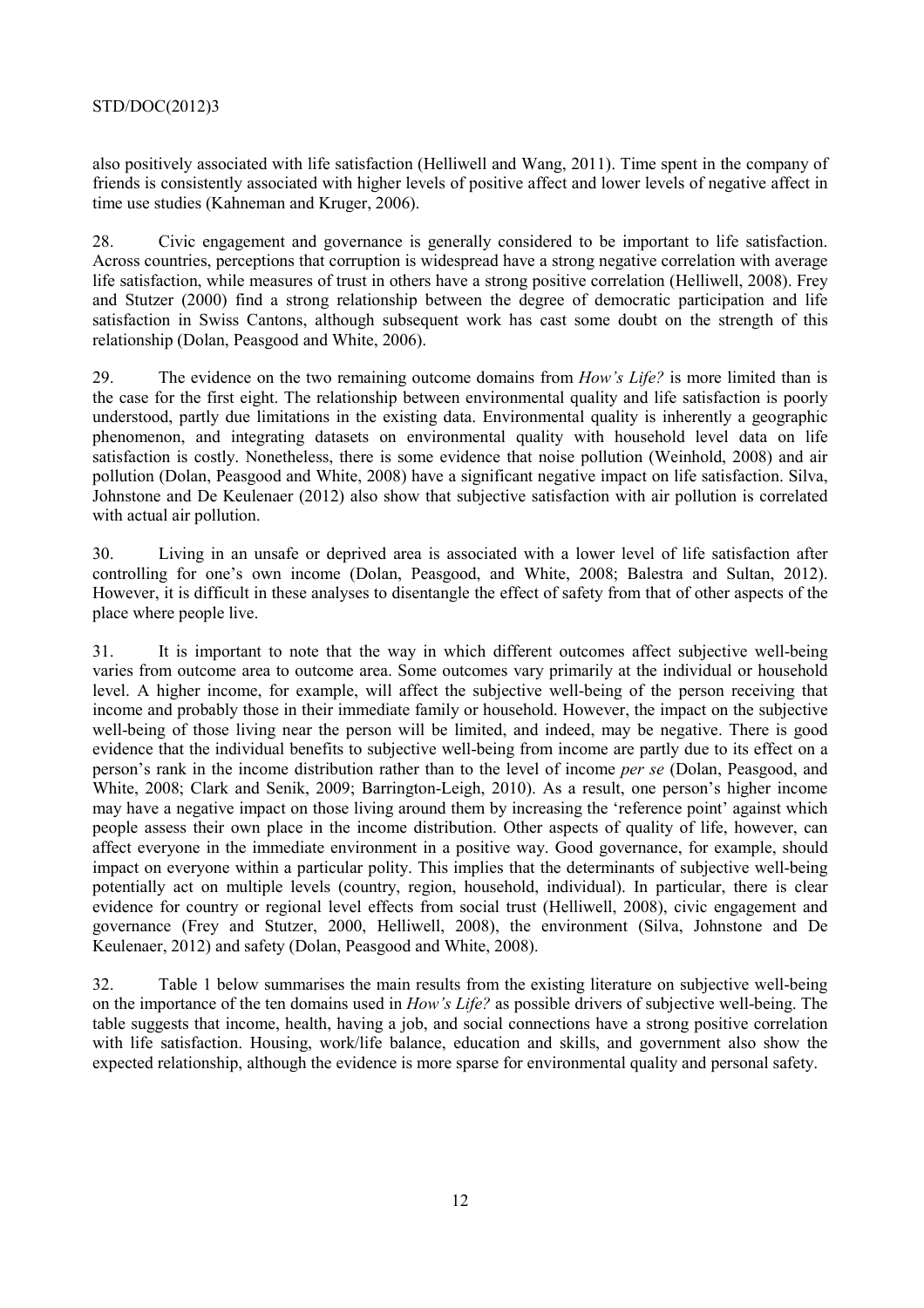| Domain                | <b>Author</b>                                 | Effect Size(0-10 scale)          |
|-----------------------|-----------------------------------------------|----------------------------------|
|                       |                                               |                                  |
| Income and wealth     | Stevenson and Wolfers (2008)                  | 0.3 (log HH income, log GDP      |
|                       | Sacks, Stevenson and Wolfers (2010)           | per capita)                      |
|                       | Helliwell and Wang (2011)                     | $0.4$ to $0.5$ (log HH income)   |
| Jobs and earnings     | Winkelman and Winkemann (1995)                | -1 (unemployment)                |
|                       | Lucas, Clarke, Georgellis, and Diener (2004)  | -0.7 (immediate impact of        |
|                       |                                               | unemployment))                   |
|                       |                                               | $-0.2$ (ongoing impact of        |
|                       |                                               | unemployment)                    |
| Housing               | Oswald, Wahl, MollenKopf, and Schilling (2003 | + (satisfaction, amenities)      |
|                       |                                               | - (renting)                      |
| Health status         | Lucas (2007)                                  | $-0.7$ to $-0.8$ (disability)    |
|                       |                                               | $-0.25$ to $-1.75$ (disability,  |
|                       |                                               | GSOEP)                           |
| Work/life balance     | Kahneman and Krueger (2006)                   | - (time spent commuting on       |
|                       |                                               | affect)                          |
|                       | Frey and Stutzer (2008)                       | $-0.1$ to $-0.3$ (per hour of    |
|                       |                                               | commuting)                       |
| Education and skills  | Helliwell (2008)                              | $0.1/0.3$ (tertiary education)   |
|                       | Blanchflower and Oswald (2011)                | 0.8/0.9 (tertiary education)     |
| Social connections    | Kahneman and Krueger (2006)                   | + (time with friends, affect)    |
|                       | Helliwell and Wang (2011)                     | $0.4/0.5$ (friends to count on)  |
|                       |                                               | $0.1/0.15$ (helped stranger)     |
| Civic engagement and  | Frey and Stutzer (2000)                       | 0.1 (democratic rights)          |
| governance            |                                               | -1.4 (average aggregate          |
|                       | Helliwell (2008)                              | perception of corruption)        |
|                       |                                               | -0.3 (individual perception of   |
|                       |                                               | corruption)                      |
| Environmental quality | Weinhold (2008)                               | $-0.15$ /-0.25 (complaints about |
|                       |                                               | noise)                           |
|                       | Silva, Johnstone and De Keulenaer (2012)      | - (PM10 concentrations)          |
| Personal security     |                                               | $\overline{a}$                   |

**Table 1. The Determinants of Subjective Well-being: evidence from existing research** 

Note: actual effect sizes have been given where the coefficient is reported on a 0 to 10 or 1 to 10 scale. In all other cases only the direction of the effect is cited (either  $+$  or  $-$ )

33. This review of the literature does not tell much about the *relative effect* associated with a change in different domains.

- First, because the results listed in Table 1 come from studies based on different units of measurement, the coefficients from these studies cannot be directly compared. While it is not possible to deal with the issue of different units of measurement in an entirely satisfactory way, focusing on the results from one survey containing variables relating to as many of the outcome domains as possible goes some way towards addressing this issue. This, however, requires a large dataset containing information on a wide range of domains.
- Second, a further limitation of the existing literature is the paucity of information on the relationship between measures of affect and other aspects of quality of life. With some exceptions – largely in the area of income, work/life balance, and social connections – the existing literature provides little information on the determinants of affective well-being.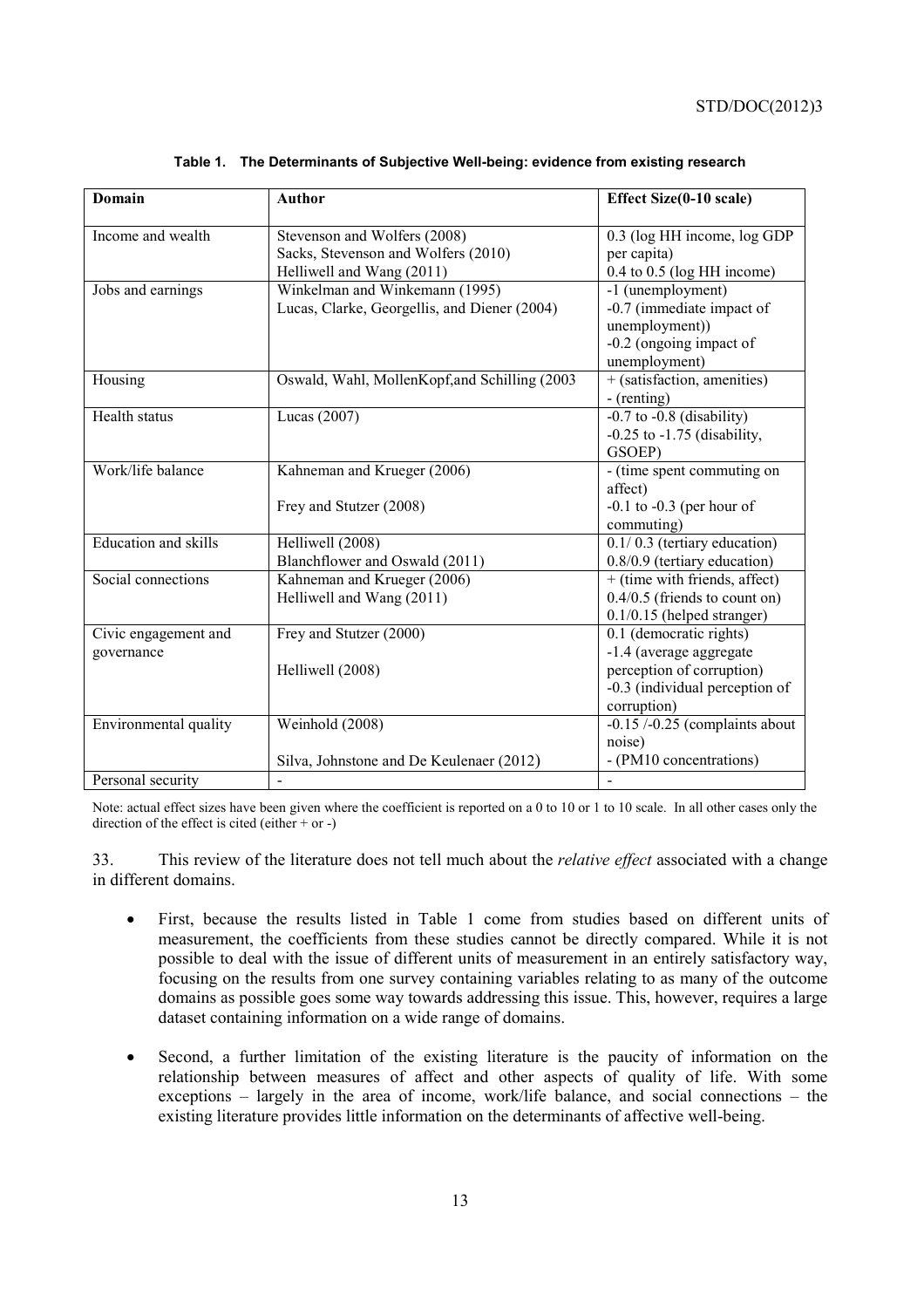34. The rest of this paper aims to remedy these limitations by presenting results of empirical analysis based on one dataset that has both the necessary country-coverage and that includes a wide range of outcome measures, the Gallup World Poll.

### **Data and Method**

35. The Gallup World Poll is a large scale repeated cross sectional survey covering more than 150 countries. As of 2012, six waves of data have been collected (2005/06, 2007, 2008, 2009, 2010, 2011), although not all countries participated in all waves. The frequency of the survey is annual in most countries, and quarterly in Japan, Germany and the United States. Sample sizes are generally limited to around 1,000 respondents in each country (with a few exceptions, *e.g.* 2,000 for India and China). This relatively small sample size may allow comparisons across countries, but limits comparisons across population sub-groups and over time.

36. The survey is based on a common questionnaire designed with the help of some of the leading scholars in this field, and it is aimed at comparing subjective well-being behaviours and feelings of people around the world<sup>7</sup>. The core questionnaire (which is run in all participating countries) asks respondents a broad set of questions on socio-economic background, civil engagement, and satisfaction of living standard among other domains. One distinctive feature of this survey is that it combines information on both subjective well-being, and on people's self-assessments of their objective determinants. Unfortunately, several questions were not asked in all waves, but only in some waves and/or in some countries.

37. The Gallup Organization generally employs in-person interviews in developing countries and telephone surveys in developed countries where telephone coverage is at least 80% of the population. The sample is ex-ante designed to be nationally representative of the entire population aged 15 and over (including rural areas), but non-random response patterns are a likely source of ex-post bias. This issue is addressed by the post-stratification weights provided by Gallup.

38. For this paper, analysis on the determinants of life satisfaction and affect balance (Tables 3 and 4) are computed based on waves 4 and 5 (2009 and 2010 respectively) only; this is because information on the respondents' unemployment status is only available for these waves. For the second part of the paper, relating to the impact of a range of policies on subjective well-being, OECD data on these policy measures are available only up to year 2008/2009, depending on the policy variable of interest. Therefore, the analysis of the effect of policy measures on subjective well being (Tables 9 and 10) is based on waves 1 to 4 of the Gallup World Poll (2005/06, 2007, 2008, and 2009). Since, for these latter analyses, GWP data on the unemployment status of respondents is not available, the estimation distinguishes between those who had a job at the time of the survey and those who did not; results for the two groups of respondents are presented separately as robustness checks.

39. The variables selected for analysis in this paper fall into four broad groups: (i) measures of subjective well-being; (ii) demographic controls; (iii) individual well-being achievements that are proxies for the ten domains of *How's Life*?; and (iv) aggregate country averages of the latter where the plausible causal pathway for the variable to affect individual subjective well-being is associated with the characteristics of the area or society in which a person lives rather than with the individual's own

<sup>-</sup>7 Among others, Nobel Prize laureate Daniel Kahneman (Eugene Higgins Professor of Psychology at the Woodrow Wilson School at Princeton University), Jeffrey D. Sachs (Director of The Earth Institute, Quetelet Professor of Sustainable Development and Professor of Health Policy and Management at Columbia University) and Angus Deaton (Dwight D. Eisenhower Professor of International Affairs, and Professor of Economics and International Affairs at the Woodrow Wilson School and Department of Economics, Princeton University).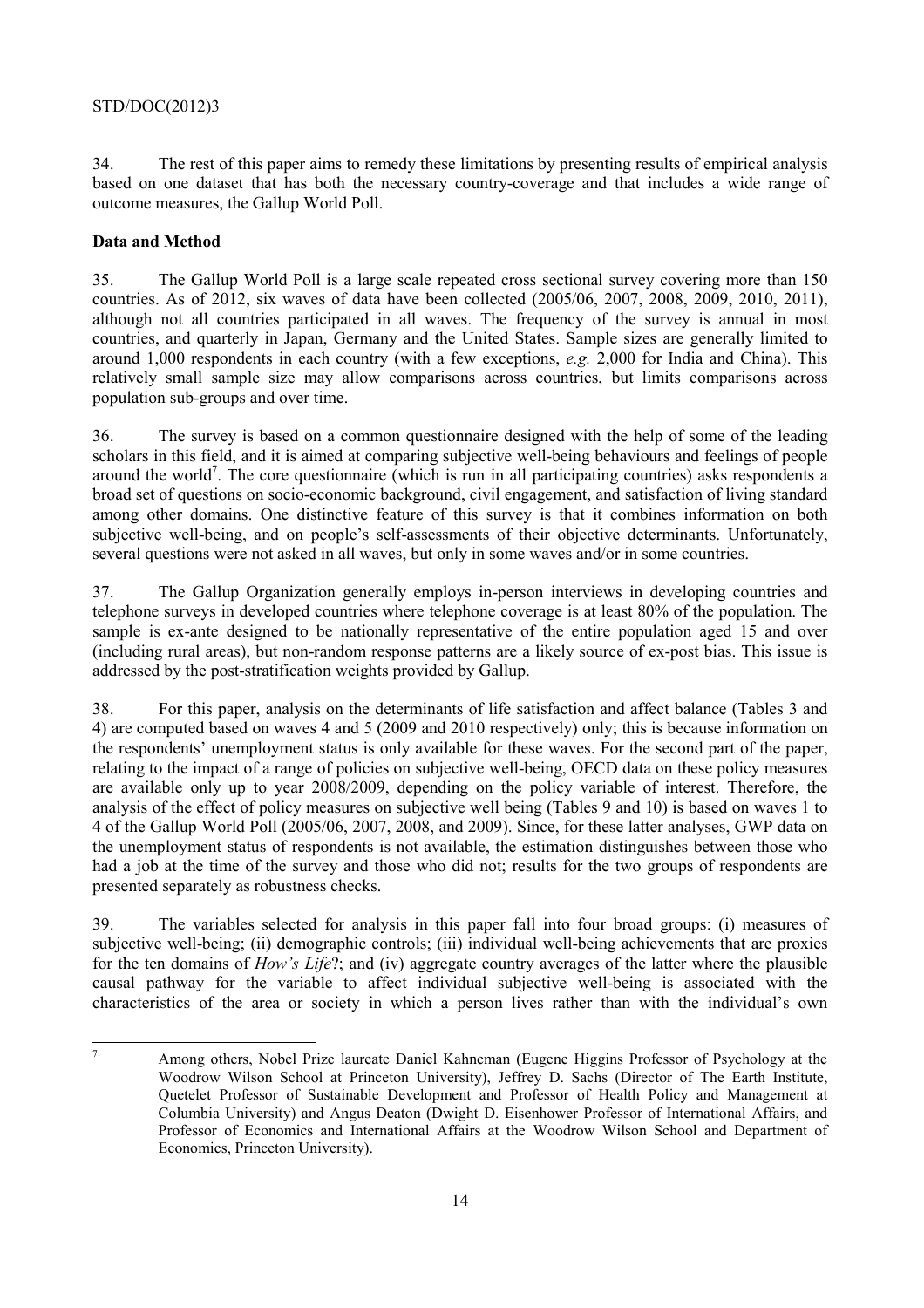characteristics<sup>8</sup>. In the latter part of the paper a fifth category of variables related to policy regimes is added, drawing on data from the OECD statistical database.

- 40. Two measures of subjective well-being are used:
	- The Cantril ladder is a particular approach to measuring life evaluation that asks respondents to imagine a ladder with rungs from 0 to 10, where 10 is the best possible life for them and 0 is the worst possible life. Respondents are asked to indicate where on the ladder they would place their own life. This question is only one way to measure life satisfaction, and will be referred to as *life satisfaction* from here on.
	- The measure of *affect balance* used here is somewhat more complex. It is calculated from a number of specific questions about emotions experienced on the previous day. The measure is computed as the sum of "yes" responses to questions on feeling well-rested, smiled or laughed and on having experienced enjoyment yesterday, minus the sum of "yes" responses to having experienced worry, sadness, or depression yesterday. These measures were selected out of a larger list of affect measures in the Gallup World Poll on the basis of providing the largest possible number of country/year observations while maintaining a balanced list of positive and negative measures<sup>9</sup>. Consequently, the affect balance variable is a 7 point scale ranging from -3 to 3.

41. A key limitation is that the subset of the Gallup World Poll dataset used here lacks good measures of work/life balance and housing conditions, as information on these topics is currently available only for a limited number of waves. For this reason the subsequent analysis tests only 8 of the 10 outcome domains from *How's Life?* Descriptive data for these variables are provided in table 2.

 8 Some of the variables which have been aggregated, such as social trust, could also have plausible causal pathways at the individual level. For example, an individual's personal experiences with others might be expected to affect their trust and their level of well-being. However, much of the individual level variance in these measures will be due to the characteristics of the individual (e.g. whether they had any bad experiences; whether they have a positive disposition) rather than the characteristics of the outcome in question (i.e. how trustworthy are people on average). For this reason, only the country averages are used here for variables of this type.

<sup>9</sup> The approach used here differs slightly from other measures of affect balance such as that used by Diener, Kahneman, Tov and Arora 2010), who used two positive affect measures (enjoyment and smiling) and the average of four negative measures (anger, worry, sadness, or depression). The difference is due to the fact that Diener et al. use only one wave of the Gallup World Poll, where this paper draws on data from 5 waves.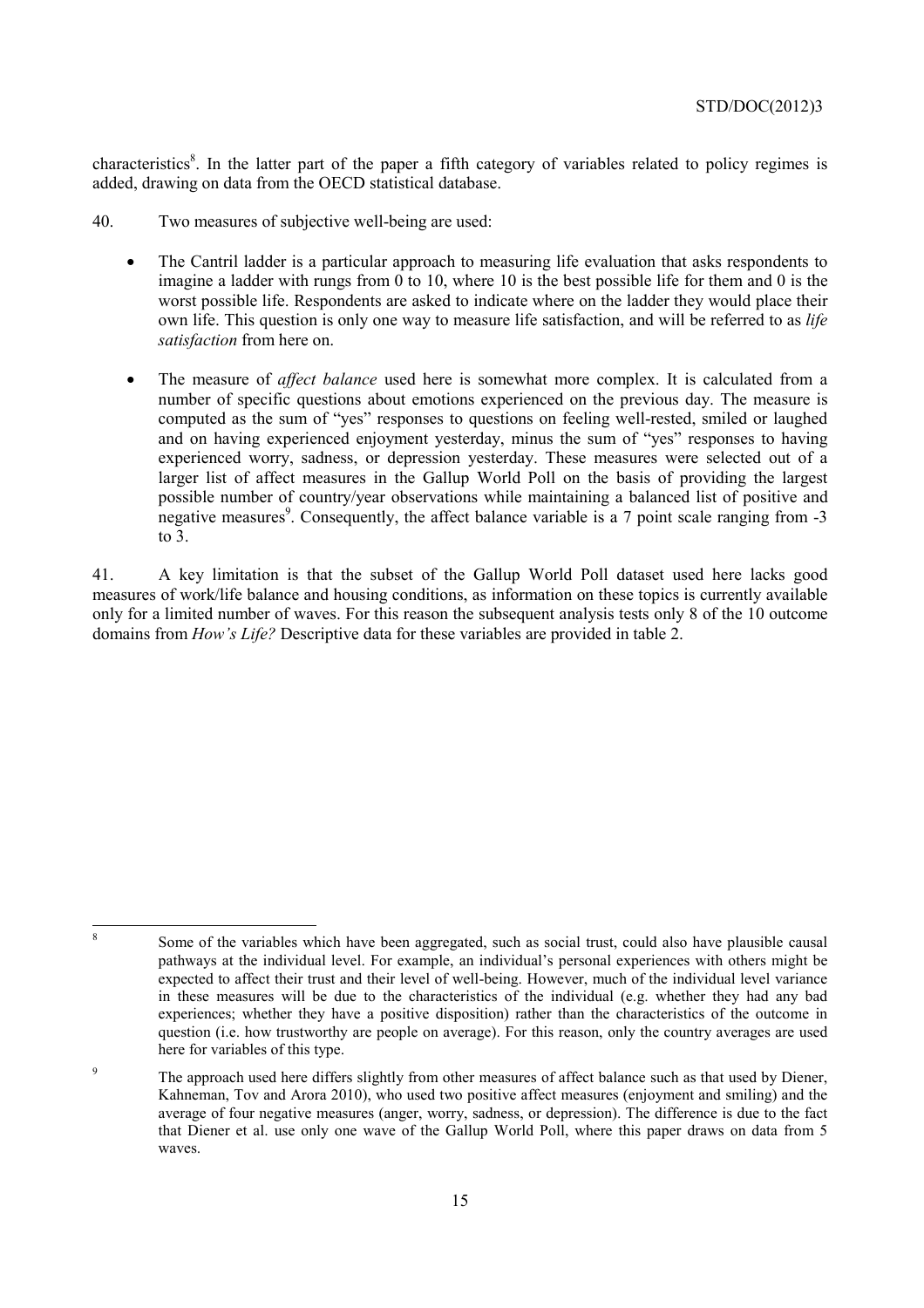| <b>Outcome Domain</b>              | Variable                                        | Number of<br>observations | Mean<br>value | Max<br>value   | Minimum<br>value | <b>Standard</b><br>deviation |
|------------------------------------|-------------------------------------------------|---------------------------|---------------|----------------|------------------|------------------------------|
| Subjective well-being              | Life satisfaction                               | 51152                     | 6.61          | 10             | $\theta$         | 2.04                         |
|                                    | Affect balance                                  | 51152                     | 1.55          | $\overline{3}$ | $-3$             | 1.53                         |
|                                    | Female                                          | 51152                     | 0.58          | 1              | $\boldsymbol{0}$ | 0.49                         |
|                                    | Age                                             | 51152                     | 48.58         | 100            | 15               | 18.27                        |
|                                    | Age <sup>2</sup>                                | 51152                     | 2693.36       | 10000          | 225              | 1864.70                      |
|                                    | No. Children                                    | 50769                     | 0.52          | 13             | $\Omega$         | 0.92                         |
| Demographic<br>characteristics     | Born abroad                                     | 51152                     | 0.08          | $\mathbf{1}$   | $\overline{0}$   | 0.27                         |
|                                    | Small town                                      | 50753                     | 0.39          | $\mathbf{1}$   | $\boldsymbol{0}$ | 0.49                         |
|                                    | Large city                                      | 50753                     | 0.31          | $\mathbf{1}$   | $\overline{0}$   | 0.46                         |
|                                    | Suburb                                          | 50753                     | 0.14          | $\mathbf{1}$   | $\mathbf{0}$     | 0.35                         |
| Income and Wealth                  | Log income $(b)$                                | 50153                     | 14.53         | 20.93          | $\mathbf{0}$     | 1.70                         |
|                                    | Not enough money for<br>food                    | 51152                     | 0.12          | $\mathbf{1}$   | $\boldsymbol{0}$ | 0.33                         |
| Jobs and earnings                  | Unemployed                                      | 50552                     | 0.04          | $\mathbf{1}$   | $\theta$         | 0.20                         |
| Health status                      | Health problems                                 | 51152                     | 0.23          | $\mathbf{1}$   | $\overline{0}$   | 0.42                         |
| Education and skills               | Secondary education                             | 49777                     | 0.62          | $\mathbf{1}$   | $\boldsymbol{0}$ | 0.49                         |
|                                    | Tertiary education                              | 49777                     | 0.23          | $\mathbf{1}$   | $\mathbf{0}$     | 0.42                         |
|                                    | Married                                         | 50882                     | 0.54          | $\mathbf{1}$   | $\overline{0}$   | 0.50                         |
| Social connections                 | Have friends to count on                        | 51152                     | 0.90          | $\mathbf{1}$   | $\overline{0}$   | 0.30                         |
|                                    | Volunteering                                    | 51152                     | 0.23          | $\mathbf{1}$   | $\Omega$         | 0.42                         |
|                                    | Aggregate average<br>social trust (c)           | 35489                     | 30.83         | 63.1           | 8.3              | 13.85                        |
|                                    | Confidence in judicial<br>system                | 31191                     | 0.51          | $\mathbf{1}$   | $\overline{0}$   | 0.50                         |
| Civic engagement and<br>governance | Afraid to express<br>political views            | 31191                     | 0.12          | $\mathbf{1}$   | $\boldsymbol{0}$ | 0.32                         |
|                                    | Freedom to choose what<br>you do with your life | 31191                     | 0.77          | $\mathbf{1}$   | $\overline{0}$   | 0.42                         |
| Environmental quality              | Satisfaction with air<br>quality                | 51152                     | 0.79          | $\mathbf{1}$   | $\boldsymbol{0}$ | 0.41                         |
|                                    | Satisfaction with water<br>quality              | 51152                     | 0.85          | $\mathbf{1}$   | $\mathbf{0}$     | 0.36                         |
| Personal security                  | Safe walking alone                              | 51152                     | 0.64          | $\mathbf{1}$   | $\boldsymbol{0}$ | 0.48                         |
|                                    | Money or property<br>stolen                     | 51152                     | 0.12          | $\mathbf{1}$   | $\boldsymbol{0}$ | 0.32                         |

#### **Table 2. Summary of the Gallup World Poll variables used in the empirical analysis**

Note: The statistics refer to the sample of OECD countries in waves 4 and 5 (2009 and 2010), which is the baseline for the results presented in Table 3 and 4 (before accounting for missing values among the regressors).

All variable are coded as dummies, except: the dependent variables (life satisfaction and affect balance), age, age<sup>2</sup>, log income, no. *children,* and *aggregate average social trust.* The dummies take value 1 if the response to the question is *yes*, and 0 otherwise (*no, don't know, refused to answer*). For instance, *satisfaction with air quality* is coded as 1 if the respondent declares he is satisfied with the quality of air where he lives. Similarly, *small town* equals 1 if the respondent lives in a small town (as opposed to a village, large city or suburb).

(b) Base-2 logarithm of the imputed income from 2005-2007. Some of the income data was collected in monthly household income brackets in local currency and some using an open-ended question. Frome 2008 to present, respondents are first asked an openended income question and, if they say "they don't know" or refused to answer, they are asked a bracketed income item. The income data collected for each country is the median of the bracketed responses or the median of the continuous income data., This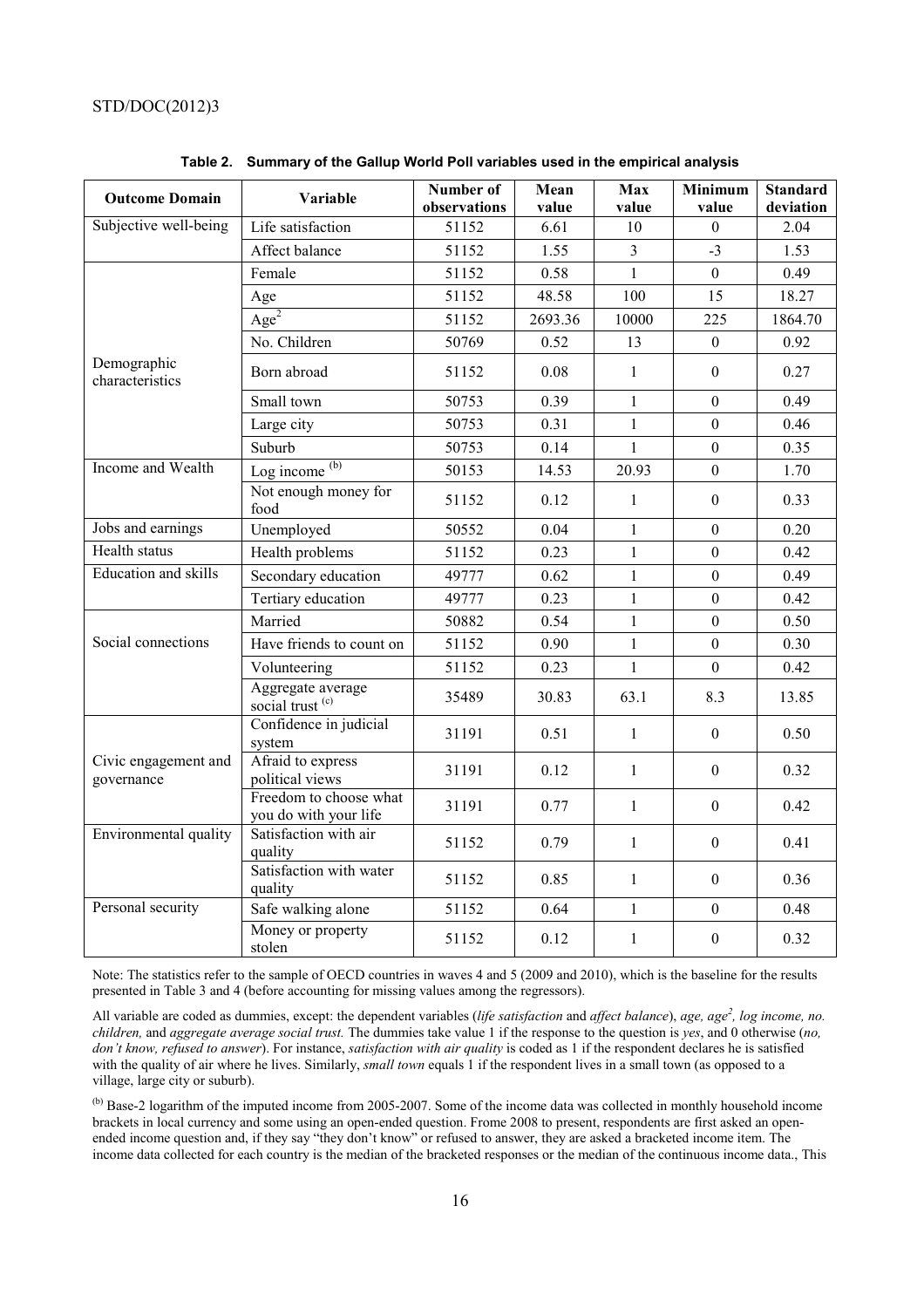data has then been transformed into a continuous measure by the Gallup team. Also, imputation has been used to address the high item non-response rate.

 (c) Computed as the percentage of people in the respondent's country and survey wave who claim that the majority of people can be trusted.

Source: Author's analysis based on different waves of the Gallup World Poll

42. The empirical strategy in this paper follows the traditional approach for assessing subjective well-being drivers (see Frey and Stutzer, 2005; and Helliwell, 2008). Consider a well-being function:

# $U = f(D, I, X)$

where U is a measure of the subjective well-being of each person, D is a vector of demographic variables controlling for age and gender, *I* captures individual circumstances that are thought to impact on an individual's subjective well-being, and *X* captures average differences between countries' circumstances that are thought to impact on an individual's subjective well-being. With the appropriate data the wellbeing function can be estimated as follows:

#### $U = \alpha D + \beta I + \gamma X + \varepsilon$

43. The information for  $\overline{D}$ ,  $I$  and  $\overline{X}$  are drawn from the Gallup World Poll. Two measures of subjective well-being are used, capturing the evaluative and affective aspects of subjective well-being respectively. The analysis is done using ordinary least squares with country and wave fixed effects, in line with Helliwell (2008). The post stratification weights provided by Gallup are used to address sample selection bias and assign weights based on the observed characteristics of the Gallup sample compared to the population as a whole. Given the ordinal nature of measures of subjective well-being, ordinary least squares estimates are theoretically inefficient when compared to methods designed to deal with ordinal  $\frac{1}{2}$  data such as Probit<sup>10</sup>. For the sake of completeness, the analysis was hence also conducted by estimating the analogous Probit model, (for affect balance, a slightly different dependent variable was used, being equal to one where the sum of positive effects was greater than the sum of negative effects). Since the associated marginal effects were very close to the OLS estimated coefficients (with the same sign and significance, and very similar magnitude), the description of results provided below is based on the OLS analysis, whose interpretation is more straightforward.

Ferrer-i-Carbonell and Frijters (2004) who investigated this issue in more detail, conclude that, in practice, there is little difference between least squares estimates of subjective well-being functions and theoretically preferable methodologies such as probit.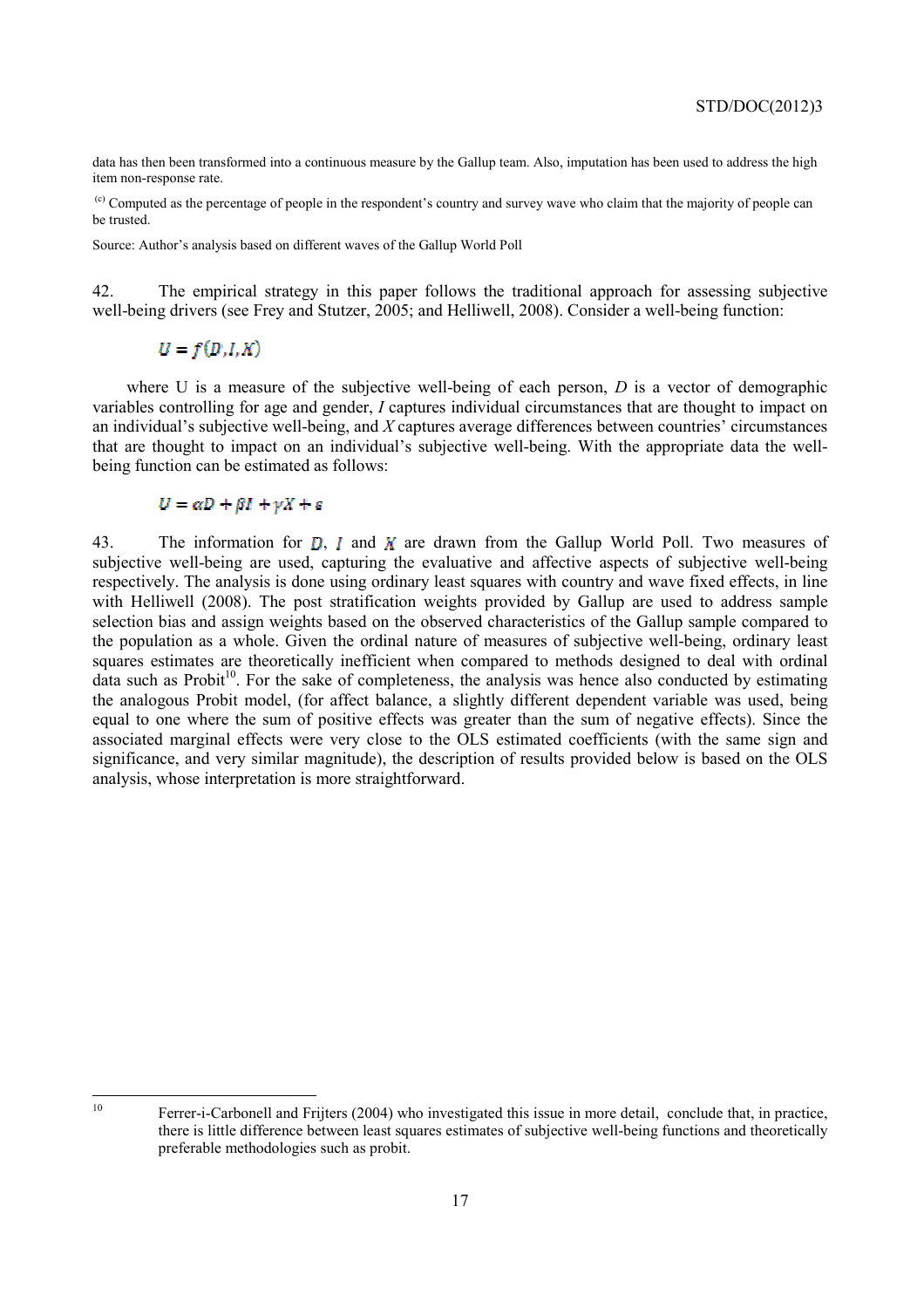#### **Empirical Estimates**

#### *Life Satisfaction*

44. Table 3 shows the results of a series of regressions with life satisfaction as the dependent variable, and covering all 34 OECD countries. Results from three models are reported in the table: model (1) includes only demographic variables and those that can be measured objectively<sup>11</sup>, while models  $(2)$ adds more subjective variables and model (3) variables relating to the country rather than the individual. The size of the coefficient can be interpreted as the average increase in life satisfaction, on a 0 to 10 scale, associated with a change of one in the independent variable.

45. Regression (1) confirms what has been found elsewhere with respect to the key demographic variables (Dolan, Peasgood and White, 2008). Life satisfaction in OECD countries is 'u-shaped' in age, with a minimum occurring in the mid-50s. There is a positive effect associated with being female, and a negative one associated with being a migrant. In regression (1), the coefficient for female is relatively large compared to what has been found elsewhere, but the negative coefficient on migrant status is in line with previous research. Finally, there is a very small negative coefficient on the number of children, a result which is consistent with other findings (Dolan, Peasgood, and White, 2007).

46. The variables referring to other well-being dimensions in model 1 also show the expected pattern. Income is highly significant, with a doubling of income associated with an increase of nearly 0.2 points in life satisfaction. This coefficient is somewhat smaller than the coefficient found by Wolfers and Stephenson (2008), but this may be partly accounted for by the inclusion of variable referring to 'not having enough money to buy food', unemployment and education (all variables strongly correlated with income) as independent variables in model  $(1)$ .<sup>12</sup> Unemployment has the expected large negative coefficient, and is strongly significant. Education too has a relatively large effect in model (1), as does being married.

 $11$ 11 As all the variables included in the analysis are self reports the distinction between objective and subjective measures is, to some extent, arbitrary. For the purposes of this analysis an 'objective' variable is one where a third party could, with access to the right information, answer the question and expect to produce the same answer as the respondent. Subjective variables are those where a third party would not necessarily reach the same judgement as the respondent. For example, with access to a person's tax records and pay slips, a person could, in principle, calculate the respondent's income. However, even knowing that a respondent has a particular medical condition, it will not always be possible for a third party to know whether the respondent would categorise this as comprising a "health problem".

<sup>&</sup>lt;sup>12</sup> Wolfers and Stephenson (2008) look at the un-mediated impact of income on life satisfaction, and do not control for other factors such as unemployment or education in their estimates. The inclusion of these additional variables in Table 3 means that the coefficient on income captures only the independent effect of income, controlling for potentially confounding factors such as unemployment; this will lead to smaller coefficients on income then in the case where other income-related variables are excluded.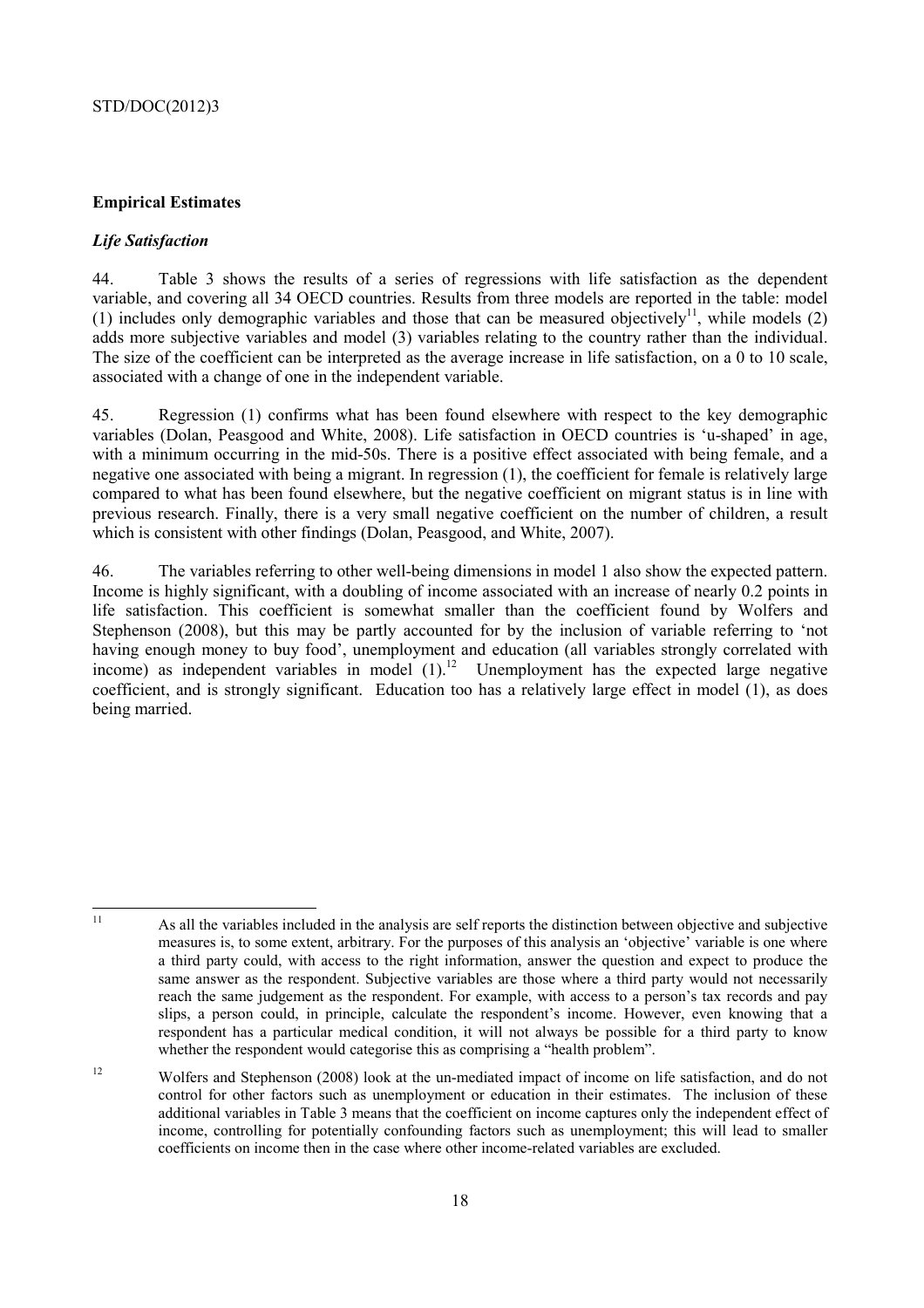| <b>Outcome Domain</b> | <b>Independent Variable</b>                     | (1)          | (2)          | (3)          |
|-----------------------|-------------------------------------------------|--------------|--------------|--------------|
|                       | Female                                          | $0.2857***$  | $0.3490***$  | $0.0892*$    |
|                       | Age                                             | $-0.0830***$ | $-0.0628***$ | $-0.0528***$ |
|                       | Age <sup>2</sup>                                | $0.0008***$  | $0.0006***$  | $0.0004***$  |
| Demographics          | No. Children                                    | $-0.0566**$  | $-0.0267$    | $-0.0397$    |
|                       | Born abroad                                     | $-0.4232***$ | $-0.2997***$ | $-0.2855***$ |
|                       | Small town                                      | $-0.0177$    | 0.0369       | 0.0900       |
|                       | Large city                                      | $-0.0939$    | 0.0399       | $0.1870**$   |
|                       | Suburb                                          | $-0.1181$    | $-0.0280$    | $0.2904***$  |
|                       | Log household income                            | $0.1844***$  | $0.1287***$  | $0.1482***$  |
| Income and wealth     | Not enough money for food                       |              | $-0.8568***$ | $-0.9226***$ |
| Jobs and earnings     | Unemployment                                    | $-1.0288***$ | $-0.8120***$ | $-0.4643***$ |
| Housing conditions    |                                                 |              |              |              |
| Health status         | Health problems                                 |              | $-0.5661***$ | $-0.4623***$ |
| Work-life balance     |                                                 |              |              |              |
|                       | Secondary education                             | $0.4049***$  | $0.2653***$  | $0.2145**$   |
| Education and skills  | Tertiary education                              | $0.8144***$  | $0.5119***$  | $0.4396***$  |
|                       | Married                                         | $0.3762***$  | $0.2793***$  | $0.2584***$  |
| Social connections    | Have friends to count on                        |              | $0.8841***$  | $0.7670***$  |
|                       | Volunteering                                    |              | $0.3364***$  | $0.3763***$  |
|                       | Aggregate average social trust                  |              |              | $0.0453***$  |
|                       | Confidence in judicial system                   |              |              | $0.1602***$  |
| Civic engagement and  | Afraid to express political views               |              |              | $-0.0556$    |
| governance            | Freedom to choose what you do<br>with your life |              |              | $0.4109***$  |
|                       | Satisfaction with air quality                   |              | $0.1140**$   | $0.1253**$   |
| Environmental quality | Satisfaction with water quality                 |              | $0.2180***$  | $-0.0337$    |
|                       | Safe walking alone                              |              | $0.2506***$  | $0.1666***$  |
| Personal security     | Money or property stolen                        |              | $-0.1175*$   | $-0.1482**$  |
|                       | Observations                                    | 47452        | 47452        | 12701        |
|                       | $r^2$                                           | 0.169        | 0.241        | 0.346        |

#### **Table 3. Regression results: life satisfaction**

Notes: Linear regression, weighted, on a stratified sample. Life satisfaction as measured with the Cantril ladder. Constant term, country and wave fixed-effects are included. Standard errors have been corrected for clustering within countries. \*\*\*p<0.01,  $*p<0.05$ ,  $*p<0.1$ 

Source: Author's analysis based on different waves of the Gallup World Poll

47. The results of model (1) are well in line with previous research, but they do not provide a complete picture of the relationship between life satisfaction and many other relevant well-being achievements. For this it is necessary to include a range of more subjective variables that are a proxy of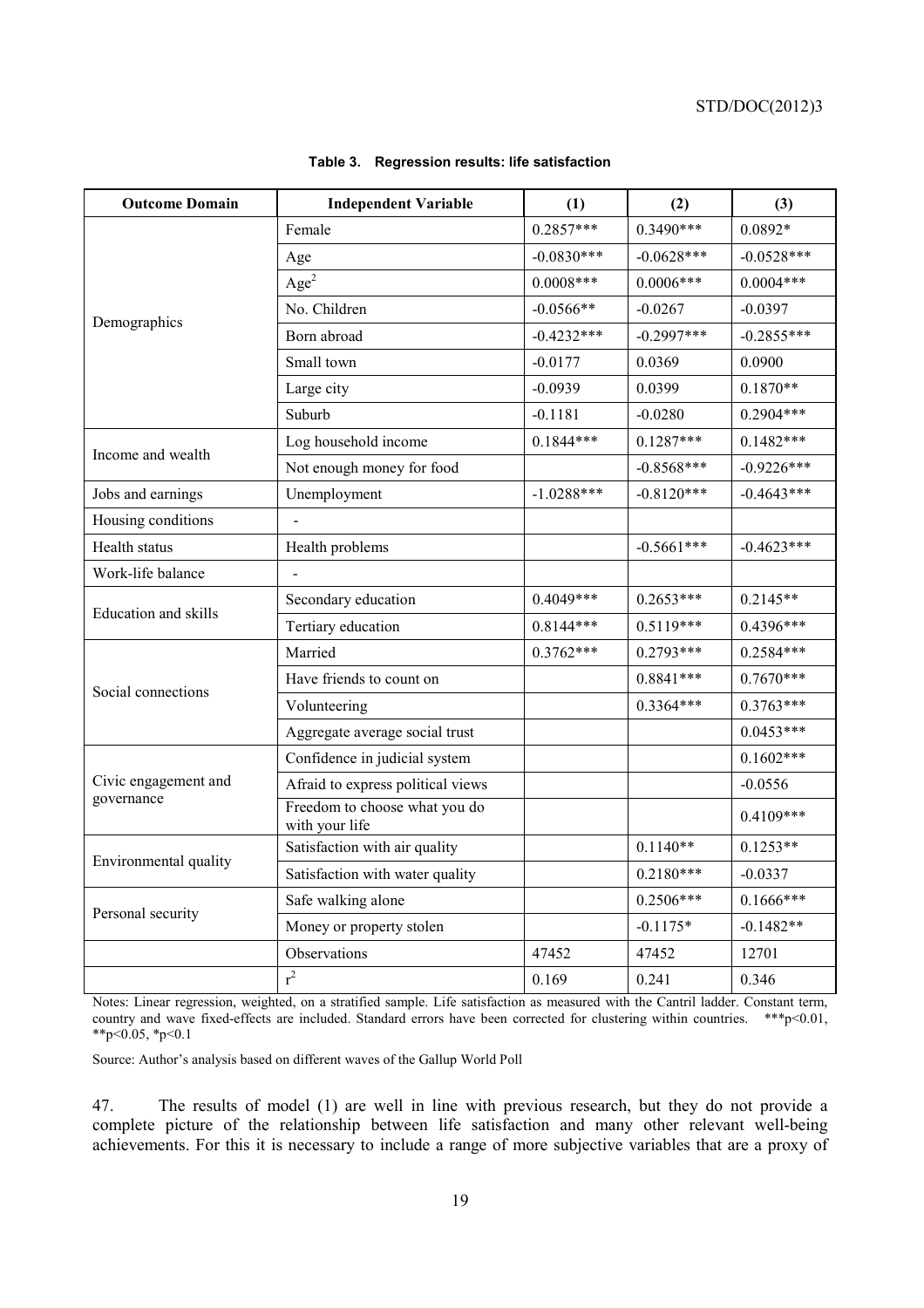other aspects of well-being, such as health status, social connections, civic engagement and governance, environmental quality and personal security. On the whole, model (2) confirms the direction and relative sizes of those variables included in model (1). However, the absolute magnitude of the coefficients on being female, income, unemployment and education is reduced. This effect is particularly strong for the education variables, lending support to the hypothesis that education affects life satisfaction primarily through its impact on other aspects of well-being.

48. Model (2) strongly supports the relevance of health and social connections to life satisfaction. Health problems are associated with a large negative coefficient, while having friends to count on and volunteering are associated with large positive coefficients. Model (2) also sheds some light on the relationship between personal safety and life satisfaction, with a sizeable positive coefficient associated with the variable 'feeling safe walking at night in the local neighbourhood' and a significant negative coefficient associated with 'having money or property stolen during the last year'. This finding is of interest since it suggests that the actual experience of criminal victimisation has a negative impact on subjective well-being well beyond the immediate time of the incident in question. Model (2) also highlights the expected positive relationship between subjective perceptions of environmental quality and life satisfaction $13$ .

49. The last column of table 3 contains the results of the full regression, adding to objective and subjective individual variables also measures relating to the civic engagement and governance. The inclusion of these variables, unsurprisingly, reduces the size of most of the coefficients when compared to model (2). However, with a few exceptions, the overall picture does not change much. The most notable impact is that the coefficient on being female drops to near 0 and almost loses significance. The variables associated with urbanisation are significant only under model (3), with sizable positive coefficients associated with 'living in a large city' or 'living in the suburbs'. Also, satisfaction with water quality loses significance. The precise interpretation of these changes is difficult, but they have relatively little impact on the overall picture.

50. The variables added in model (3) shed further light on the determinants of subjective well-being. Confidence in the judicial system is highly significant, as is freedom to choose what to do with your life and both have the expected positive coefficient. Average aggregate social trust is also highly significant and positively correlated with life satisfaction $14$ .

51. However, even model 3 explains only a third of the variance in life satisfaction between individuals. This, however, should not be viewed as evidence of an inadequate model, as several studies suggest that about a third of total variance in life satisfaction is driven by stable differences in individual traits and personality (Lucas and Donnellan, 2007), leaving potentially two thirds to be explained by changes in life circumstances. The model estimated here, therefore, accounts for perhaps half of the nonpersonality related variance in life satisfaction at the individual level.

52. Comparing the regression coefficients of different variables gives a general impression as to the relationship between various aspects of quality of life and life satisfaction. However, it is difficult to interpret what the coefficients mean in reality- i.e. how big is a coefficient of 0.2? One way to approach

 $13$ 13 Silva, Johnstone and De Keulenaer (2011) also show that subjective perceptions of air quality correlate well with actual PM10 concentrations, which supports the finding in this paper.

<sup>&</sup>lt;sup>14</sup> The coefficient of 'trust in others' appears relatively small compared to those for other variables because of the way the variable is built. Indeed average trust reports the percentage of the population reporting most people can be trusted. The coefficient thus captures the impact of a 1 percentage point change in the proportion of people believing most people can be trusted. This indicates that the magnitude of the impact is actually relatively large.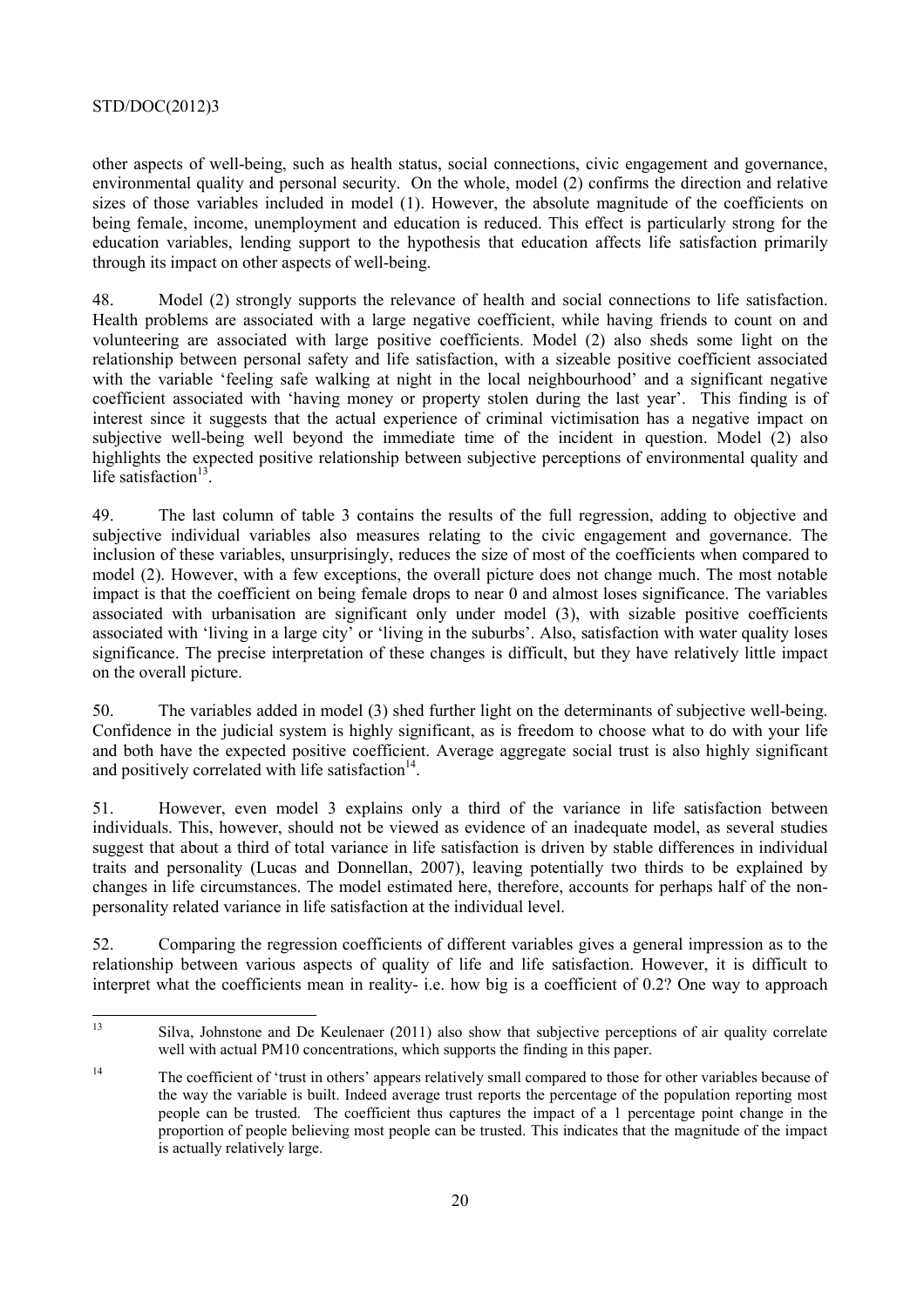this issue is to use the impact of a given change in income as a basis for comparison. Most people can readily comprehend what is meant by income doubling and, within some limits, they can imagine what the effect might be on their own subjective well-being. Because the income measure used for analysis in this article is the base two logarithm of income, the coefficient on income in Table 3 gives the impact of doubling income on life satisfaction. Table 4 is constructed by dividing the coefficients for each variable by the coefficient on income, giving the magnitude of a one unit change in each outcome compared to a doubling of household income<sup>15</sup>. Thus, a value of 1 indicates that a one unit change in the variable in question has an equivalently sized relationship with life satisfaction to a doubling of income, and a value of 3 indicates that a one unit change in the variable considered is equivalent to an eight-fold increase in income (income doubling three times in a row).

| <b>Independent Variable</b>                  | Coefficient size relative to income |
|----------------------------------------------|-------------------------------------|
| Female                                       | $0.6*$                              |
| Age                                          | $0.4***$                            |
| Age <sup>2</sup>                             |                                     |
| No. Children                                 | $-0.3$                              |
| Born abroad                                  | $1.9***$                            |
| Small town                                   | 0.6                                 |
| Large city                                   | $1.3**$                             |
| Suburb                                       | $2.0***$                            |
| Log HH income                                | $1.0***$                            |
| Not enough money for food                    | $6.2***$                            |
| Unemployment                                 | $3.1***$                            |
| Health problems                              | $3.1***$                            |
| Secondary education                          | $1.5***$                            |
| Tertiary education                           | $3.0***$                            |
| Married                                      | $1.7***$                            |
| Have friends to count on                     | $5.2***$                            |
| Volunteering                                 | $2.5***$                            |
| Aggregate average social trust               | $0.3***$                            |
| Confidence in judicial system                | $1.1***$                            |
| Afraid to express political views            | $-0.4$                              |
| Freedom to choose what you do with your life | $2.8***$                            |
| Satisfaction with air quality                | $0.8**$                             |
| Satisfaction with water quality              | $-0.2$                              |
| Safe walking alone                           | $1.1***$                            |
| Money or property stolen                     | $1.0**$                             |

#### **Table 4. Relative effect sizes of different variables on satisfaction**

Note: Stars denote the significance of the variable in regression model (3): \*\*\*p<0.01, \*\*p<0.05, \*p<0.1

Source: Author's analysis based on different waves of the Gallup World Poll

53. Table 4 illustrates clearly that the relative magnitude of the non-income determinants of life satisfaction is large. Based on table 4, not being unemployed and not having health problems are associated with a change in life satisfaction roughly equivalent to an eight-fold increase in income. Having friends to count on has an even larger impact. The estimates in table 4 may over-estimate the impact of non-income determinants of life satisfaction, as the income coefficient in model 3 captures only the "pure" effect of a change in income on life satisfaction. In practice, an increase in income may have consequences for a

 $15$ Refer to table 4 for variable definitions.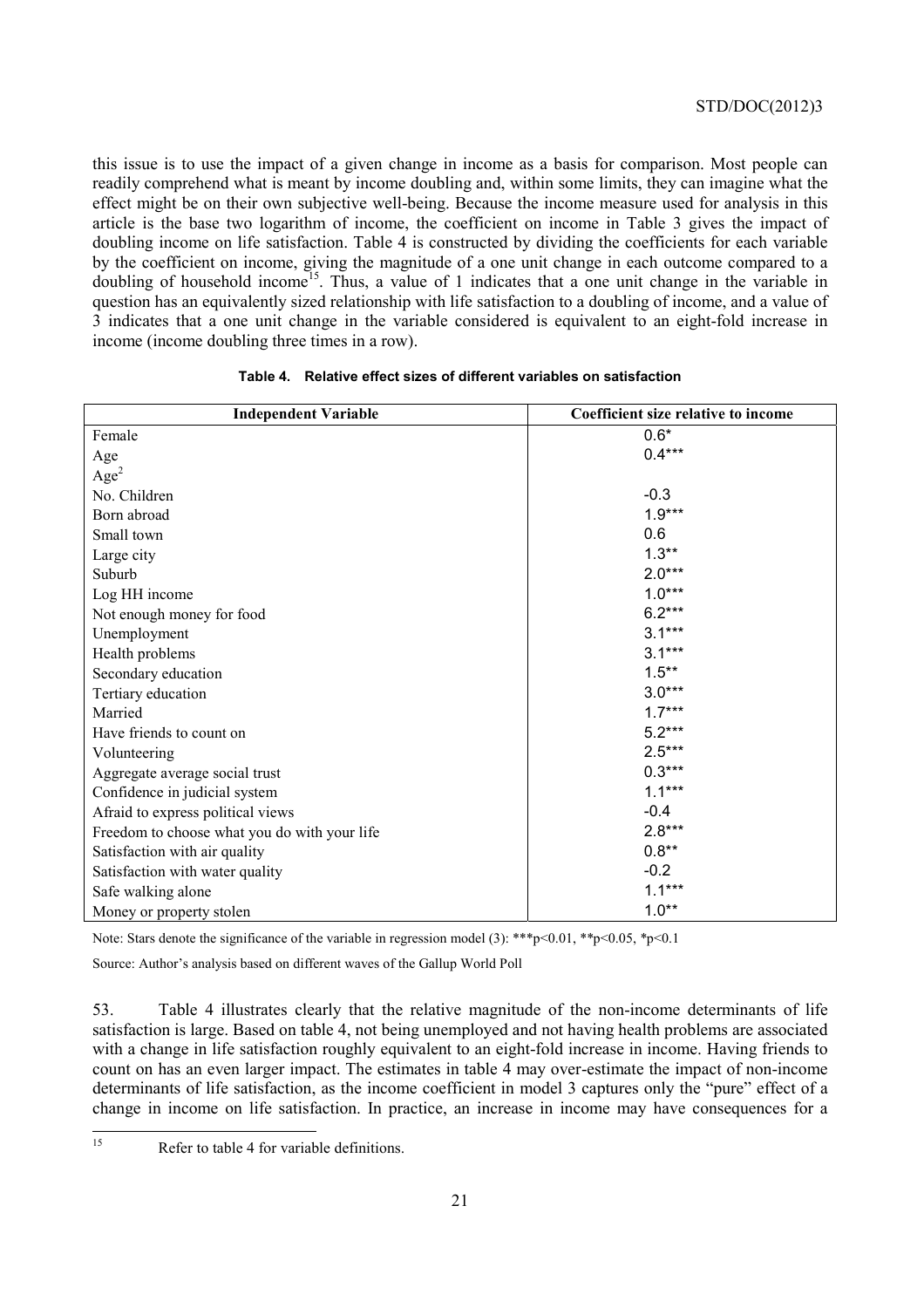person's health status, where they live, and for many other aspects of life, which also affect life satisfaction. Thus the net impact of income on life satisfaction may be larger than that given by the coefficient in model (3). This indirect effect, however, is unlikely to be large enough to change the main conclusions about the relative sizes of the impact on life satisfaction of different aspects of quality of life presented in Table 4.

54. Taken as a whole, the evidence in Tables 3 and 4 largely supports the validity of the outcome domains identified in *How's Life?* and in other well-being frameworks. The vast majority of the variables measuring well-being outcomes are significant, and all of these estimates have the expected sign. More importantly, the only outcome variables that are not significant refer to domains where the Gallup World Poll provides multiple indicators such as social connections and environmental quality. In both cases, the other variables for that domain are significant, suggesting that the issue is one of 'over-measurement' of the domain in question (too many proxies for the same underlying concept) rather than the non-existence of a relationship between the domain in question and subjective well-being.

### *Affect Balance*

55. While life satisfaction is the measure most commonly used to investigate the influence of quality of life factors on subjective well-being, there are good reasons to look at measures of affect as well. There are two reasons for this. First, conclusions that can be reached about the relationship between subjective well-being and quality of life can be regarded as more robust if they are not sensitive to the particular measure used. Second, looking at affect balance may help shed light on different sorts of issue. Affect, for example, might be more sensitive to how people use their time, while life satisfaction might provide more information on areas where comparisons with others play an important role. Another reason for looking at affect is provided by Kahneman and Krueger (2006), who argue that measures of affect balance may be less subject to individual reporting biases than life satisfaction measures.

56. Table 5 repeats the same regressions as in Table 3, using affect balance rather than life satisfaction as the dependent variable. Qualitatively the results are very similar to those for life satisfaction, with almost all significant variables having the same sign in both Tables 3 and 5. In addition, the same basic pattern of declining coefficient sizes for income, unemployment, and education is observable as subjective and country-aggregate variables are added. There is one major exception to the similar qualitative findings for affect balance and life satisfaction. Where being female is associated with higher levels of life satisfaction, it is associated with lower levels of affect balance. Given the consistency in terms of the sign on other coefficients, this raises some intriguing, but difficult to answer, questions about the different gender responses to alternative measures of subjective well-being. One possibility is that women are more willing to report more extreme responses than men, which would be consistent with a higher average score on life satisfaction (with more women scoring highly overall due to the general rightward skew of the life satisfaction data distribution) but a lower affect balance (with women reporting both more positive and more negative emotions).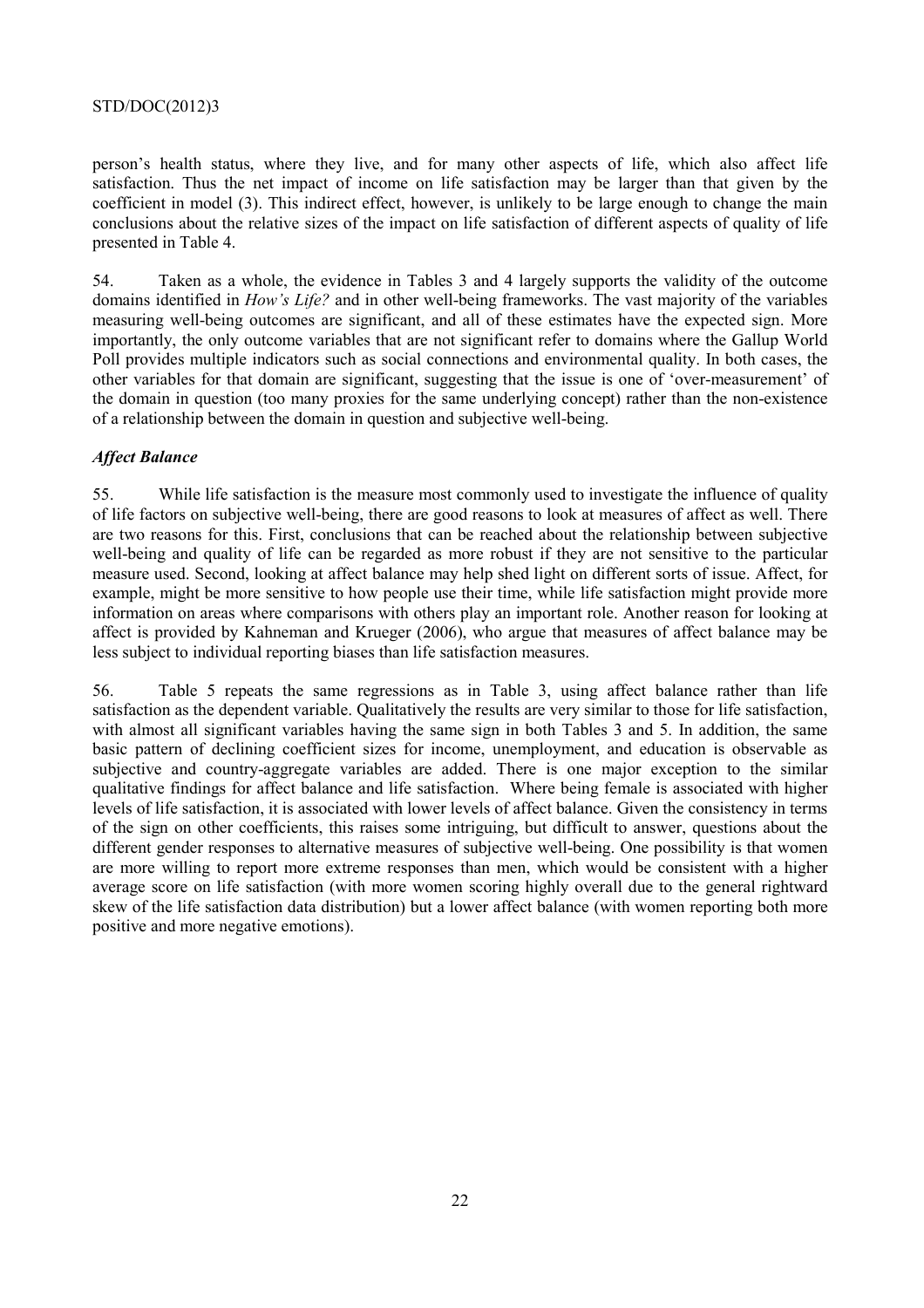| <b>Outcome Domain</b> | <b>Independent Variable</b>                     | (4)           | (5)          | (6)          |
|-----------------------|-------------------------------------------------|---------------|--------------|--------------|
|                       | Female                                          | $-0.1005***$  | $-0.0345$    | $-0.0501$    |
|                       | Age                                             | $-0.0532***$  | $-0.0354***$ | $-0.0349***$ |
|                       | $\rm{Age}^2$                                    | $0.0005***$   | $0.0003***$  | $0.0003***$  |
|                       | No. Children                                    | $-0.0666$ *** | $-0.0429**$  | $-0.0738***$ |
| Demographics          | Born abroad                                     | $-0.2405***$  | $-0.1384**$  | $-0.2633***$ |
|                       | Small town                                      | 0.0246        | $0.0711*$    | $0.1017*$    |
|                       | Large city                                      | $-0.0386$     | $0.0929**$   | 0.0782       |
|                       | Suburb                                          | $-0.0575$     | 0.0275       | $0.1810**$   |
|                       | Log HH income                                   | $0.0956***$   | $0.0493***$  | $0.0427***$  |
| Income and wealth     | Not enough money for food                       |               | $-0.6091***$ | $-0.4544***$ |
| Jobs and earnings     | Unemployment                                    | $-0.4642***$  | $-0.2912***$ | $-0.1799**$  |
| Health status         | Health problems                                 |               | $-0.6297***$ | $-0.5829***$ |
| Education and skills  | Secondary education                             | $0.1403***$   | 0.0262       | $0.1661***$  |
|                       | Tertiary education                              | $0.2449***$   | $-0.0055$    | $0.1192*$    |
|                       | Married                                         | $0.2362***$   | $0.1481***$  | $0.1625***$  |
|                       | Have friends to count on                        |               | $0.7492***$  | $0.6955***$  |
| Social connections    | Volunteering                                    |               | $0.1775***$  | 0.0616       |
|                       | Aggregate average social trust                  |               |              | $0.0077***$  |
|                       | Confidence in judicial system                   |               |              | $0.0967**$   |
| Civic engagement and  | Afraid to express political views               |               |              | 0.0133       |
| governance            | Freedom to choose what you do<br>with your life |               |              | $0.5238***$  |
|                       | Satisfaction with air quality                   |               | $0.1726***$  | $0.1236***$  |
| Environmental quality | Satisfaction with water quality                 |               | $0.2351***$  | $-0.0190$    |
|                       | Safe walking alone                              |               | $0.2615***$  | $0.2346***$  |
| Personal security     | Money or property stolen                        |               | $-0.2101***$ | $-0.1859***$ |
|                       | Observations                                    | 47794         | 47794        | 12792        |
|                       | $r^2$                                           | 0.064         | 0.170        | 0.188        |

#### **Table 5. Regression results: affect balance**

Note: Linear regression, weighted, on a stratified sample. Constant term, country and wave fixed-effects are included. Standard errors have been corrected for clustering within countries. \*\*\*p<0.01, \*\*p<0.05, \*p<0.1

Source: Author's analysis based on different waves of the Gallup World Poll

57. Because the affect balance variable used here is measured on a 7 point scale, as opposed to the 11 point scale used for life satisfaction, it is not possible to directly compare the relative sizes of the coefficients between Tables 3 and 5. To get a clearer perspective on the relative size of the affect balance coefficients compared to those for life satisfaction it is necessary to re-scale the coefficients. Figure 1 rescales the coefficients from model (6) to be comparable with those in model (3), and then divides the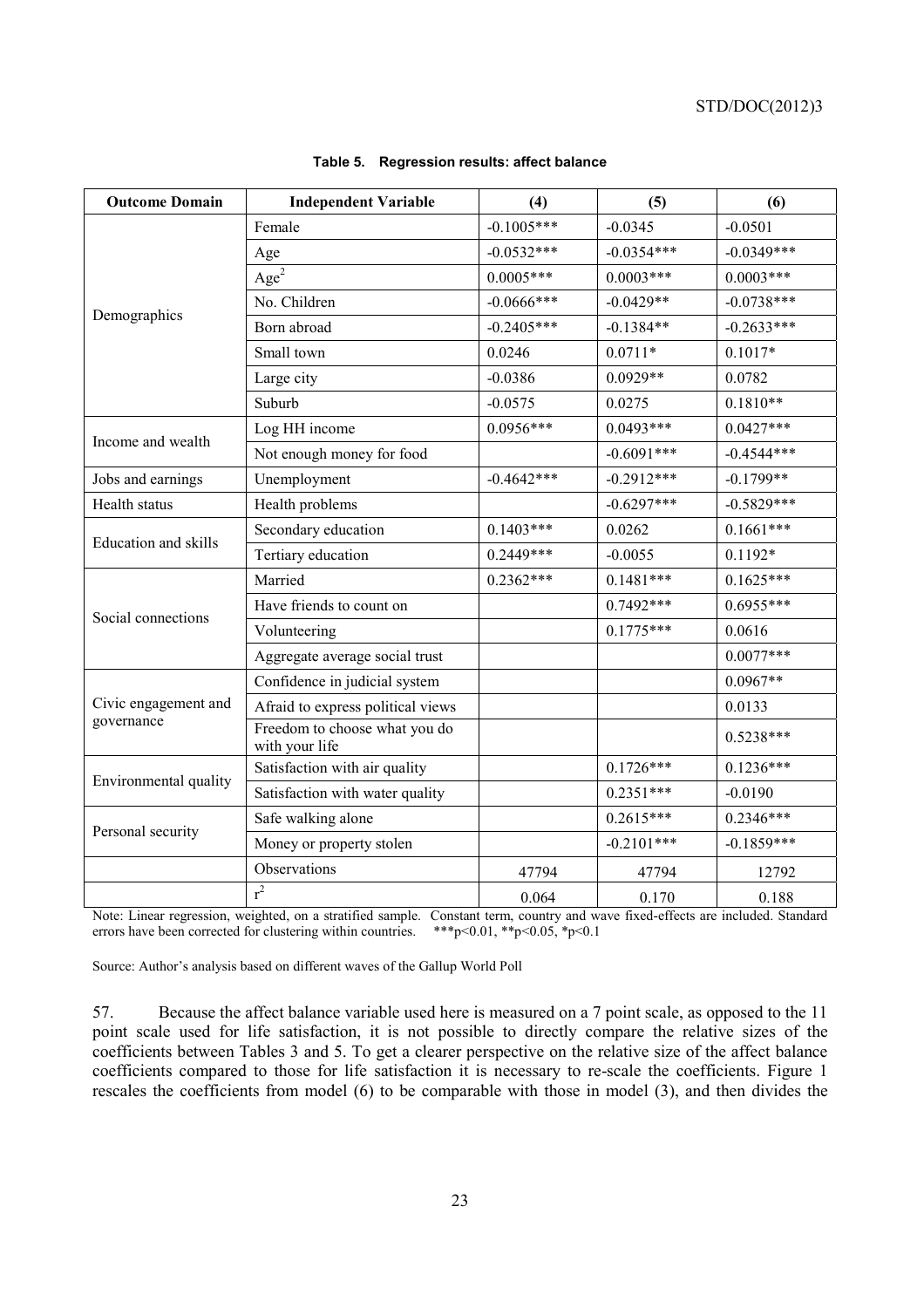coefficients from model (6) through by the corresponding coefficient from model (3) <sup>16</sup>. The result is a number indicating the relative size of the coefficient for affect balance compared to that obtained for life satisfaction, with a value of 1 indicating that the adjusted coefficient is equal for life satisfaction and for affect balance; higher and lower values respectively indicate a greater and lesser impact of the variable in question on affect balance than on life satisfaction.





Note: Standardised coefficients are based on those reported for model (6) in Table 5 and model (3) in Table 3; the coefficients for model (6) are multiplied by 11/7 to adjust for different scale lengths. \* indicates the variable was significant at p<0.1 or better in both model  $(6)$  and  $(3)$ .

Source: Author's analysis based on different waves of the Gallup World Poll

58. Figure 1 shows that being a woman and aggregate fears to express political views are the only variables for which there are differences in the sign of the coefficients depending on the subjective wellbeing variable considered. All other variables have the same sign. However, there are some relatively large differences in the relative size of the coefficients. A given change in income, for example, has only 40 percent of the impact on affect balance than it has on life satisfaction. Among the other coefficients, aggregate average social trust, and having a tertiary education all have a smaller impact on affect balance than they do on life satisfaction. Although the reduction in impact is not as great as is the case for income or social trust, unemployment also has a smaller impact on affect balance than it does on life satisfaction.

<sup>16</sup> Re-scaling is necessary to because life satisfaction is measured on an 11 point scale and affect on a 7 point scale. The re-scaling is accomplished simply by multiplying the affect coefficients by 11/7.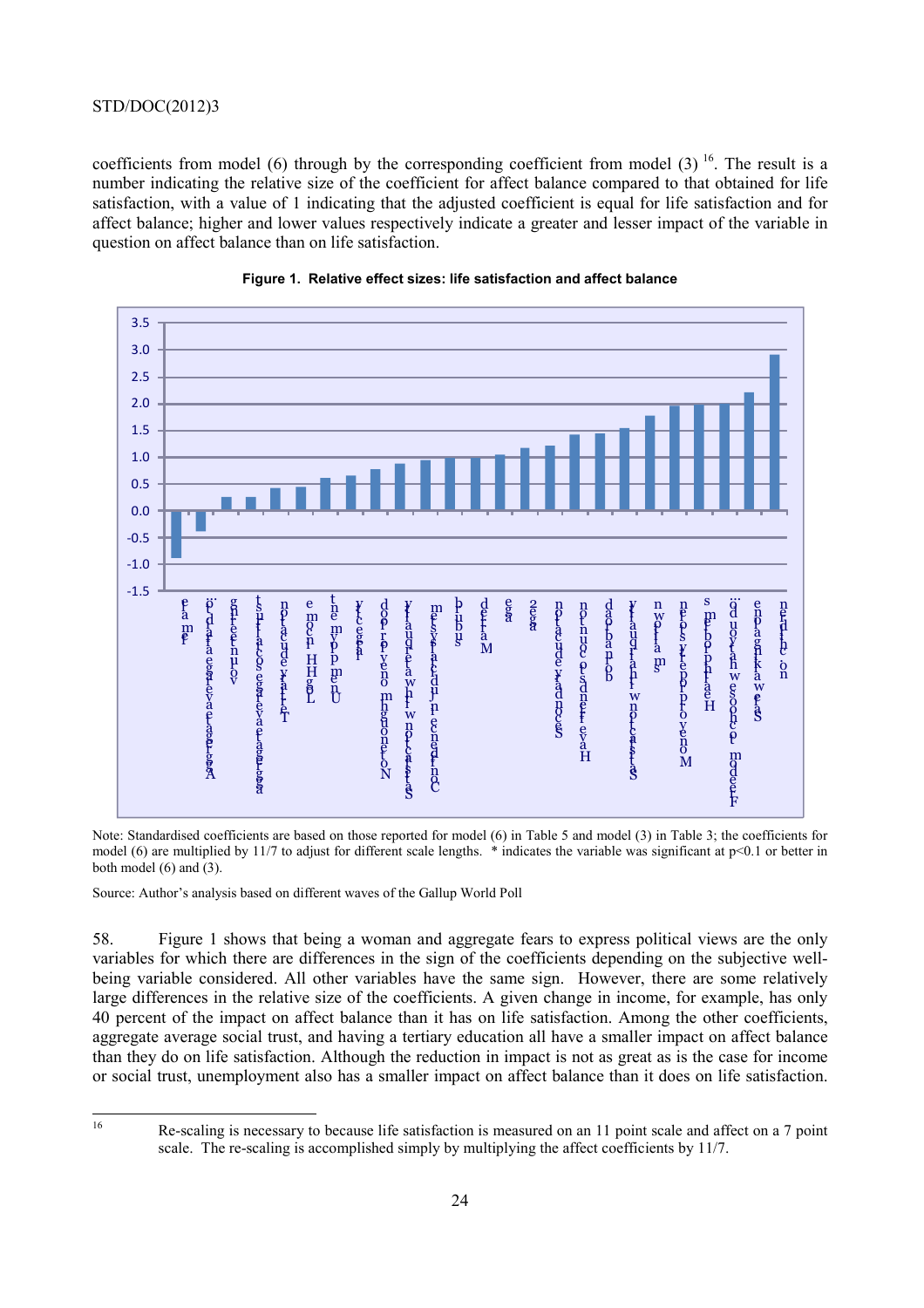Conversely, health problems, freedom to choose what to do with your life, feeling safe when walking alone, and criminal victimisation all have a larger impact on affect balance than on life satisfaction. Overall, items relating to health status, personal security, and freedom to choose what to do with one's life appear to have a larger impact on affect balance when compared to life satisfaction, while economic factors such as income and unemployment have a smaller impact.

59. Some of the explanations behind the differences between the estimated coefficients on affect balance and life satisfaction are simple. Since life satisfaction measures capture the evaluative aspect of subjective well-being, areas where people compare themselves to others – such as income and employment status – have a larger impact on life satisfaction than on affect balance. Other factors, such as volunteering, may have a bigger impact on life satisfaction than on affect balance because, although they make a person feel more satisfied with their life, this may also be associated with dealing with negative situations or with performing additional work.

60. Similarly, factors such as health problems might be expected to have a larger impact on affect balance than on life satisfaction. While having a health problem may not overly influence the degree to which a person views their life as successful, any significant health problem certainly has the potential to make someone experience more negative feelings on a day to day basis. In general, the results in Figure 1 are consistent with other analyses of the differences between the drivers of life evaluation and of affect (Diener, Kahneman, Tov and Arora, 2010).

# *Subjective well-being across different groups of the population*

61. The estimates in Tables 3 and 5 implicitly assume that the structure of the relationship between subjective well-being and its various determinates is similar for different sub-groups of the population. In particular, while Tables 3 and 5 allow for women and different age groups to have higher or lower average scores than other population groups, they do not allow for the fact that different groups might have fundamentally different subjective well-being functions. Tables 6 and 7 repeat the regressions run in Tables 3 and 5 for specific sub-groups of the population. In particular, Table 6 shows regression models for men (7), women (8), the elderly (9), people of working age (10) and youths (11), with life satisfaction as the dependent variable.

62. A comparison of regressions (7) and (8) suggests that the determinants of life satisfaction are largely the same for men and women. There are only few areas where the coefficients differ by a large amount, and in several cases (e.g. air quality, safety, money or property stolen) this is associated with one variable not being significant for one gender or the other. The most significant differences are for unemployment and health status, where the coefficient is larger for women than men. However, for all of the domains for which there is evidence of a strong overall relationship between that outcome and subjective well-being - income and wealth, jobs and earnings, health, and social connections – the results show the same sign and significance.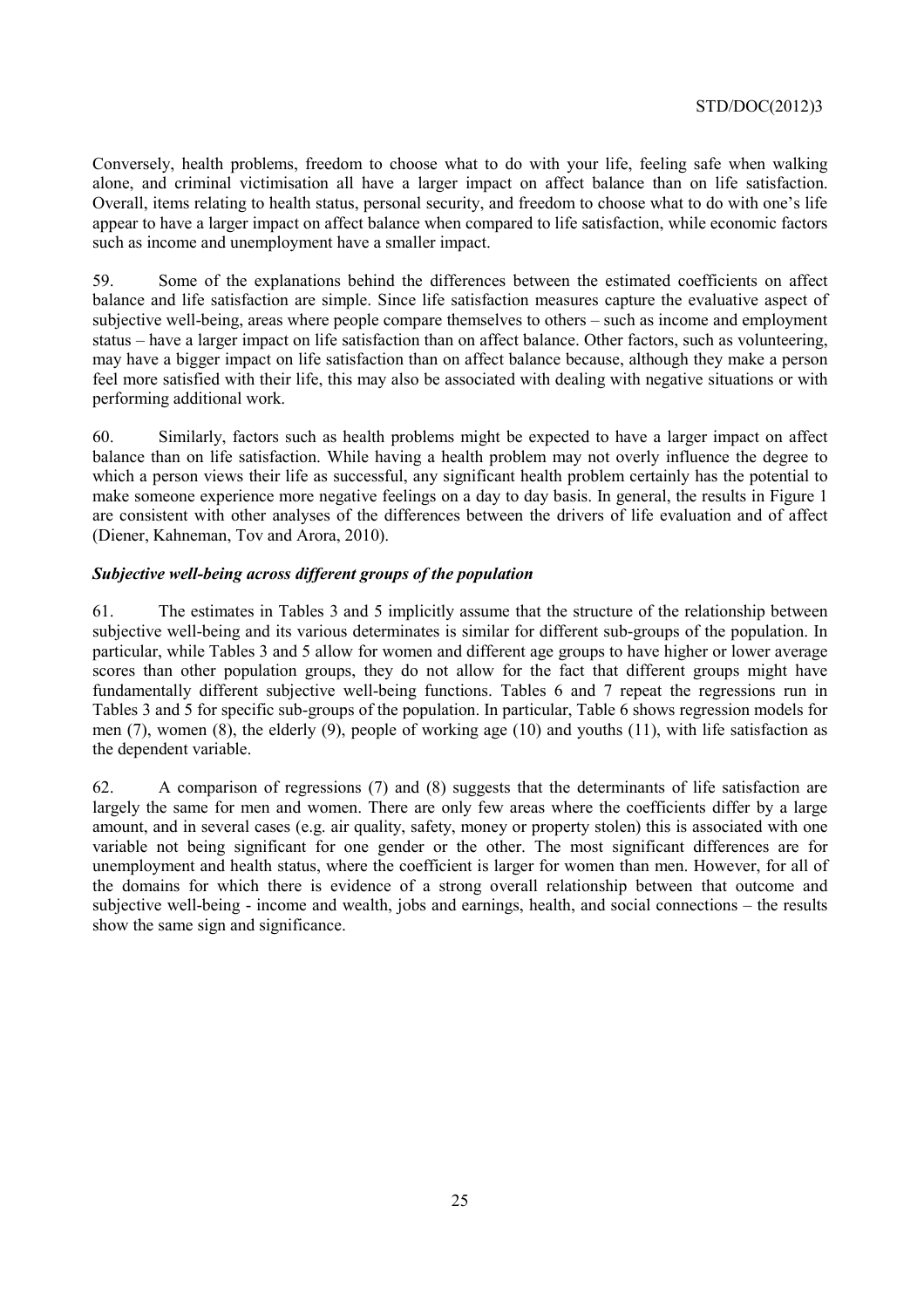| <b>Outcome Domain</b>              | Independent<br>Variable                            | Men<br>(7)    | Women<br>(8) | <b>Aged</b><br>(9) | People of<br>Working<br>Age (10) | Youths<br>(11) |
|------------------------------------|----------------------------------------------------|---------------|--------------|--------------------|----------------------------------|----------------|
|                                    | Female                                             |               |              | $-0.0106$          | $0.1789***$                      | $-0.0272$      |
|                                    | Age                                                | $-0.0561***$  | $-0.0482***$ | $-0.1140$          | $-0.0895***$                     | $-0.2441*$     |
|                                    | Age <sup>2</sup>                                   | $0.0004***$   | $0.0004***$  | 0.0008             | $0.0009***$                      | 0.0045         |
|                                    | No. Children                                       | $-0.0257$     | $-0.0424$    | 0.1454             | $-0.0316$                        | $-0.0983*$     |
| Demographics                       | Born abroad                                        | $-0.2729**$   | $-.2740**$   | 0.0423             | $-0.3099***$                     | $-0.4361**$    |
|                                    | Small town                                         | 0.0925        | 0.0880       | 0.1466             | $-0.0097$                        | $0.3140*$      |
|                                    | Large city                                         | $0.2227*$     | 0.1520       | 0.0845             | $0.1823*$                        | 0.2435         |
|                                    | Suburb                                             | 0.0967        | $0.4556***$  | 0.2839             | $0.2899***$                      | 0.3579         |
|                                    | Log HH income                                      | $0.1480***$   | $0.1484***$  | $0.0912**$         | $0.1754***$                      | $0.1012***$    |
| Income and wealth                  | Not enough money<br>for food                       | $-0.9389***$  | $-0.9098***$ | $-0.8108***$       | $-0.8665***$                     | $-0.9888***$   |
| Jobs and earnings                  | Unemployment                                       | $-0.3731**$   | $-0.5757***$ | $-0.4469$          | $-0.6547***$                     | $-0.0834$      |
| Health status                      | Health problems                                    | $-0.3771$ *** | $-0.5371***$ | $-0.5242***$       | $-0.4590***$                     | $-0.3238**$    |
| <b>Education</b> and skills        | Secondary education                                | 0.2106        | $0.2313**$   | $0.6146***$        | $0.2861**$                       | $-0.0461$      |
|                                    | Tertiary education                                 | 0.4544***     | $0.4502***$  | $0.8516***$        | 0.4909***                        | 0.2339         |
|                                    | Married                                            | $0.2366***$   | $0.2717**$   | 0.1283             | $0.2850***$                      | $0.3003**$     |
| Social connections                 | Have friends to<br>count on                        | $0.7512***$   | $0.7708***$  | $0.5410***$        | 0.7881***                        | 0.9902***      |
|                                    | Volunteering                                       | $0.4081***$   | $0.3380***$  | 0.0992             | $0.3537***$                      | $0.4778***$    |
|                                    | Aggregate average<br>social trust                  | $0.0388***$   | $0.0510***$  | $0.0142**$         | $0.0463***$                      | $0.0259***$    |
|                                    | Confidence in<br>judicial system                   | 0.0956        | $0.2255***$  | $-0.0334$          | $0.1649***$                      | 0.2998***      |
| Civic engagement<br>and governance | Afraid to express<br>political views               | $-0.0741$     | $-0.0320$    | 0.0464             | $-0.1035$                        | 0.0227         |
|                                    | Freedom to choose<br>what you do with<br>your life | 0.4606***     | $0.3640***$  | $0.3036*$          | $0.3218***$                      | $0.5627***$    |
| Environmental                      | Satisfaction with air<br>quality                   | 0.0829        | $0.1564**$   | 0.1224             | $0.1623**$                       | 0.0837         |
| quality                            | Satisfaction with<br>water quality                 | 0.0733        | $-0.1191$    | 0.1024             | $-0.0604$                        | 0.0282         |
|                                    | Safe walking alone                                 | $0.2837***$   | 0.1012       | 0.1581             | $0.1788**$                       | 0.1532         |
| Personal security                  | Money or property<br>stolen                        | $-0.0844$     | $-0.1899**$  | $-0.2068$          | $-0.1285$                        | $-0.1217$      |
|                                    | Observations                                       | 5,329         | 7,372        | 2,596              | 7,893                            | 2,212          |
|                                    | $\rm r^2$                                          | 0.330         | 0.365        | 0.376              | 0.383                            | 0.235          |

### **Table 6. Regression results: life satisfaction among different population sub-groups**

Note: Old-age is 65 years and older; working age is 31 to 64 years old; youth is 15 to 30 years old. Linear regression, weighted, on a stratified sample. Constant term, country and wave fixed-effects are included. Standard errors have been corrected for clustering within countries.  $***p<0.01, **p<0.05, *p<0.1$ 

Source: Author's analysis based on different waves of the Gallup World Poll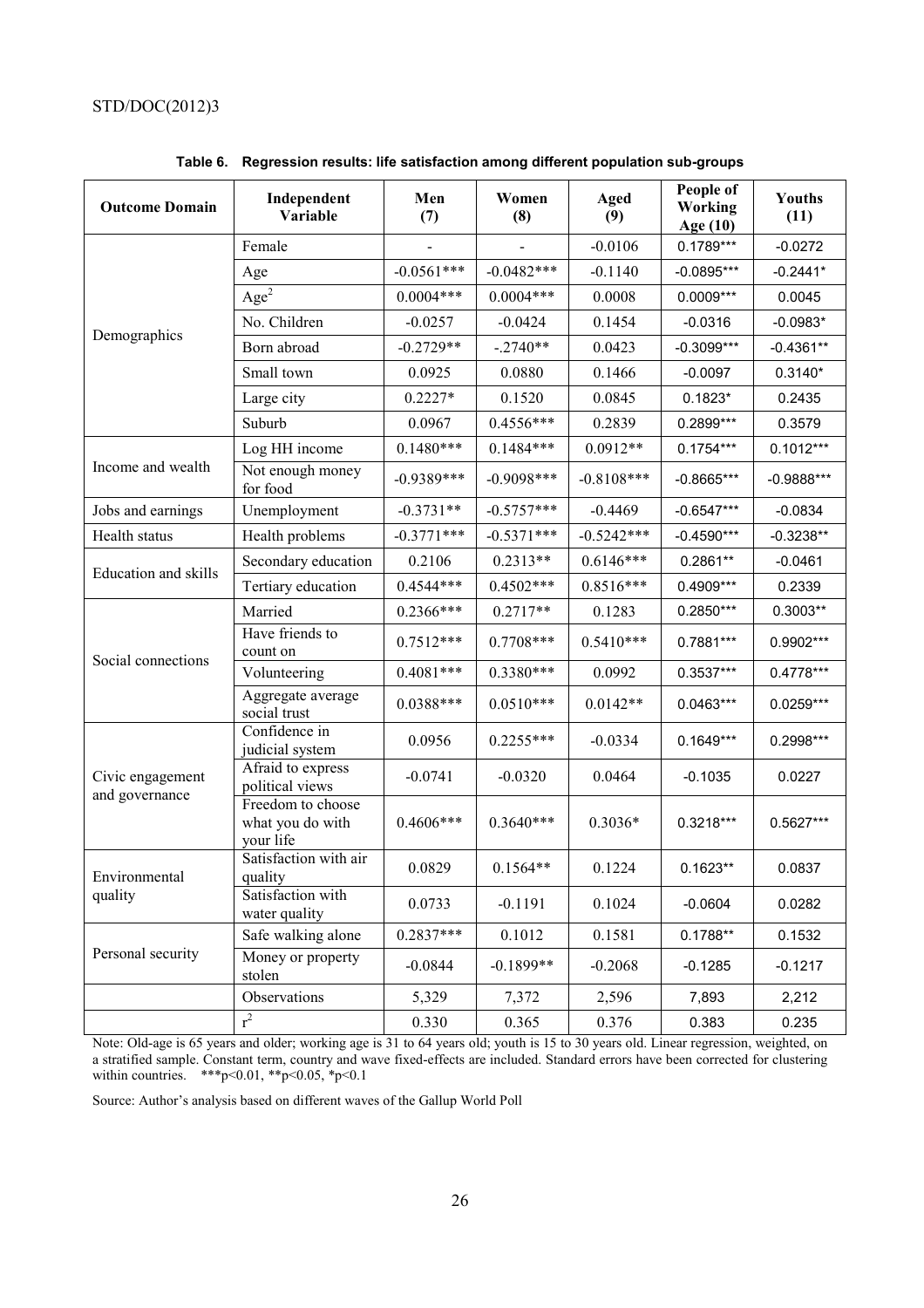63. By way of contrast, there are significant differences in the coefficients across regressions (9), (10) and (11). Income and being unemployed have a larger effect on life satisfaction for the working age population than for the older and younger age groups. This is likely associated with this group's greater labour market engagement, and to the fact that working age people are more likely to have dependent family members to care about. The importance of health problems for life satisfaction increases monotonically with age, while the importance of social connections (with the exception of generalised trust) decreases with age. Education appears to be a particularly powerful predictor of the life satisfaction of the older population, which suggests that education may act as a proxy for the cumulative impacts of a range of factors over the life course. Conversely, the education variables are not significant for youth, perhaps reflecting that a large proportion of this age group is still engaged in education.

64. Table 7 repeats the analysis from Table 6 but with affect balance as the dependent variable. The picture that emerges here is rather different, however, to that in Table 6. There are a number of differences in the strength of different factors impacting on affect balance for men and women. Children have a significant negative impact on the affect balance for men, but not for women, while marriage has a large positive coefficient for males, compared to a small – and only marginally significant – coefficient for females. Income has a smaller coefficient on the affect balance for women than for men, and is only marginally significant. However, unemployment has a much stronger negative impact for women.

65. While there are some noticeable differences between the results for life satisfaction and for affect balance between men and women, the general pattern of results is relatively similar to what was found for life satisfaction when analysed by age. Income remains more important for the working aged group, while the importance of health increases with age. Although the picture is not as clear as is the case for life satisfaction, social contact remains more important for youths than for older age groups.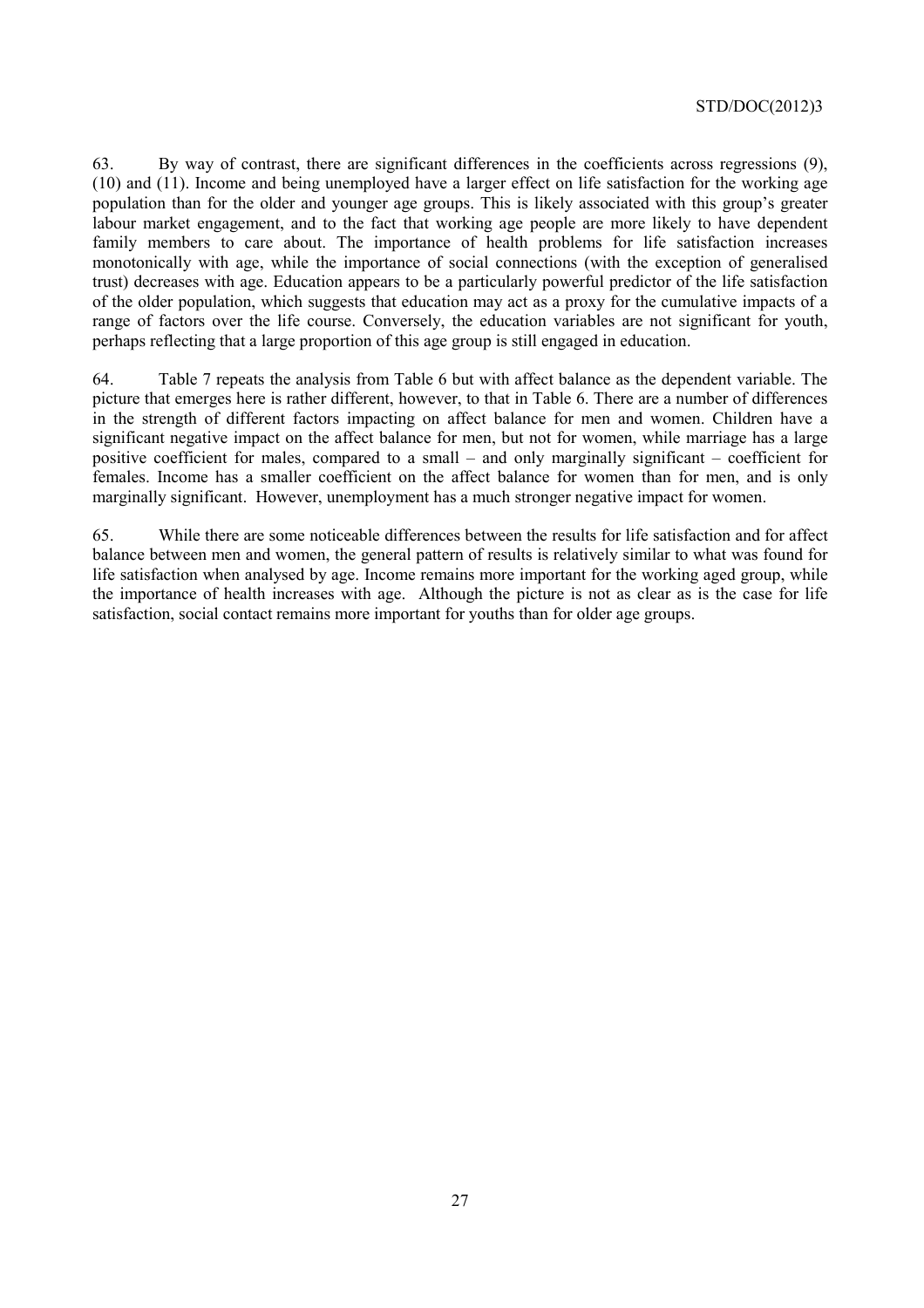| <b>Outcome Domain</b>              | Independent<br>Variable                            | Men<br>(12)  | Women<br>(13) | <b>Elderly</b><br>(14) | People of<br>working<br>age (15) | Younths<br>(16) |
|------------------------------------|----------------------------------------------------|--------------|---------------|------------------------|----------------------------------|-----------------|
|                                    | Female                                             |              |               | $-0.1527*$             | 0.0286                           | $-0.1400*$      |
|                                    | Age                                                | $-0.0488***$ | $-0.0214***$  | $-0.0851$              | $-0.0518*$                       | $-0.0005$       |
|                                    | Age <sup>2</sup>                                   | $0.0004***$  | $0.0002**$    | 0.0005                 | $0.0005*$                        | $-0.0008$       |
|                                    | No. Children                                       | $-0.1163***$ | $-0.0333$     | 0.0674                 | $-0.0701**$                      | $-0.0186$       |
| Demographics                       | Born abroad                                        | $-0.2843**$  | $-0.2219**$   | $-0.0413$              | $-0.2477***$                     | $-0.5147***$    |
|                                    | Small town                                         | $0.1702**$   | 0.0295        | 0.1153                 | 0.1031                           | 0.0446          |
|                                    | Large city                                         | 0.0643       | 0.0777        | 0.0958                 | 0.1139                           | $-0.0611$       |
|                                    | Suburb                                             | 0.1542       | $0.1920*$     | 0.2052                 | $0.1987**$                       | 0.1183          |
|                                    | Log HH income                                      | $0.0562***$  | $0.0289*$     | 0.0351                 | $0.0413**$                       | $0.0446*$       |
| Income and wealth                  | Not enough money<br>for food                       | $-0.3186***$ | $-0.5573***$  | $-0.3934**$            | $-0.5549***$                     | $-0.1788*$      |
| Jobs and earnings                  | Unemployment                                       | $-0.0073$    | $-0.3743***$  | $-0.2551$              | $-0.1478$                        | $-0.1213$       |
| Health status                      | Health problems                                    | $-0.5610***$ | $-0.6145***$  | $-0.7983***$           | $-0.5514***$                     | $-0.3571***$    |
| Education and skills               | Secondary education                                | $0.2295***$  | 0.1094        | 0.2898***              | $0.2216**$                       | 0.0149          |
|                                    | Tertiary education                                 | $0.2301**$   | 0.0082        | 0.1093                 | 0.1475                           | 0.1846          |
|                                    | Married                                            | $0.2415***$  | 0.0987*       | 0.2098**               | $0.1665***$                      | 0.0987          |
| Social connections                 | Have friends to count<br>on                        | $0.6243***$  | $0.7675***$   | $0.6723***$            | $0.6719***$                      | 0.8568***       |
|                                    | Volunteering                                       | 0.0116       | $0.1053*$     | $-0.1021$              | 0.0123                           | $0.1871**$      |
|                                    | Aggregate average<br>social trust                  | 0.0015       | $0.0134***$   | $-0.0022$              | $0.0068***$                      | 0.0004          |
|                                    | Confidence in<br>judicial system                   | 0.0490       | $0.1383***$   | 0.0288                 | $0.1225**$                       | $0.1394*$       |
| Civic engagement and<br>governance | Afraid to express<br>political views               | 0.0414       | $-0.0213$     | 0.1210                 | $-0.0625$                        | 0.1270          |
|                                    | Freedom to choose<br>what you do with<br>vour life | $0.5434***$  | $0.5018***$   | $0.6137***$            | $0.5148***$                      | $0.4453***$     |
| Environmental quality              | Satisfaction with air<br>quality                   | 0.0678       | $0.1740***$   | $0.2564**$             | $0.1188**$                       | 0.1194          |
|                                    | Satisfaction with<br>water quality                 | $-0.0302$    | $-0.0297$     | $-0.0215$              | $-0.0178$                        | $-0.0114$       |
|                                    | Safe walking alone                                 | $0.2542***$  | $0.2321***$   | $0.3230***$            | $0.1814***$                      | $0.2798***$     |
| Personal security                  | Money or property<br>stolen                        | $-0.2037***$ | $-0.1685**$   | $-0.1297$              | $-0.1854***$                     | $-0.1883*$      |
|                                    | Observations                                       | 5,362        | 7,430         | 2,631                  | 7,938                            | 2,223           |
|                                    | $r^2$                                              | 0.184        | 0.200         | 0.260                  | 0.178                            | 0.166           |

# Table 7. **Regression results: affect balance for different population sub-groups**

Note: Old-age is 65 years and older; working age is 31 to 64 years old; youth is 15 to 30 years old. Linear regression, weighted, on a stratified sample. Constant term, country and wave fixed-effects are included. Standard errors have been corrected for clustering within countries.  $***p<0.01, **p<0.05, *p<0.1$ 

Source: Author's analysis based on different waves of the Gallup World Poll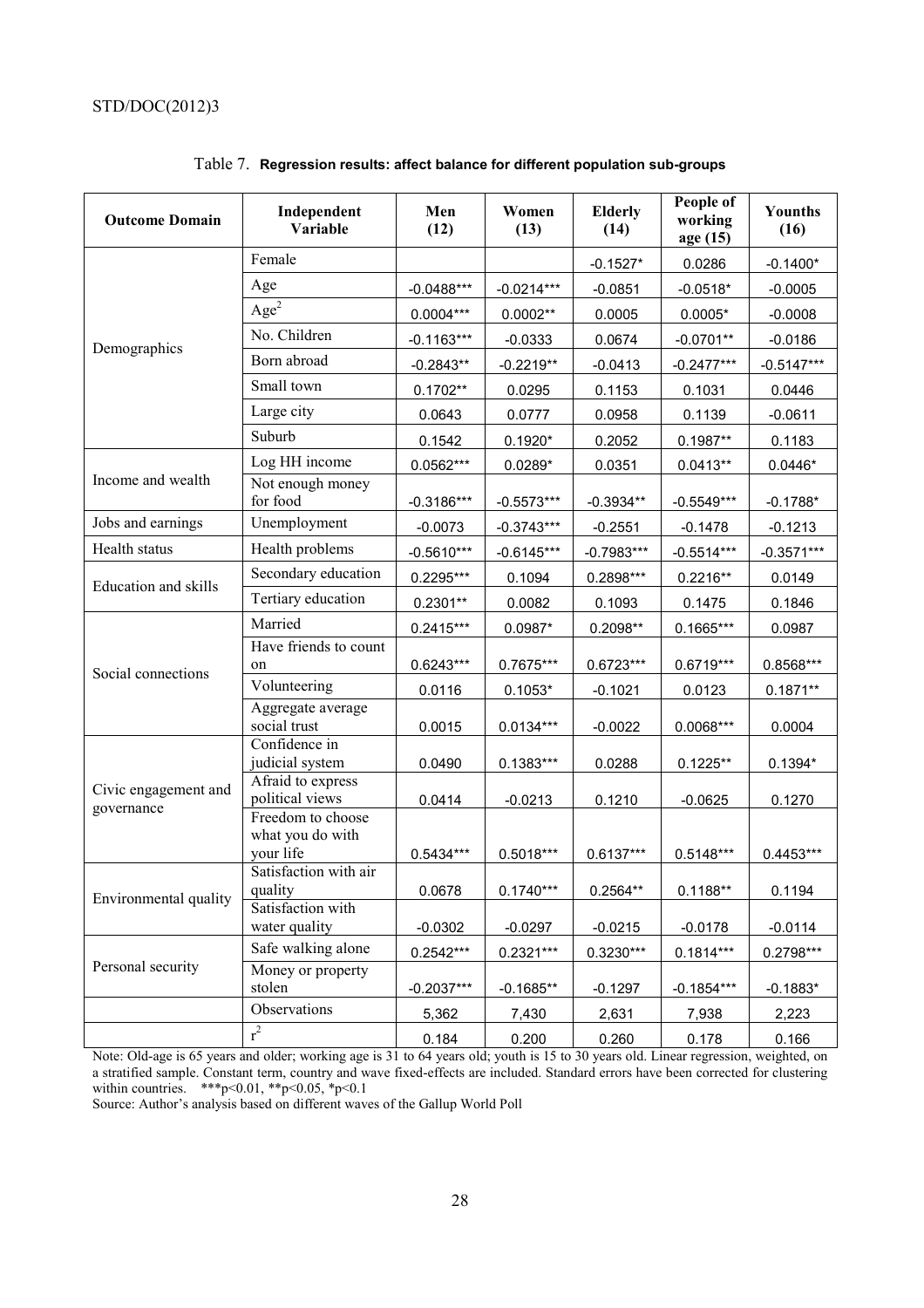# *The impact on subjective well-being of selected policies*

66. The analysis of the relationship between various well-being outcomes and subjective well-being can inform on the drivers of well-being, which is a potentially useful first step in identifying policies that can enhance people's lives. A key question, therefore, is whether, and to what extent, specific policy interventions can be shown to have demonstrable effects on subjective well-being data.

67. At one level, the relationships identified in the preceding parts of this paper would seem to imply that a policy that improves the situation in any particular well-being domain should also improve subjective well-being. For example, if a piece of employment protection legislation improves work/life balance, it might be expected that it will also enhance subjective well-being. However, the regressions in the earlier part of this paper indicate correlations in a cross-sectional dataset, and cannot be taken to demonstrate causality.17 Further, policy interventions might impact only partly on the desired outcome. Often, a particular policy intervention will involve trade-offs between conflicting goals, improving some while at the same time worsening others. For example, some types of employment protection legislation, such as those protecting mothers of young children, might be expected to improve the work/life balance of working mothers, but may also erode the employment prospects of the affected workers and therefore increase of unemployment and lower life satisfaction as a result. Hence the net impact of a policy intervention is not necessarily clear.

68. Compared to the large literature on the determinants of subjective well-being, there is much less information on whether policy can affect subjective well-being. The existing literature in this area (e.g. Greve et al; 2010) takes a largely descriptive approach, or focuses on the application of subjective wellbeing data to cost-benefit analysis (Dolan and White, 2007; Dolan and Metcalfe, 2008), rather than on exploring whether policy can affect subjective well-being. This reflects the fact that the measured impact of a policy on subjective well-being is likely to be small relative to natural variability in the data, requiring a large dataset which collects information over time.

69. Despite these difficulties, it is possible to test whether specific policy interventions affect subjective well-being measures. One possibility is to take a quasi-experimental approach based on microdata that follow the same person over time, to test whether a specific policy reform leads to changes in the subjective well-being of the group of people most affected by it. This is the approach taken by Chapple and D'Addio (forthcoming), with respect to a number of social policies interventions including changes to pension eligibility and parental leave provisions.

70. An alternative to the quasi-experimental micro-data approach is to use a sufficiently large crosscountry and cross-sectional survey, and to combine this with a dataset of policy variables with observations for each variable and for each country/wave. In contrast to the method adopted by Chapple and D'Addio, this approach has the advantage of not relying on the existence of a convenient natural experiment. By drawing on observations over a wide range of years and across a wide range of countries, more observations are available; it is thus potentially possible to look at any issue for which a time series of a specific policy parameter can be found covering the relevant countries. On the other hand, a cross-country approach is at greater risk of confounding factors affecting the results, and is thus potentially less robust than a quasi-experimental approach. The Gallup World Poll provides a suitable cross-country panel, and some of the OECD policy databases provide some of the relevant policy indicators. Under this approach,

 $17$ In fact, although the regressions included in this paper are cross-sectional, a number of studies based on panel micro-data do demonstrate causal effects from the same outcomes considered here on various measures of subjective well-being. Some of these studies are mentioned earlier in the first section of the paper.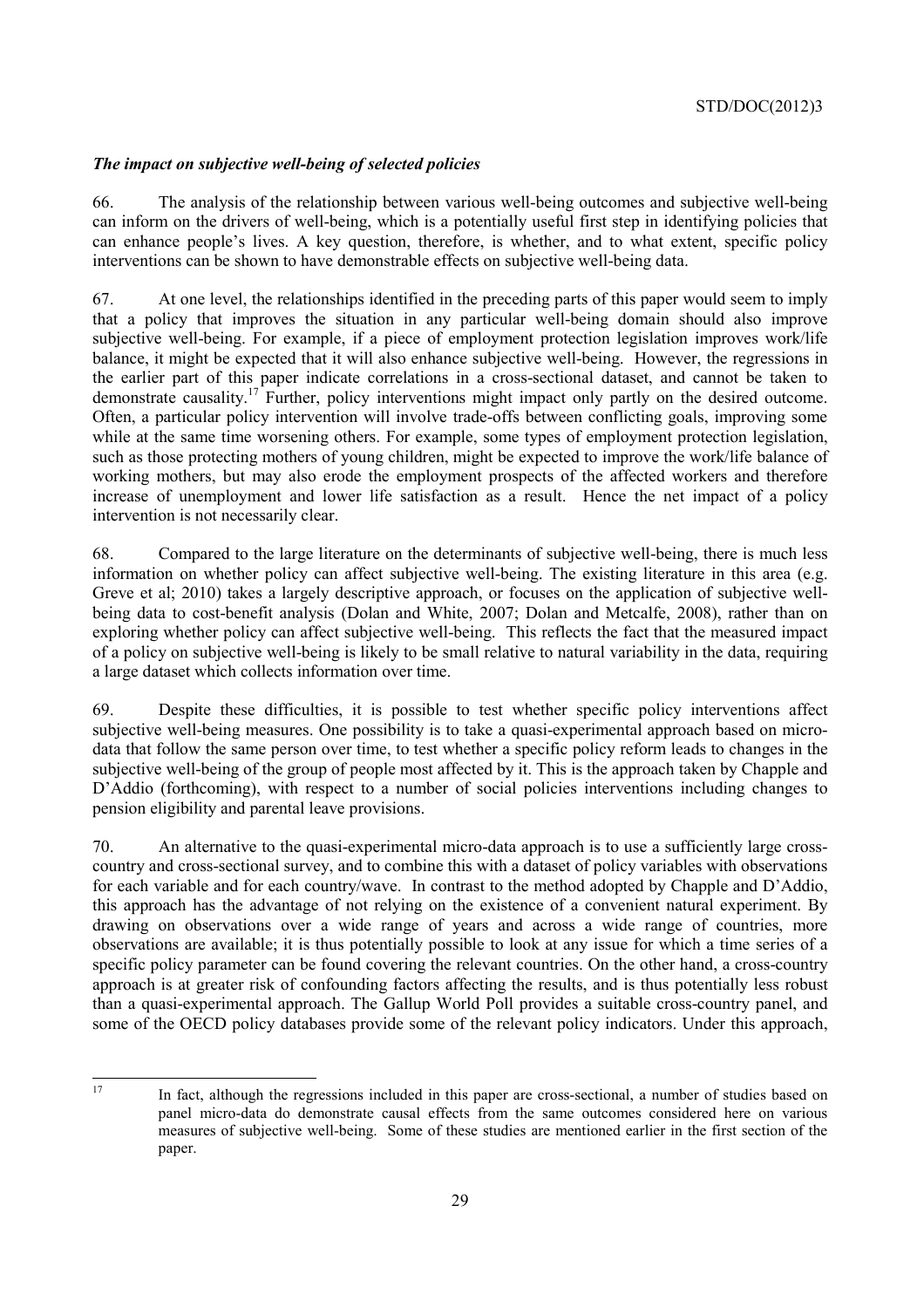the policy variables are entered as a sub-set of independent variables in the same regression model estimated in models (1) to (3).

71. Three policy variables were selected for this analysis. These variables were selected based on the criteria of having good coverage for the relevant countries over the time period covered by the Gallup World Poll, and because the way in which these variables could be expected to impact on subjective wellbeing is relatively straight forward. The three country-level policy variables considered here are:

- The unemployment replacement rate (replacement) captures the average unemployment benefit (net of income taxes) available to a worker over a 60 month period following the loss of their job, expressed as a proportion of their earnings. The replacement rate used is the overall average (averaging across different family types), including both unemployment insurance and unemployment assistance.<sup>18</sup> For a given income, one would expect a higher replacement to increase a person sense of well-being, by reducing uncertainty about material conditions in the event of a job loss, although the effect may be partially or fully offset by higher aggregate unemployment.
- The mean household out-of-pocket health expenditure for a country (health co-payments). This variable relates to the average level of health co-payments required when accessing health services in a particular country: it represents the household's mean out-of-pocket expenditure for health (expressed in \$US at PPP, 2000). All other things being equal, one would expect higher health co-payments to be associated with a negative impact on subjective well-being reflecting decreased access to health services.
- An index of the strength employment protection legislation (epl). This is an index of the overall strictness of employment protection legislation in a country at a particular point in time. The index, which is taken from the *OECD Employment Outlook,* attaches scores to different aspects of the labour market legal framework such as whether dismissal of a worker requires a written statement from the employer, the length of the delay until the start of notice for the employee who is being dismissed, requirements for severance pay, the need for special grounds for dismissal and so forth. The overall index is comprised of three sub-indices relating to workers on permanent contracts, workers on temporary contracts, and rules around collective dismissal. One would expect that this index would be associated with a positive impact on subjective well-being for those in work, but have a weaker relationship for those outside the labour-market and possibly a negative relationship for the unemployed (who may be excluded from work by less flexible labour market policy).
- Finally, the aggregate unemployment rate is included since one side-effect of the two labour market policy variables considered is the potential for higher unemployment rates due to a less flexible labour market. Including the unemployment rate allows this effect to be controlled for.<sup>19</sup> Table 8 presents the descriptive statistics of these policy variables.

<sup>18</sup> 

<sup>18</sup> The data refer to the OECD series: *Net replacement rates (NRR) over a five-year period following unemployment, 2001-2009;* as available in OECD (2011).

<sup>&</sup>lt;sup>19</sup> While health co-payments will also have behavioural effects, these are less obvious than is the case for labour market policy and there is no obvious variable that can be included to control for them.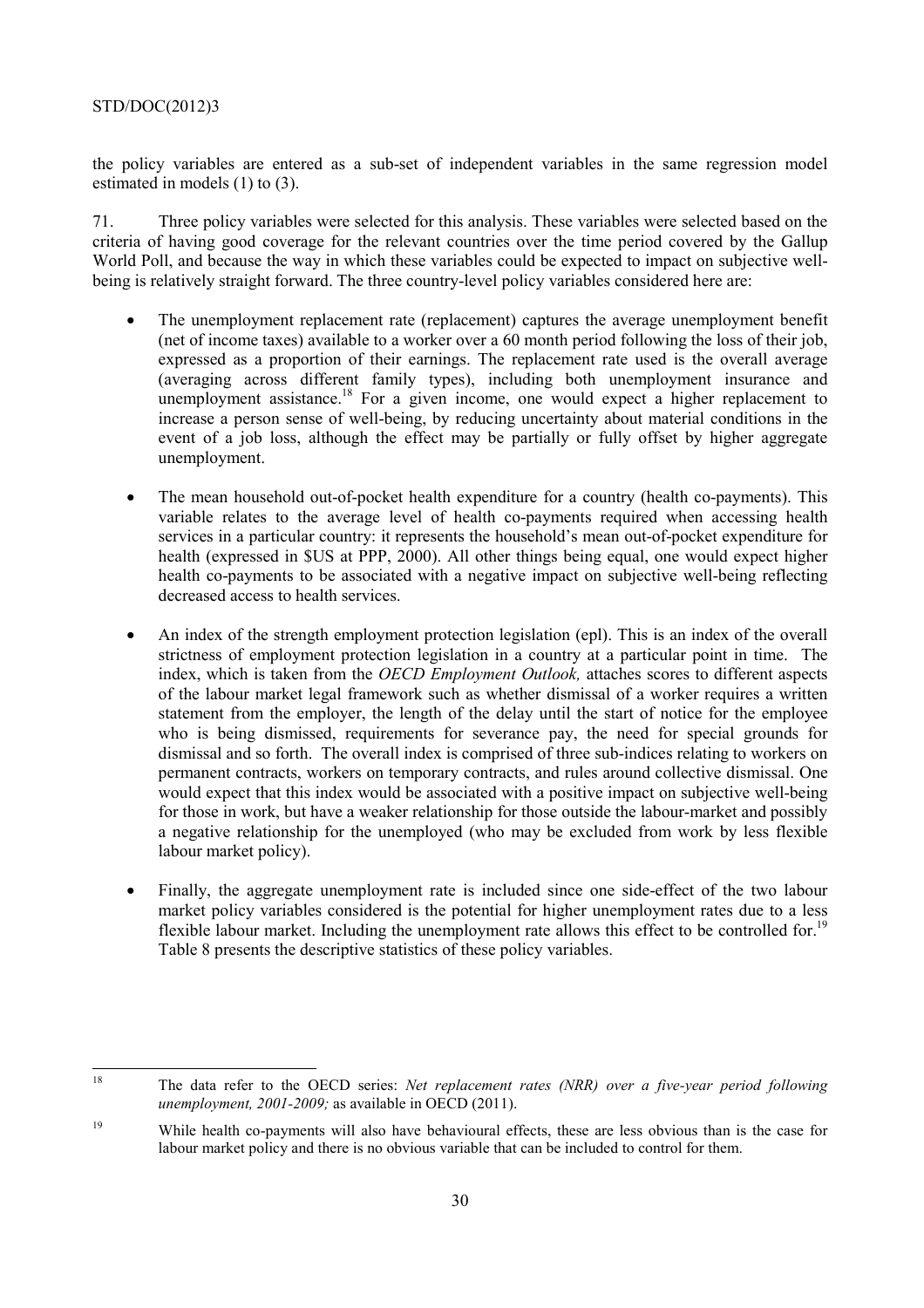| <b>Variable</b>    | obs.  | Mean  | max  | min | sd    |
|--------------------|-------|-------|------|-----|-------|
| Replacement        | 53850 | 55.8  | 76   | Q   | 17.6  |
| Unemployment       | 53850 | 6.7   | 18.1 | 2.6 | 2.9   |
| Health co-payments | 32562 | 561.6 | 1458 | 214 | 257.6 |
| Epl                | 37206 | 2.0   | 3.5  | 0.6 | 0.7   |

#### **Table 8. Descriptive statistics for the policy variables included in the analysis**

Note: statistics computed on the estimation sample of column 1, Table 9 (which is the larger estimation sample, including as sub-samples all other results in Table 9 and 10).

Source: Author's analysis based on OECD.Stat

72. Table 9 below reports the results of a regression including country-level policy variables. The dependent variable is life satisfaction, while the independent variables include controls for the demographic and socio-economic status of individuals as well as the aggregate unemployment rate and the net replacement rate over a 60 months period following unemployment. Broadly speaking the core of the regression is the same as in regression (1) earlier in the paper, except for that individual unemployment status which is not available for the waves in use. The aggregate unemployment rate is added as described above in paragraph 71.

73. Regression (17) shows that the control variables have a largely similar relationship to life satisfaction as that illustrated in regression (1). The unemployment rate has a negative and significant coefficient, with a 1 percentage point increase in the unemployment rate associated with a fall in average life satisfaction of just less than 0.1 points (the direction and significance is line with Di Tella, MacCuloch and Oswald, 2003). The unemployment replacement rate is also highly significant, with a small positive coefficient. This indicates that a higher replacement rate for unemployment is, all other things equal, associated with higher life satisfaction. More specifically, a 1 percentage point increase in the replacement rate is associated with an average increase in life satisfaction of approximately 0.05 points. Although this is a small effect, it is of interest that the effect is detectible at all, given the range of confounding factors and the fact that only a portion of all respondents are potentially affected by it.

74. One possible interpretation of the positive effect of the net replacement rate for unemployment on life satisfaction in model (17) is that it is simply the result of omitted variables. In other words, it is possible that there is another, unmeasured factor that varies across countries and years and that drives the effect measured. One way of further probing what drives the effect of net replacement rate is to re-run the regression separately for those with jobs and those not working. (Models (18) and (19) in Table 9). The main interest in these analyses is the effect of the social "safety net" on those who currently have jobs (model 18). The results of model (19) are more difficult to interpret because the group "people not working" includes retirees, those in full-time education and those opting-out of the labour force, in addition to those who are unemployed but actively seeking work.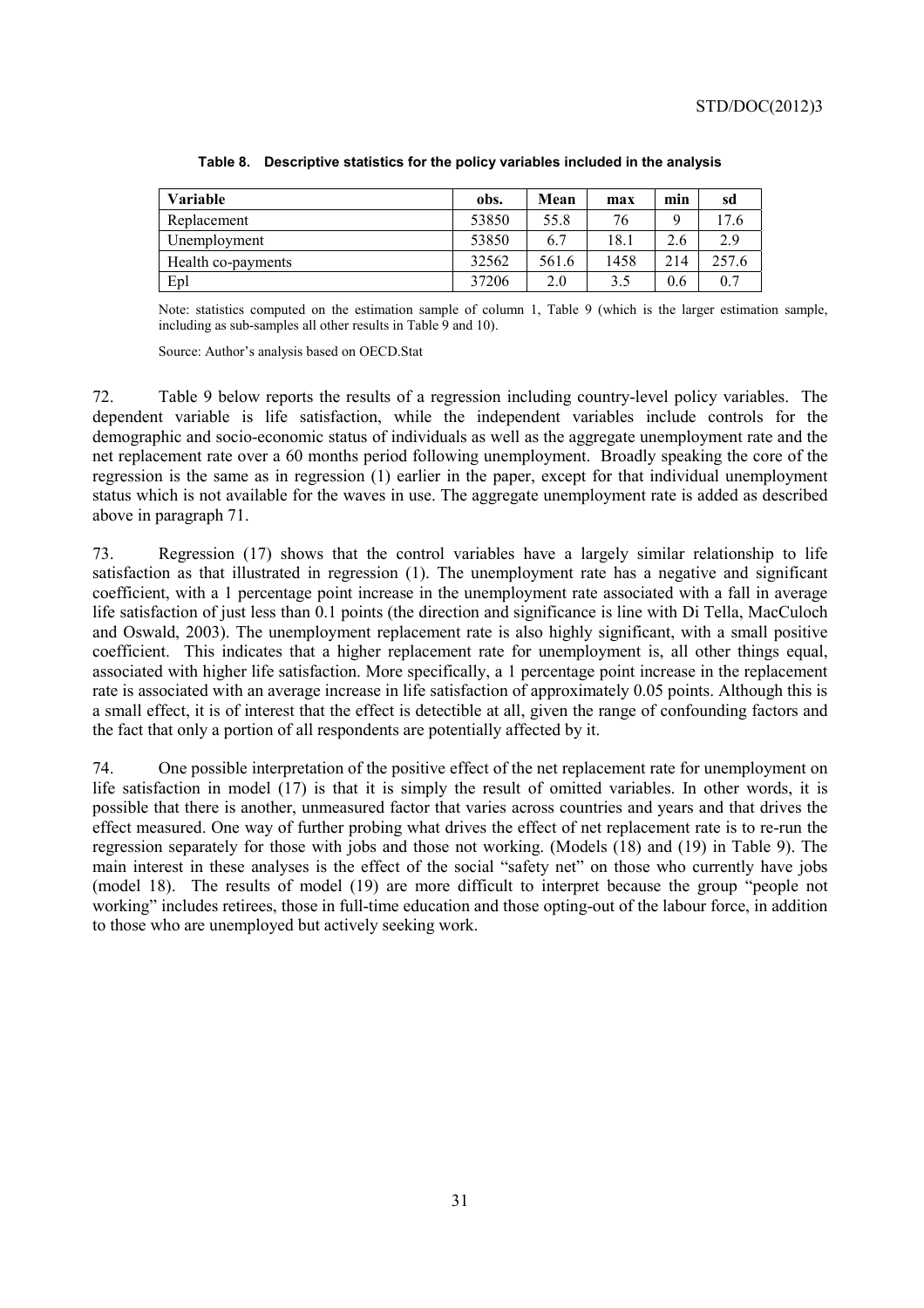|                             | (17)                            | (18)         | (19)                  | (20)          | (21)                        |
|-----------------------------|---------------------------------|--------------|-----------------------|---------------|-----------------------------|
| <b>Independent Variable</b> | People<br>All sample<br>working |              | People not<br>working | Aged          | People of<br>working<br>age |
| Female                      | $0.2308***$                     | $0.2388***$  | $0.2728***$           | $0.1595*$     | $0.2227***$                 |
| Married                     | $0.4233***$                     | $0.3679***$  | $0.4836***$           | 0.1310        | $0.5331***$                 |
| Age                         | $-0.0811***$                    | $-0.0641***$ | $-0.1044***$          | $-0.0248$     | $-0.1263***$                |
| Age squared                 | $0.0008***$                     | $0.0006***$  | $0.0010***$           | 0.0002        | $0.0013***$                 |
| Log income                  | $0.2600***$                     | $0.2539***$  | $0.2358***$           | $0.2528***$   | $0.2607***$                 |
| Secondary education         | $0.3708***$                     | $0.4092***$  | $0.3454***$           | $0.3562***$   | $0.3603***$                 |
| Tertiary education          | $0.6470***$                     | $0.6722***$  | $0.6453***$           | $0.5037***$   | $0.7042***$                 |
| No. Of children             | $-0.0601***$                    | $-0.0421*$   | $-0.0782**$           | $-0.2263$     | $-0.0319$                   |
| Rural                       | 0.0777                          | 0.0706       | 0.0904                | 0.1686        | 0.0556                      |
| Replacement rate            | $0.0592***$                     | $0.0876***$  | 0.0449                | $0.0976***$   | $0.0504***$                 |
| Country unemployment rate   | $-0.0949***$                    | $-0.0464**$  | $-0.1310***$          | $-0.1092$ *** | $-0.0867***$                |
| Observations                | 53850                           | 27819        | 22141                 | 11,376        | 42,474                      |
| $r^2$                       | 0.175                           | 0.185        | 0.158                 | 0.214         | 0.178                       |

|  |  | Table 9. Regression results: effects of unemployment replacement rates on life satisfaction |  |  |
|--|--|---------------------------------------------------------------------------------------------|--|--|
|--|--|---------------------------------------------------------------------------------------------|--|--|

Note: Linear regression, weighted, on a stratified sample. Constant term, country and wave fixed-effects are included. Standard errors have been corrected for clustering within countries. \*\*\*p<0.01, \*\*p<0.05, \*p<0.1

Source: Author's analysis based on OECD.Stat and The Gallup World Poll

75. Taken together, models (18) and (19) present a plausible picture. The demographic and socioeconomic controls have largely similar effects for both groups in the population. The unemployment rate has a larger impact on the average well-being of those people not in employment. This reflects the fact that those not in employment include the unemployed themselves; for this group, the effect of the unemployment rate includes both the direct effect of unemployment on that proportion of people who are unemployed and the indirect of the unemployment rate on people's sense of security For those in employment, only the latter effect is captured.

76. The replacement rate is significant for the employed population, but not for the population not in employment. Whilst this is somewhat surprising, this result may be due to the fact that the not-employed population includes both the unemployed (for whom the replacement rate should be an issue) and those not in the labour market, either through choice, or through full-time education or retirement. However, when the retired are examined independently, the coefficient for the replacement rate is large, significant, and positive. This may be due to cross-country correlation between the unemployment replacement rate and pension replacement rates. Unfortunately, the lack of high-quality data on unemployment status at the individual level for many of the country/waves in this dataset prevents testing this hypothesis more closely. Thus, any conclusions reached on the basis of comparisons between models 18 and 19 remain tentative. Meanwhile, the significant impact of replacement rate on those in employment may again reflect perceptions of financial security among the employed.

77. Table 10 below considers the two additional policy variables. Coverage of country/years is significantly smaller for the employment protection legislation and health co-payment datasets than is the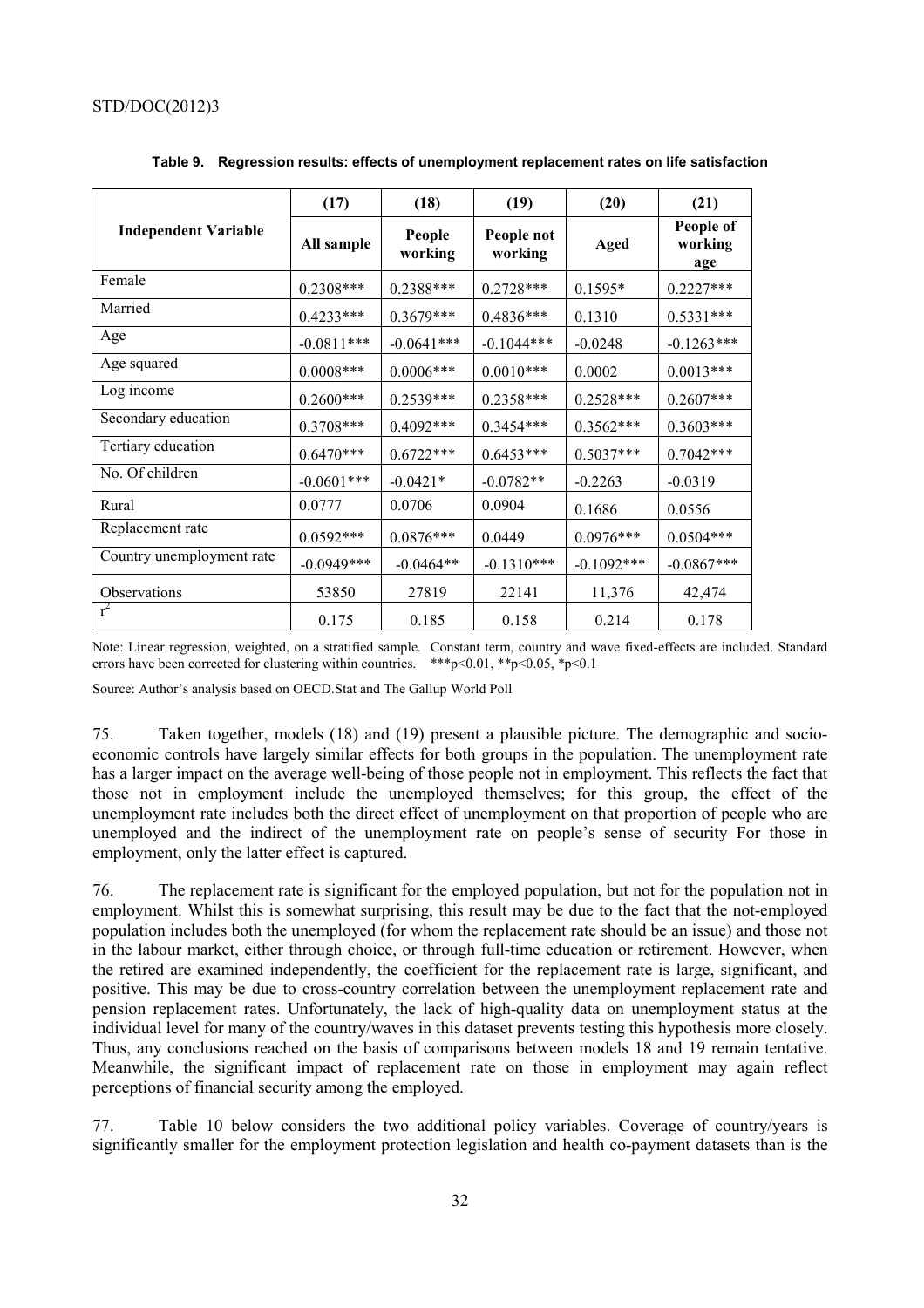case for the replacement rate dataset. Because of this, replacement rates are modelled separately from employment protection legislation and health co-payments.

|                        | (22)         | (23)              | (24)                  | (25)                    | (26)        | (27)                        |
|------------------------|--------------|-------------------|-----------------------|-------------------------|-------------|-----------------------------|
| <b>VARIABLES</b>       | All sample   | People<br>working | People not<br>working | People with<br>children | Aged        | People of<br>working<br>age |
| Female                 | $0.1268***$  | $0.1404**$        | 0.1134                | 0.1126                  | $0.1620*$   | $0.0979*$                   |
| Married                | $0.3538***$  | $0.3047***$       | $0.4289***$           | $0.4435***$             | 0.1276      | $0.4656***$                 |
| Age                    | $-0.0762***$ | $-0.0575***$      | $-0.1034***$          | $-0.0719***$            | 0.0733      | $-0.1181***$                |
| Age squared            | $0.0007***$  | $0.0006***$       | $0.0010***$           | $0.0006***$             | $-0.0004$   | $0.0013***$                 |
| Log income             | $0.2770***$  | $0.3057***$       | $0.2066$ ***          | $0.2688***$             | $0.2879***$ | $0.2725***$                 |
| Secondary<br>education | $0.3097***$  | $0.2276*$         | $0.2585**$            | $0.3561**$              | $0.3695***$ | $0.2522***$                 |
| Tertiary education     | $0.4731***$  | $0.3523***$       | $0.4661***$           | $0.7876***$             | $0.3989**$  | $0.5108***$                 |
| No. Of children        | 0.0211       | 0.0495            | $-0.0179$             | $0.0807*$               | $-0.0611$   | 0.0493                      |
| Rural                  | 0.1037       | 0.0882            | $0.1946*$             | 0.0639                  | 0.0739      | 0.1213                      |
| Unemployment rate      | $-0.5033***$ | $-0.5314***$      | $-0.3238$             | $-0.8694***$            | $-0.1321$   | $-0.5468***$                |
| Health co-payments     | $-0.0046**$  | $-0.0053**$       | $-0.0024$             | $-0.0081**$             | 0.0005      | $-0.0051**$                 |
| Epl                    | $0.8933***$  | $0.9643***$       | 0.5391                | 1.5493***               | 0.1633      | $1.0432***$                 |
| Observations           | 29620        | 16251             | 11903                 | 8900                    | 6263        | 23357                       |
| $r^2$                  | 0.163        | 0.143             | 0.155                 | 0.170                   | 0.225       | 0.164                       |

**Table 10. Regression results: effects of employment protection legislation and health co-payments on life satisfaction** 

Note: Linear regression, weighted, on a stratified sample. Constant term and country and wave fixed-effects are included. Standard errors have been corrected for clustering within countries. \*\*\*p<0.01, \*\*p<0.05, \*p<0.1

Source: Author's analysis based on OECD.Stat

78. The general pattern of coefficients in regression (22) is largely consistent with earlier regressions, with one exception. The aggregate unemployment rate appears to have a much greater negative impact in regressions involving employment protection legislation and health co-payments than is the case for regressions (17) to (21). There is no obvious reason why including employment protection legislation and health co-payments in the model should have this effect, and it is likely that this simply results from the truncated sample of country/year observations included in regression (22).

79. Health co-payments show the expected negative relationship with life satisfaction, with a 1\$ increase in the mean level of co-payments associated with a fall in life satisfaction of approximately 0.005 points. Although this effect size may appear as small, it implies a relatively large impact on subjective well-being given that the level of co-payments in the dataset varies from \$214 to \$1458. The coefficient is significant in regression (22) at the 5 percent but not the 1 percent level.

80. The employment protection legislation index is also highly significant and has the expected positive sign. This suggests that, controlling for other factors, a greater degree of employment protection legislation is associated with a higher level of life satisfaction. Although the coefficient on employment protection legislation is relatively large in absolute terms, the narrower range of the underlying variable (0.65 to 3.49) suggests that the overall effect of plausible changes in employment protection legislation on life satisfaction is likely to be less than is the case for health co-payments.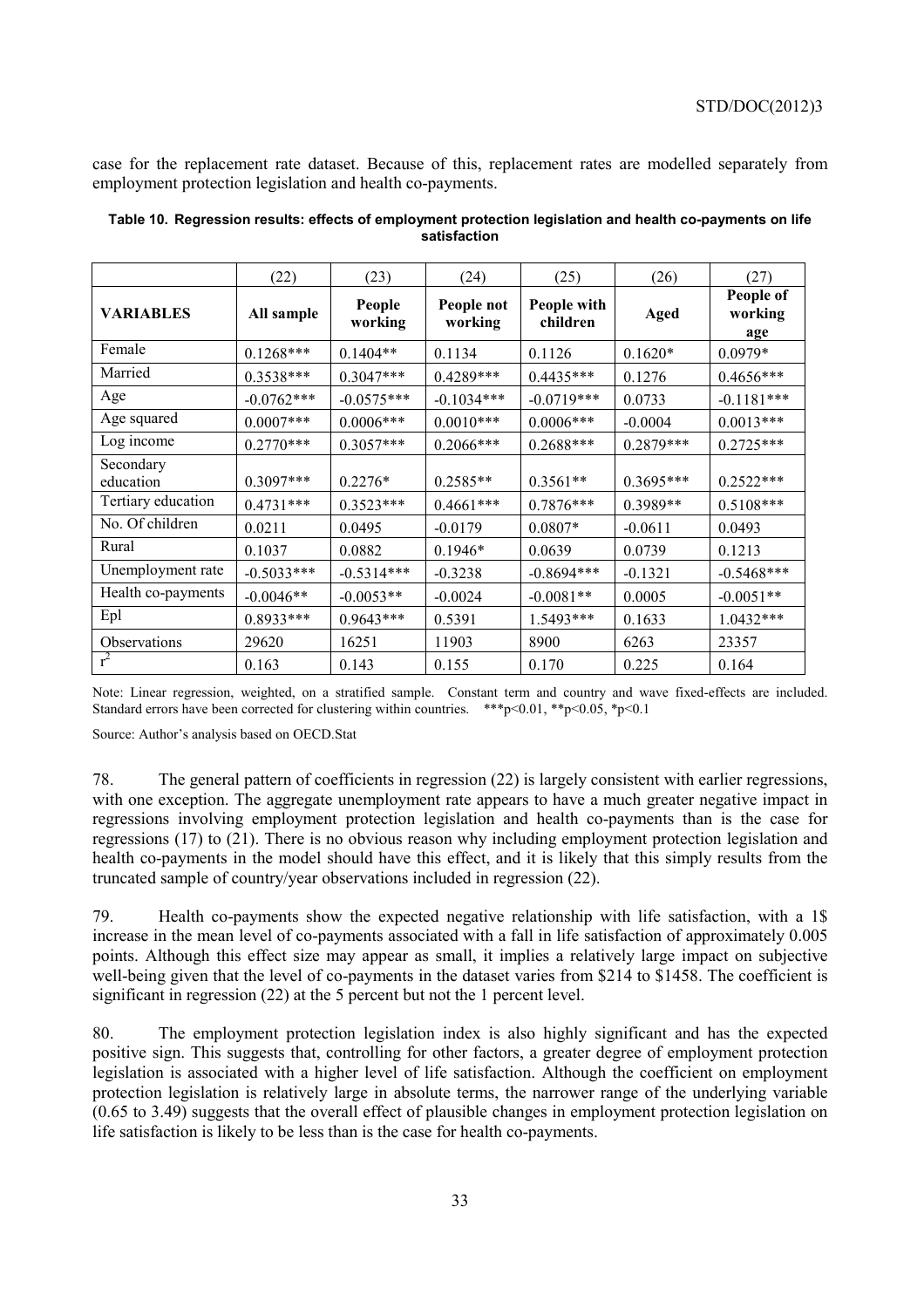81. As was the case for the replacement rate, the observed relationships for health co-payments and employment protection legislation might be driven by some omitted variables that co-vary with the policy variables of interest over the countries and years considered. Regressions (23) through to (27) attempt to provide some additional tests of the validity of the relationships observed in regression (22) by exploring how robust the observed coefficients are for different sub-groups of the population.

82. In theory, employment protection legislation ought to benefit those in the employment more than those outside it. For people with jobs, stronger employment protection legislation provides greater job security. On the other hand, people looking for work may find employers more reluctant to hire new staff in an environment where it is difficult to dismiss poorly performing workers. Conversely, for groups entirely outside of the labour market, such as the retired, we would expect to see relatively little impact from employment protection legislation. This picture is largely reflected in regressions (23), (24), (26) and (27). The coefficient for employment protection legislation is highly significant and positive for people in work – regression (23) – with a coefficient of almost 1. For the non-working population – regression  $(24)$  – the coefficient is only half the size and is not significant at the 10% level. Similarly, employment protection legislation has no significant association on the life satisfaction of the elderly – regression  $(26)$  – but a large positive and significant association on the working aged population – regression (27). In short, the relationship between employment protection legislation and life satisfaction varies across sub-groups of the population in the manner that would be expected if the regression results were capturing a genuine relationship.

83. It is somewhat more difficult to identify how the impact of health expenditure may vary across population groups than is the case for employment protection legislation. This is because out-of-pocket expenses may be a proxy of both quantity and quality of health services but also because the income variables is expressed in gross terms and thus does not reflect in-kind benefits and subsidies. The working population may be more affected by out-of-pocket health expenditure, either because in many OECD countries out-of-pocket health expenses are higher for people in work than for those out of work, due to more general health provision for the elderly population, income testing or subsidies for low incomeearners, or because people of working age are richer and spend a larger amount of their income on private health for instance. The results from regressions (23) to (27) show that the coefficient for out-of-pocket health expenditure is higher for people in work, of working age and with children compared to other groups. In addition, the coefficient is significant for these groups at the 5 percent level, while it is not significant for those not working or for the elderly. This could be explained by the fact that for total health costs are the highest at the start and end of life, and for mothers around the time of childbirth.

### **Conclusion**

84. The primary aim of this paper has been to study the drivers of various measures of subjective well-being and to assess the degree to which subjective measures of well-being can be used to inform better policies. The latter objective is addressed both through examining the factors associated with a "better life", as well as through directly examining the degree to which subjective measures of well-being can be affected by a difference in policy approach adopted between different countries. Although much of this territory has been well covered in the existing literature, this paper does add some insights.

85. First, the various well-being domains used in *How's Life?* and in other measuring well-being frameworks are well correlated with subjective well-being. Each domain has an independent effect of subjective well-being after controlling for the impact of other domains, although the effect size decreases as additional domains are added. This is particularly evident in the case of income. While the income coefficients estimated in this paper are lower than those found by Sacks, Stephenson, and Wolfers (2010), based on the same Gallup World Poll dataset, the result in Sacks, Stephenson, and Wolfers, do not control for other outcomes that may be correlated with income such as unemployment status, health status, or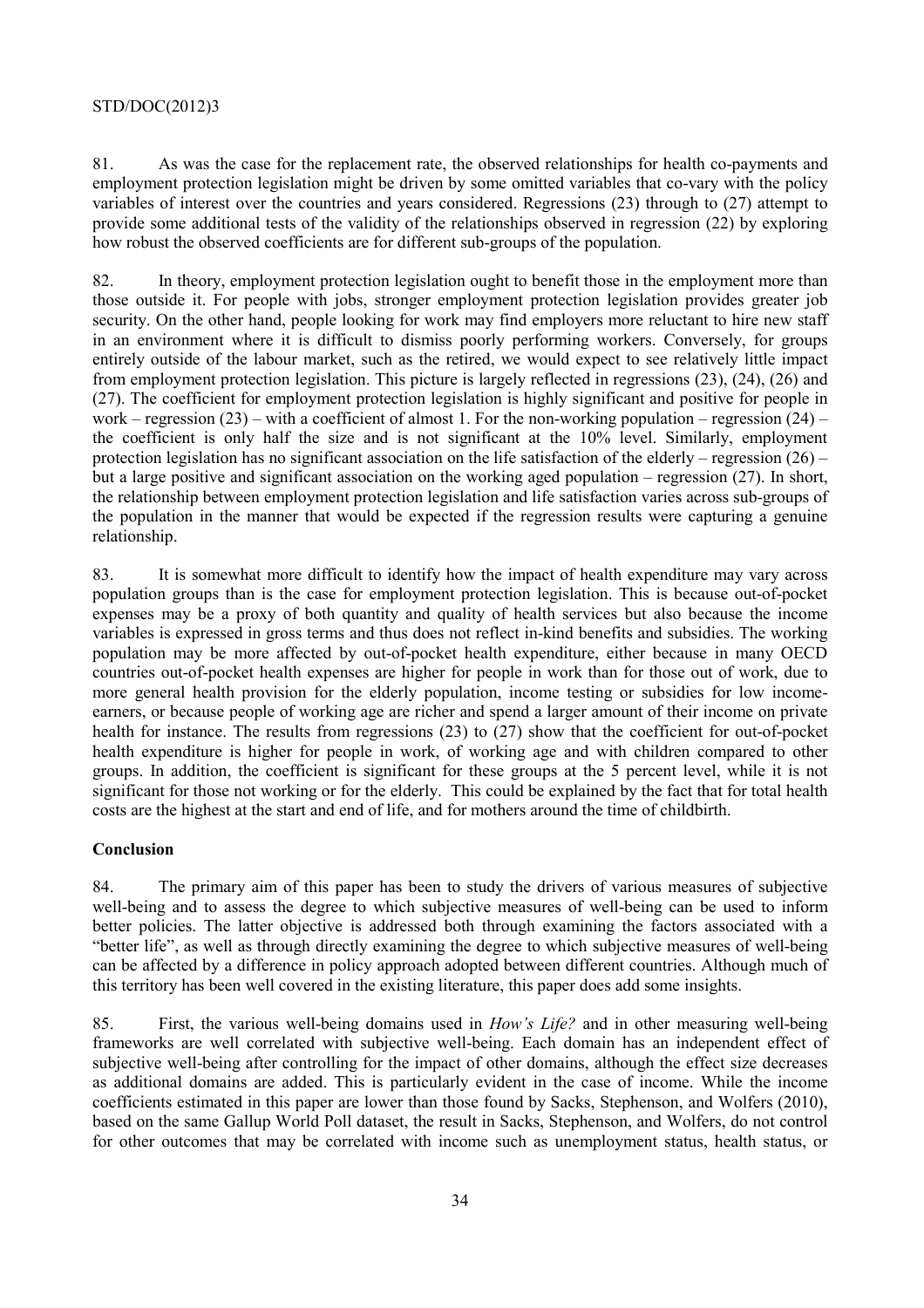social contact. The lower coefficient found in this paper suggest that the relationship between income and life satisfaction is mediated by these other variables. However, it is not clear whether the causal pathway is that income affects the other variables and these then drive subjective well-being, or whether these other variables drive income which then affects subjective well-being; or, indeed, whether there are one or more omitted variables correlated with both income and the other independent variables used in model (3).

86. A second issue raised by this paper relates to the nature of the relationship between life satisfaction and affect balance. It is commonly argued that evaluative measures of subjective well-being – such as life satisfaction – and affective measures provide information on fundamentally different factors that affect well-being, and are thus independently important to policy (see for instance Stiglitz *et al.*, 2008). Our analysis suggests that both life satisfaction and affect balance have a very similar set of drivers, but that the size of these drivers is different. For example, when looking at affect balance, economic factors are much less important as drivers of well-being, and social factors comparatively more so. The conclusion that both life evaluations and affects respond to the same set of drivers, however, may also reflect the specific way in which the measurement of affect is operationalised in the type of surveys used here, as compared to the best practice (i.e. some type of time-use diary) suggested by research in this field.

87. Finally, this paper also suggests that a number of policy parameters may impact directly on subjective well-being. In particular, the analysis shows strong and robust positive effects for higher unemployment replacement rates and for stronger employment protection legislation. Since these results are driven by relatively small differences in policy approach between countries, some caution is warranted in the interpretation of these results; further, even if confirmed, evidence of such direct impact does not imply that changes in the policy parameters in the direction of increasing subjective well-being will necessarily be "desirable" (these policy changes may also negatively impact of other dimensions of people's life, or may be unsustainable in the longer term).<sup>20</sup> Nonetheless, the fact that the results are robust across the various specifications and align well with the expected underlying relationships suggests that looking for the impact of policy variables on subjective well-being in large cross-country datasets is a promising area for research. As the Gallup World Poll accumulates more waves over time, this sort of analysis could become increasingly powerful with respect to identifying the impact of policies on different aspects of people's lives.

<sup>20</sup> The policy results in this article are based off only four waves of data, giving a maximum of three policy transitions per country for each policy variable. In practice, the results are driven by a much smaller set of transitions – particularly in the area of employment protection legislation where change occurs only through the legislative process (replacement rates are affected by changes in earned income as well as the underlying rules of the social insurance system).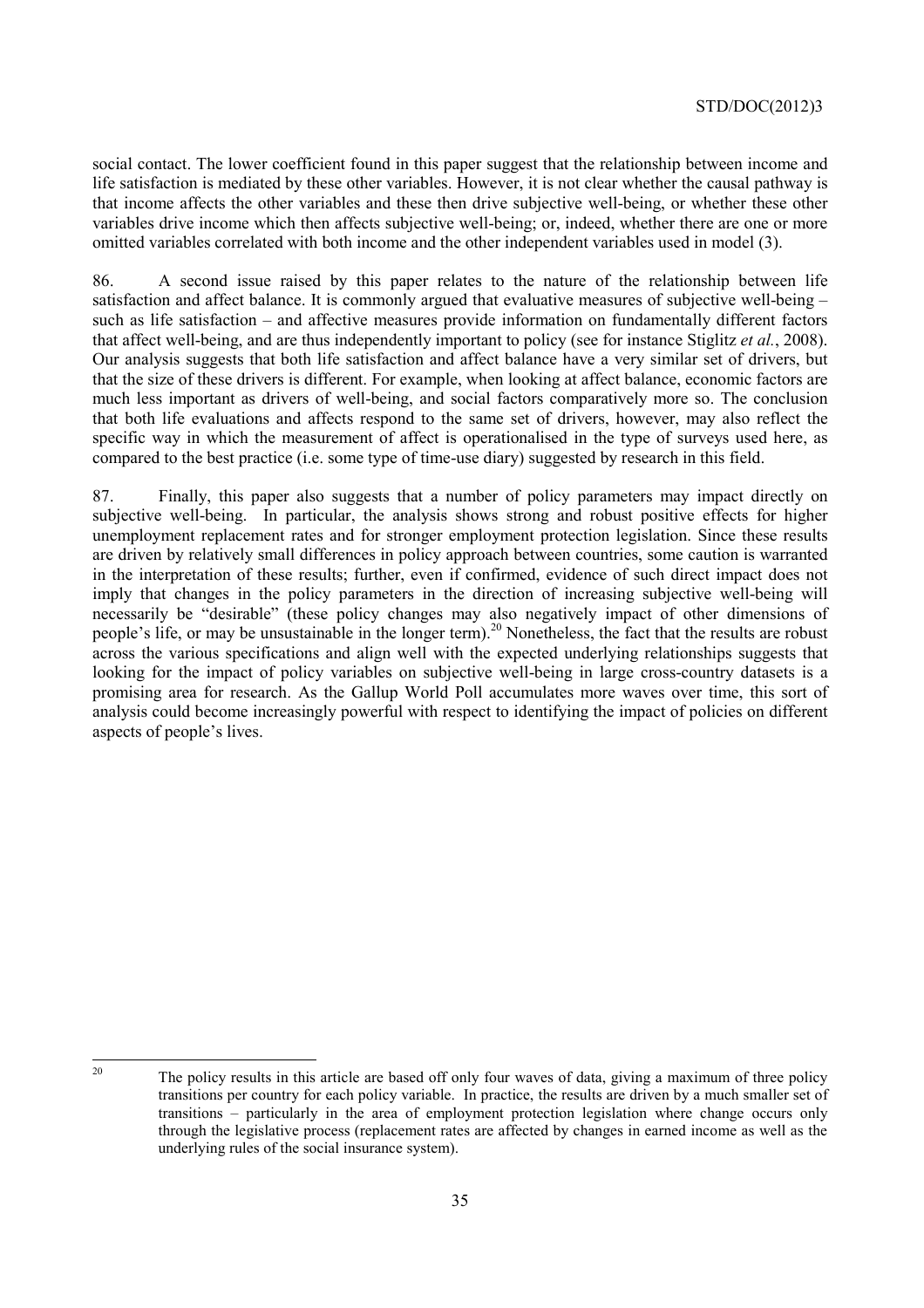#### **Bibliography**

Australian Bureau of Statistics, (2010), *Measures of Australia's Progress*, Australia.

- Balestra, C. and J. Sultan (2012), "Home Sweet Home: The Determinants of Residential Satisfaction and Its Relation with Well-Being", *OECD Statistics Directorate Working Papers (forthcoming)*, OECD, Paris.
- Barrington-Leigh C. (2010), "Economic inequality and subjective well-being: is inequality good for the rich?", Draft working paper.
- Bjornskov C. (2010), "How Comparable are the Gallup World Poll Life Satisfaction Data?", *Journal of Happiness Studies*, Vol. 11, pp. 41-60.
- Blanchflower D. G. and A. J. Oswald, (2004) "Money, Sex and Happiness: An Empirical Study", *Scandinavian Journal of Economics*, Vol. 106 (3), pp. 393-415.
- Carinna G., D. Evans, F. Ravindal and K. Xua (2009), "Assessing the reliability of household expenditure data: Results of the World Health Survey, *Health Policy 91*, pp297–305.
- Chapple S. and A. D'Addio (2012), "Social policy reforms and their impact on subjective well-being", Unpublished.
- Clark A. and A. Oswald (2002), "A simple statistical method for measuring how life events affect happiness", *International Journal of Epidemiology 31*, pp. 1139-1144.
- Clark A. and C. Senik (2010) "Will GDP growth increase happiness in developing countries?", *Working Paper No 2010 – 43,* Paris School of Economics, Paris.
- Clark A. and C. Senik (2011) "Is happiness different from flourishing? Cross-country evidence from the ESS", *Working Paper 2011-04*, Paris School of Economics, Paris.
- Clark A. and Senik, C. (2009), "Who Compares to Whom? The Anatomy of Income Comparisons in Europe.", *IZA Discussion Paper No. 4414,* IZA, Bonn*.*
- Cummins R., R. Eckerslet, J. Pallant, J. Vugt and R. Misajon, R (2003), "Developing a National Index of Subjective Wellbeing: the Australian Unity Wellbeing Index", *Social Indicators Research* 64, pp. 159-190.
- Cummins T. and E. Gullone (2000), "Why we should not use 5-point Likert scales: the case for subjective quality of life measurement", *Proceedings of the Second International Conference on Quality of Life in Cities*, Singapore National University, pp74-93.
- Di Tella R., R. MacCulloch, A. Oswald, (2003), "The Macroeconomics of Happiness", The Review of Economics and Statistics 85 (4), pp. 809-827.
- Diener E. (1984), "Subjective Well-Being", *Psychological Bulletin*, No. 93, pag. 542-575.

Diener E. (2011), *The Validity of Life Satisfaction Measures*, Unpublished.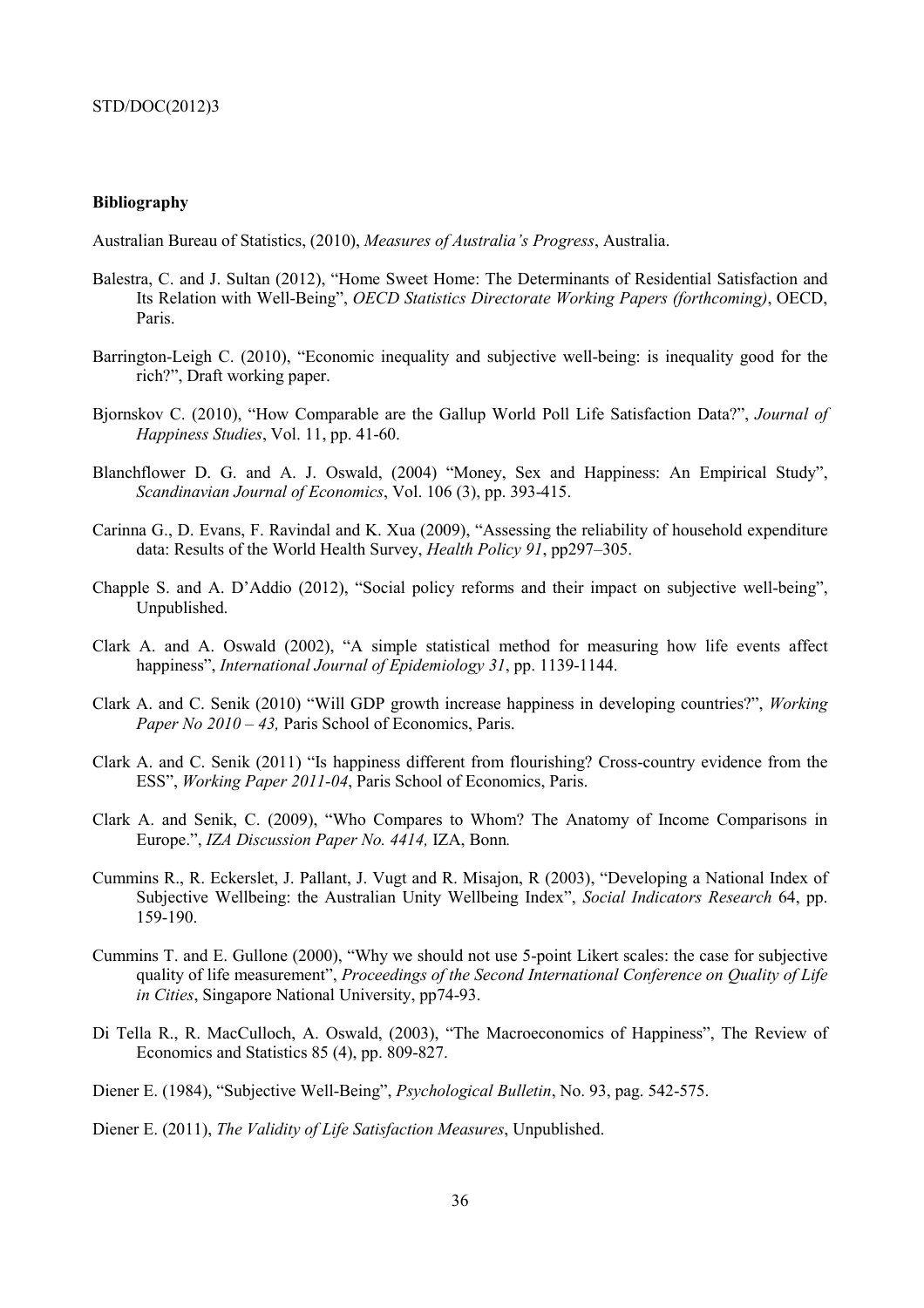- Diener E. and Chan, M. (2011), "Happy People Live Longer: Subjective Well-being Contributes to Health and Longevity", *Applied Psychology: Health and Well-being*, March 2011.
- Diener E., C. K. N. Scollon, S. Oishi, V. Dzokoto and E. M. Suh, (2000), "Positivity and the construction of life satisfaction judgements, global happiness is not the sum of its parts", *Journal of Happiness Studies* (1), pp. 159-176.
- Diener E., J. F. Helliwell and D. Kahneman (2010), *International Differences in Well-Being*, Oxford University Press, New York.
- Dolan P. and M. P. White, (2007), "How can measures of subjective well-being be used to inform public policy?", *Perspectives on Psychological Science* vol 2 (1), pp. 71-85.
- Dolan P. and Metcalfe, R. (2008), "Comparing Willingness-To-Pay and Subjective Well-Being in the Context of Non-Market Goods*"*, *CEP Discussion paper No 890*, London School of Economics.
- Dolan P., T. Peasgood and M. White (2008), "Do we really know what makes us happy? A review of the economic literature on the factors associated with subjective well-being", *Journal of Economic Psychology*, Vol. 29, pp. 94-122.
- Easterlin R. (1974) "Does Economic Growth Improve the Human Lot? Some Empirical Evidence", in David, P. A. and M. W. Reder (eds), *Nations and Households in Economic Growth: Essays in Honour of Moses Abramovitz*, New York, Academic Press Inc, pp. 89-125.
- Easterlin R. and L. Angelescu, (2009), "Happiness and Growth the World Over: Time Series Evidence on the happiness-income paradox" *IZA DP No. 4060*, IZA, Bonn.
- Eid M. and E. Diener (2004), "Global judgements of subjective well-being: Situational variability and long-term stability.", *Social Indicators Research, 65*, pp. 245-277.
- Federal Statistical Office, (2006), *Sustainable Development Report*, Berlin
- Ferrer-i-Carbonell A. and P. Frijters, (2004), "How important is methodology for the estimates of the determinants of happiness?", *The Economic Journal 114*, pp641-659.
- Fox C. and D. Kahneman, (1992), "Correlates, Causes and Heuristics in Surveys of Life Satisfaction", *Social Indicators Research,* 27, pp. 221 – 234.
- Frey B. S. and A. Stutzer (2002), "What Can Economists Learn from Happiness Research?", *Journal of Economic Literature, 40 (2)*, pp. 402-435.
- Frey B. S. and A. Stutzer (2008), "Stress that Doesn't Pay: The Commuting Paradox", *Scandinavian Journal of Economics*, Vol. 110 (2), pp. 339-366.
- Frey B. S. and A. Stutzer, (2000), "Happiness, Economy and Institutions", *The Economic Journal*, Vol 110. (466), pp. 918-938.
- Frey B. S. and A. Stutzer, (2005), "Happiness Research: State and Prospects", *Review of Social Economy, 63 (2)* pp. 207-228.
- Frijters P. (2000), "Do individuals try to maximize general satisfaction?" *Journal of Economic Psychology, 21*, pp. 281-304.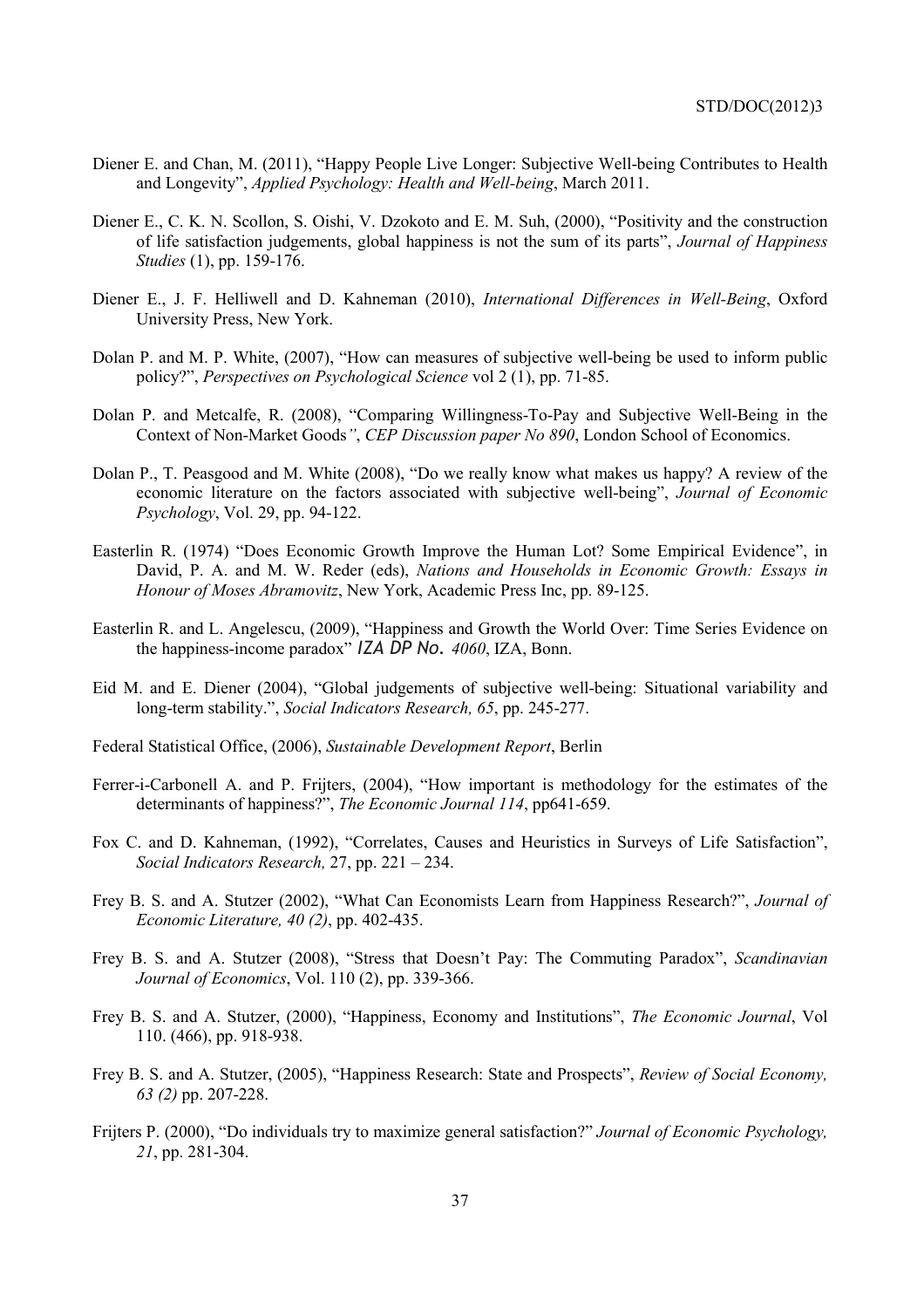Greve B. (2010), *Happiness and Social Policy in Europe*, Edward Elgar Publishing.

- Harmatz, M. G., Well, A. D., Overtree, C. E., Kawamura K. Y., Rosal, M. and I. S. Ockene (2000), "Seasonal Variation of Depression and Other Mood: A Longitudinal Approach", *Journal of Biological Rhythms*, Vol. 15, No. 4, pp. 344-350.
- Helliwell J. F. (2008) "Life Satisfaction and the Quality of Development", *NBER Working Paper No 14507,* National Bureau of Economic Research.
- Helliwell J. F. and C. P. Barrington-Leigh (2010), "Measuring and Understanding Subjective Well-being", *NBER Working Paper No 15887*, National Bureau of Economic Research.
- Helliwell, J. F. and S. Wang (2011) "Weekends and Subjective Well-Being", *Working Paper 17180*, National Bureau of Economic Research, Cambridge MA.
- Huppert F., N. Marks, A. Clark, J. Siegrist, A. Stutzer, J. Vitterso and M. Wahrendorf (2009), "Measuring Well-being Across Europe: Description of the ESS Well-being Module and Preliminary findings", *Social Indicators Research,* pp. 301-315.
- Inglehart R and H. Klingemann (2000), "Genes, Culture, Democracy and Happiness." in Ed Diener and E.M. Suh (eds), *Subjective Well-Being Across Cultures*, MIT Press, Cambridge MA.
- INSEE (2010), *Un measure de la qualité de vie,* Paris.
- Kahneman D. (2011), *Thinking, Fast and Slow*, Farrar, Straus and Giroux, New York.
- Kahneman D. and A. Deaton (2010), "High income improves life evaluation but not emotional wellbeing", *Proceedings of the National Academy of Sciences, Vol. 107 (38)*, pp. 16489-16493.
- Kahneman D., A. Krueger, D. Schkade, N. Schwarz and A. Stone, (2004) "A Survey Method for Characterizing Daily Life Experience: The Day Reconstruction Method", *Science 3* Vol. 306.  $(5702)$ , pp.  $1776 - 1780$ .
- Kahneman D., E. Diener and N. Schwaarz (1999), *Well-being. The Foundations of Hedonic Psychology*, Russel Sage Foundation, New York.
- Kahneman, D. and A. B. Krueger (2006), "Developments in the Measurement of Subjective Well-Being." *Journal of Economic Perspectives,* Vol. 20 (1), pp. 19-20.
- Kapteyn A., J. P. Smith and A. van Soest (2010), "Are Americans Really Less Happy With Their Incomes?", Paper prepared for the 31<sup>st</sup> General Conference of the International Association in *Income and Wealth*, IARIW, Ottowa.
- Krueger A. B. and D. A. Schkade (2007), *The Reliability of Subjective Well-being Measures, NBER Working Paper No 13027*, National Bureau of Economic Research.
- Larson R. J. and B. L. Fredrickson (1999), "Measurement Issues in Emotion Research" in D. Kahneman, E. Diener and N. Schwarz (eds), *Well-being. The Foundations of Hedonic Psychology*, Russel Sage Foundation, New York, pp. 40-60.
- Lawless, N. M., and R. E. Lucas (2011), "Predictors of Regional Well-Being: A County-Level Analysis", *Social Indicators Research*, Vol. 101, pp. 341-357.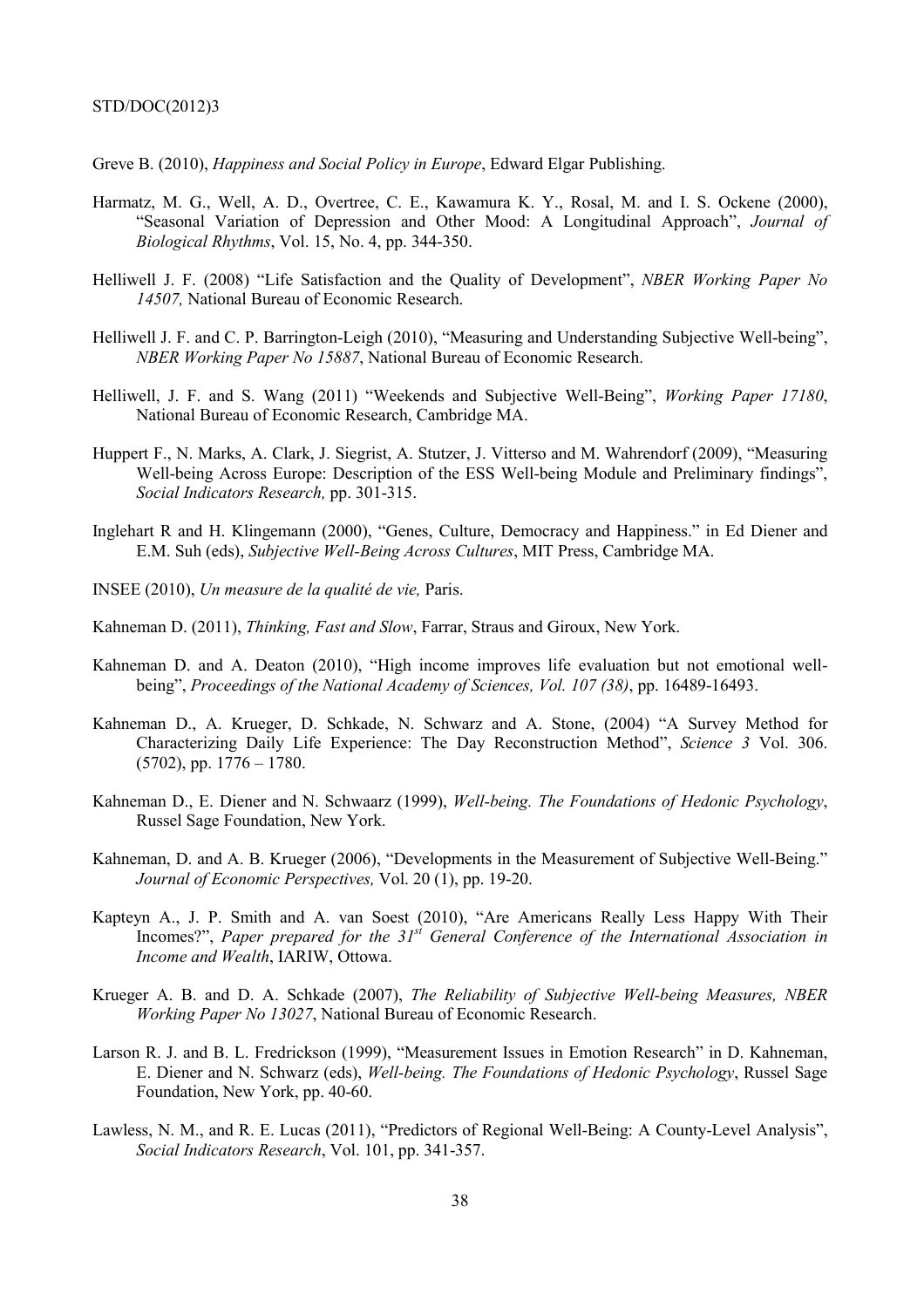- Lucas R. (2007), "Long-Term Disability Is Associated With Lasting Changes in Subjective Well-Being: Evidence From Two nationally Representative Longitudinal Studies." *Journal of Personality and Social Psychology,* Vol. 92, (4), pp. 717-730.
- Lucas R., A. Clark, Y. Georgellis and E. Diener (2004), "Unemployment alters the set point for life satisfaction", *Psychological Science, 15*, pp. 8-13.
- Lucas, R. and B. Donnellan (2007), "How stable is happiness? Using the STARTS model to estimate the stability of life satisfaction", *Journal of Research in Personality, Volume 41, Issue 5*, pp. 1091-1098.
- OECD, (2011), *Education at a Glance: OECD Indicators*, OECD publishing, Paris.
- Oswald F., H. Wahl, H. Mollenkopf and O. Schilling (2003), "Housing and Life Satisfaction of Older Adults in Two Rural Regions in Germany", *Research on Ageing* 25 (2), pp. 122-143.
- Pudney S. (2010), "An experimental analysis of the impact of survey design on measures and models of subjective wellbeing*"*, *ISER Working Paper No 2010-20*, Institute for Social and Economic Research.
- Rässler S. and R. T. Riphahn (2006), "Survey item nonresponse and its treatment", *Allgemeines Statistisches Archi, vol 90*, pp. 217-232.
- Sacks W. D., B. Stevenson and J. Wolfers (2010), "Subjective Well-being, Income, Economic Development and Growth", *NBER Working Paper No 16441*, National Institute of Economic Research.
- Shneider L. and U. Schimmack (2009), "Self-Informant Agreement in Well-Being Ratings: A Meta-Analysis", *Social Indicators Research, 94*, pp. 363–376.
- Silva, J., F. De Keulenaer and N. Johnstone, (2012), "Individual and Contextual Determinants of satisfaction with Air Quality and Subjective Well-Being: Evidence based on Micro-Data*"*, *OECD Environment Directorate Working Paper (forthcoming)* , OECD Publishing, Paris.
- Statistics Finland & Prime Minister's Office of Finland, (2011), *Findicator- Set of Indicators for Social Progress*, Finland.
- Statistics New Zealand (2008), *Measuring New Zealand's Progress Using a Sustainable Development Approach*, Wellington.
- Stevenson B. and J. Wolfers, (2008) "Economic Growth and Subjective Wellbeing: Reassessing the Easterlin Paradox", *NBER Working Paper No. 14282,* National Bureau of Economic Research*.*
- Stiglitz J. E., A. Sen and J. P. Fitoussi ,(2008), *Report by the Commission on the Measurement of Economic Performance and Social Progress*, http://www.stiglitz-senfitoussi.fr/documents/rapport\_anglais.pdf.
- Torangeau,R., K. A. Rasinski and N. Bradburn, (1991), "Measuring Happiness in Surveys: A Test of The Subtraction Hypothesis", *Public Opinion Quarterly* 55, pp. 255-266.
- Tourangeau R, (1999), "Context Effects on Answers to Attitude Questions" in Sirken, M. G. and E. Wiley (eds), *Cognition and Survey Research*, New York, pp. 111-131.